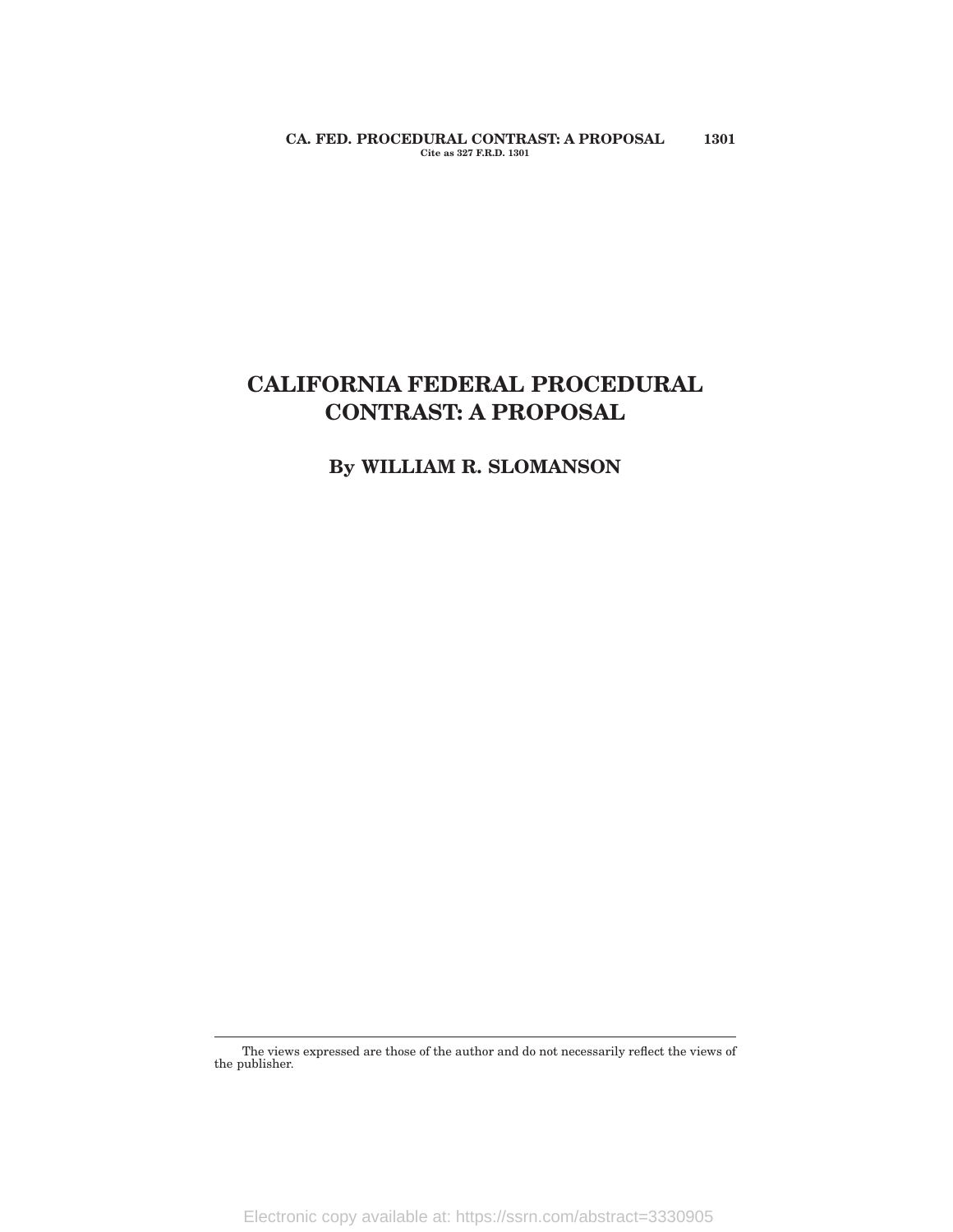# **California-Federal Procedural Contrast: A Proposal**

# **William R. Slomanson<sup>1</sup>**

*Abstract*. The American legal landscape is strewn with procedural reform efforts. There have been innumerable revisions to the FRCP, and to the nation's state procedural rules, in the eighty years since promulgation of the FRCP. The resulting procedural diversity has been both valued and vilified. Various critics have disavowed the efficacy of procedural reform efforts. They have identified inherent anti-uniformity factors that should be embraced.

A consequence of the above patchwork of historical imitations and amendments is the countless procedural differences between state and federal courts across the nation. Most practicing lawyers and judges are far too busy to focus on reforming the system where they have learned to function. There is precious little time to devote to individual consideration of whether another judicial system offers a better solution to the practice at hand.

On their behalf, there are numerous state and federal entities–perhaps no more so than in California–that propose intra-system or single-subject changes from time to time. But there is no "go to" institution with the resources to routinely canvass differences between state and federal procedure within each state. There is no evolving national database that tracks this genre of state and federal variances.

This article proposes a grass roots approach that would initiate and sustain more informed procedural reform. The initial phase would identify the genre of differences between state and federal courts in the majority of states (which are no longer Federal Rules replicas). Each study would likewise spotlight major procedural differences between the two judicial systems in other states. The author offers some perhaps parochial conclusions about *which* specific state or federal procedure is superior. But the core purpose of this proposal is to invite one or more of the relevant governmental entities, or a nongovernmental organization, to commission law school faculty members, or other interested parties, to prepare like studies outside of California.

This first such comparison may serve as a menu for: processing more meaningful access to multi-jurisdictional procedural differences; categorizing and publicizing those differences; and generating a low cost, highly informative, methodology that could lead to the next milestone in American procedural reform.

<sup>1</sup> Professor Emeritus and Adjunct Professor of Law, Thomas Jefferson School of Law. The author thanks the following individuals for their valuable insight on various issues: Hon. Anthony J. Battaglia, United States District Court, San Diego, California; Hon. Joel Wohlfeil, San Diego County Superior Court; and Jeremey Robinson, Partner, Casey Gerry Reed & Schenk, San Diego, California. Gracias a mi esposa por su apoyo durante la escritura de mi Ulitma Conferencia.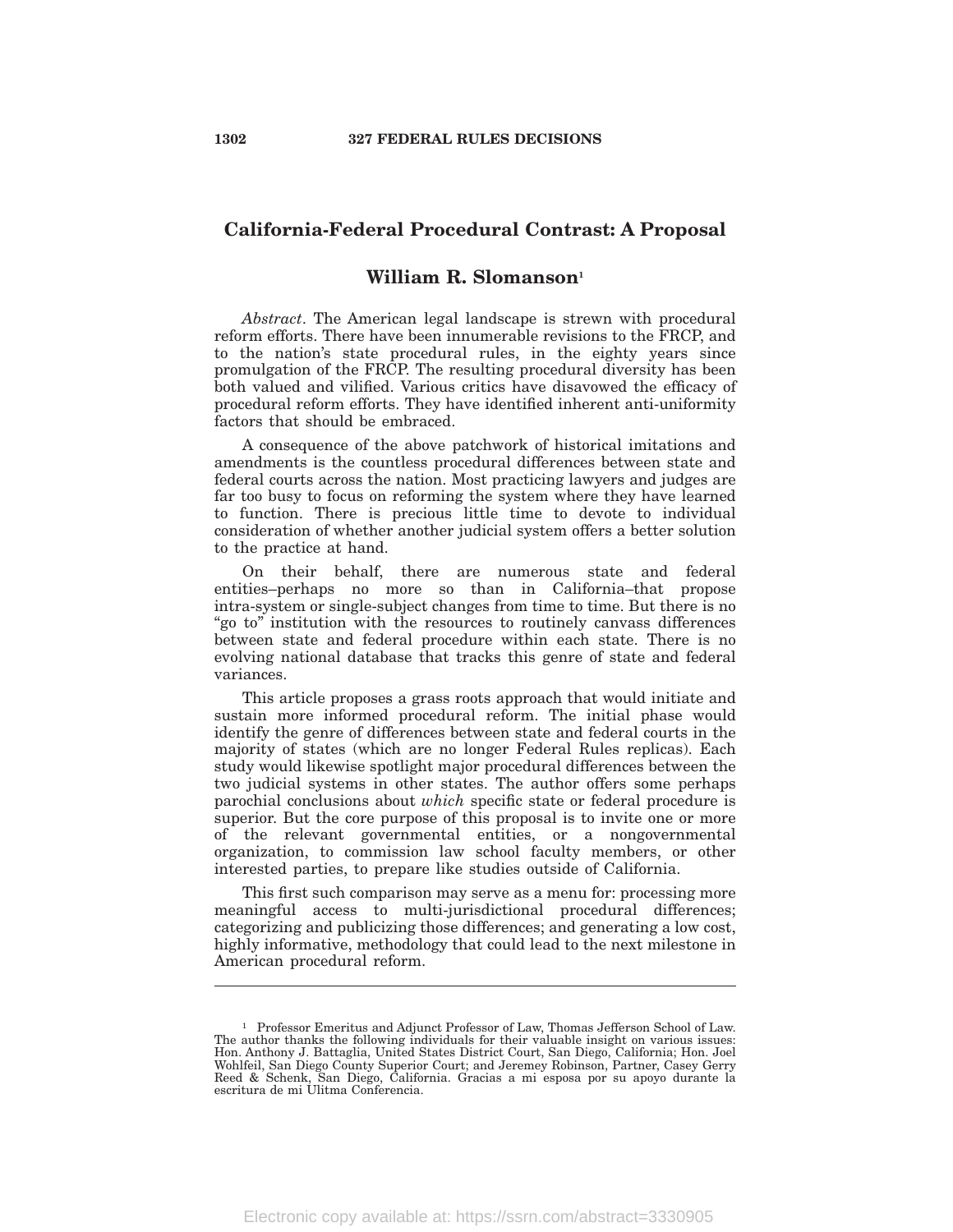#### **CA. FED. PROCEDURAL CONTRAST: A PROPOSAL 1303 Cite as 327 F.R.D. 1301**

### **CONTENTS**

| I.    |                                                                                                                                                                                                           |
|-------|-----------------------------------------------------------------------------------------------------------------------------------------------------------------------------------------------------------|
| II.   | 1. Amount in Controversy and Diversity Abolition  1307<br>2. Challenging Personal Jurisdiction  1309                                                                                                      |
| III.  | 3. Pleading Nomenclature  1311<br>4. Basic Pleading Test $\ldots \ldots \ldots \ldots \ldots \ldots \ldots \ldots \ldots \ldots 1312$                                                                     |
| TV.   | <b>DISCOVERY</b><br>9. Scope of Discovery $\ldots \ldots \ldots \ldots \ldots \ldots \ldots \ldots \ldots \ldots 1324$<br>10. Continuing Discovery Responses  1326<br>11. "Deemed" Admission Motion  1327 |
| V.    | 12. Diligent Prosecution Statutes  1329<br>13. Summary Judgment Separate Statement  1330<br>15. Relief from Judgment / Order  1335                                                                        |
| VI    |                                                                                                                                                                                                           |
| VII.  |                                                                                                                                                                                                           |
| VIII. |                                                                                                                                                                                                           |

### I. PROCEDURAL REFORM

The 1938 Federal Rules of Civil Procedure (FRCP) dashed the pre-existing symmetry whereby federal courts followed the rules of procedure of the state in which they were located.**<sup>2</sup>** The FRCP initially spawned a role reversal, where by a number of states tracked the Federal Rules.**<sup>3</sup>** The FRCP trailblazers envisioned a symmetry whereby ''[r]eplication by states of the Federal Rules would streamline both the teaching and the practice of procedure. By mastering one set of

<sup>2</sup> FEDERAL COURTS STUDY COMMITTEE, 1 WORKING PAPERS AND SUBCOMM. REPORTS, at 21 (1990) (except for equity and admiralty cases). Federal courts still invoke state procedures as gap fillers. *See, e.g.*, "Congress 'quite clearly instructs [federal courts] to refer to state statutes' when federal law provides no rule of decision for actions brought under [42 U.S. C.] § 1983.'' Board of Regents v. Tomanio, 446 U.S. 478, 484, 100 S. Ct. 1790, 1795 (1980).

<sup>3</sup> State endorsement of the FRCP was heartily proclaimed, after two decades of FRCP practice: "[T]he trend of state adoption is proceeding apace. Now a quarter of the states are followers; half have adopted substantial portions of the federal system; and hardly a local jurisdiction remains unaffected." Ch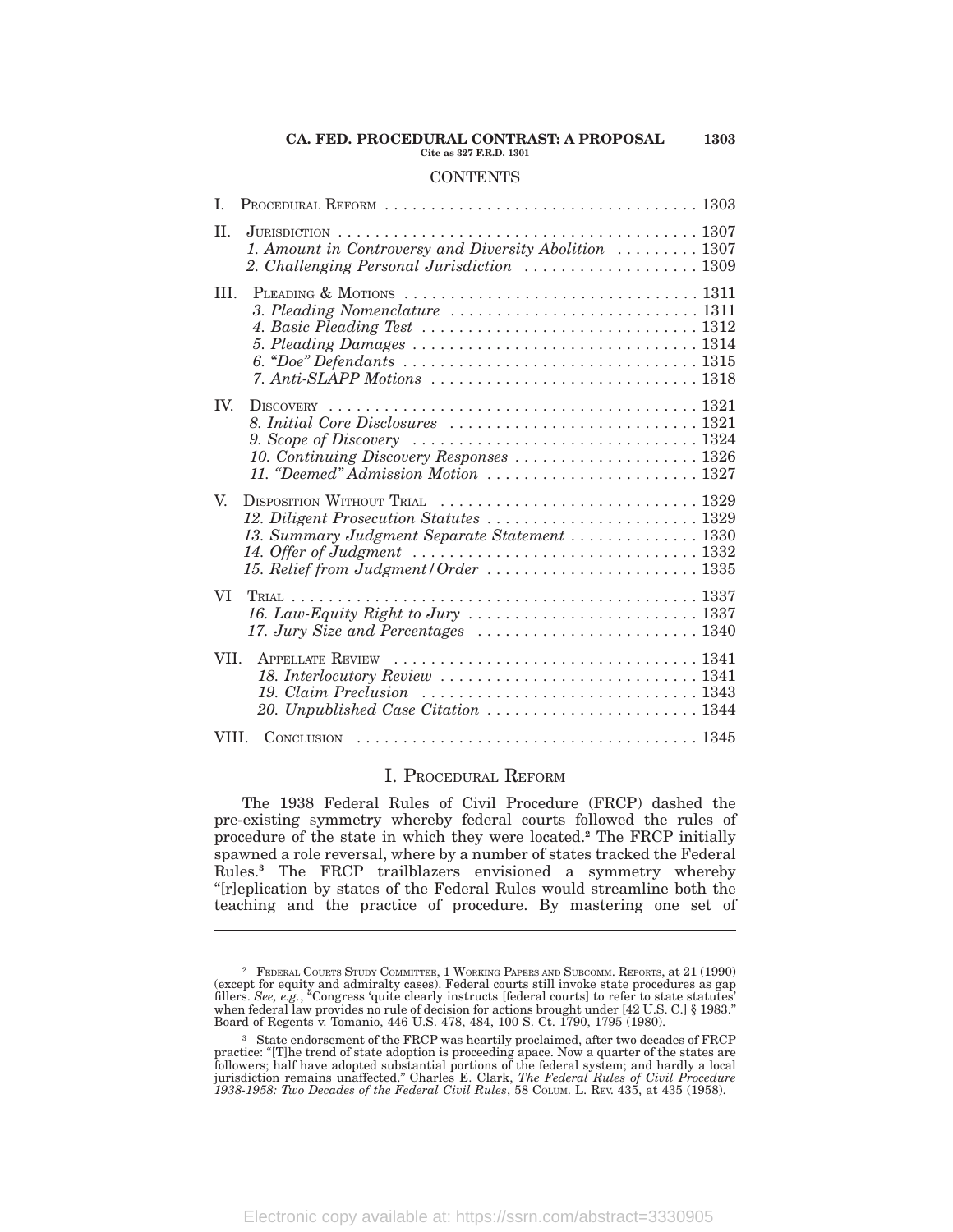procedural rules nascent lawyers would be prepared to practice in [both] federal and state courts. But most states did not replicate the Federal Rules.''**<sup>4</sup>**

Uniformity was the goal. Divergence was the result. There have been innumerable revisions to the FRCP–and the nation's state procedural rules–in the eighty years since promulgation of the FRCP. In the critical arena of discovery, for example, inter-generational overhauls bred major changes in California's two judicial systems.**<sup>5</sup>**

The American legal landscape is strewn with procedural reform efforts. Numerous individuals and entities grappled with wide-ranging missions including: creating New York's 1848 Field Code model for other states;**<sup>6</sup>** offering Cannons of procedural reform shortly after promulgation of the FRCP;**<sup>7</sup>** depicting the history of and evolving best practices for procedural reform;**<sup>8</sup>** addressing what it means to ''implement procedural change;''**<sup>9</sup>** proposing enhanced cooperation between Congress and the federal judiciary;**<sup>10</sup>** scrutinizing the recurring jurisdictional divide between state and federal courts;**<sup>11</sup>** responding to the severe caseload crisis in California's state and federal courts;**<sup>12</sup>** and Congress's 1988 Federal Courts Study Act.**<sup>13</sup>**

But various critics have disavowed the efficacy of procedural reform efforts, including one who in 2003 classified half the states as Federal

One major drawback in the original [1956] Discovery Act stemmed from California's belated adoption of the then-current federal system. The federal discovery provisions were the products of an earlier generation's thinking. They had been formulated in the years leading up to the 1938 adoption of the Federal Rules of Civil Procedure. Even as California was basing its system on this foundation, the federal courts themselves were beginning to rethink their own discovery provisions. These efforts culminated in 1970 with the adoption of extensive amendments overhauling the federal discovery system.

James E. Hogan & Gregory S. Weber, 1 CALIFORNIA CIVIL DISCOVERY § 1.3 at 1–6 (2d ed. 2005).

<sup>6</sup> Robert Bone, *Mapping the Boundaries of the Dispute: Conceptions of Ideal Lawsuit Structure from the Field Code to the Federal Rules*, 89 COLUM. L. REV. 1, 3 (1989).

<sup>7</sup> Judge Leon R. Yankwich, *Jurisdiction and Procedure of the Federal District Courts Compared with California Procedure*, 1 F. R. D. 453, 463 (1941).

<sup>8</sup> Edgar B. Tolman, *Historical Beginnings of [the] Procedural Reform Movement in This Country—Principles to be Observed in Making Rules*, 22 Am. BAR Ass'n J. 783 (1936) (crediting Roscoe Pound's 1906 speech at the A. B. A. annual meeting for reenergizing the nation's procedural reform movement).

<sup>9</sup> Stephan B. Burbank, *Implementing Procedural Change: Who, How, Why, and When–,* 49 ALABAMA L. REV. 221 (1997).

<sup>10</sup> BROOKINGS TASK FORCE ON CIVIL JUSTICE REFORM, JUSTICE FOR ALL: REDUCING COSTS AND DELAY IN CIVIL LITIGATION (1989).

<sup>11</sup> AM. LAW INST., STUDY OF THE DIVISION OF JURISDICTION BETWEEN STATE AND FEDERAL COURTS (1968).

<sup>12</sup> John B. Oakley, *The Future Relationship of California's State and Federal Courts: An Essay on Jurisdictional Reform, the Transformation of Property, and the New Age of Information*, 66 S. CAL. L. REV. 2233 (1993).

<sup>13</sup> Judicial Improvements and Access to Justice Act, Pub. Law No. 100-702, 102 Stat. 4644 (1988). *See generally* David D. Siegel, *Changes in Federal Jurisdiction and Practice Under the New Judicial Improvements and Access to Justice Act*, 123 F. R. D. 399 (1989).

<sup>4</sup> Stephen N. Subrin & Thomas O. Main, *Braking the Rules: Why State Courts Should Not Replicate Amendments to the Federal Rules of Civil Procedure*, 67 CASE W. RES. L. REV. 501, 504 (2016).

<sup>5</sup> In a telling illustration: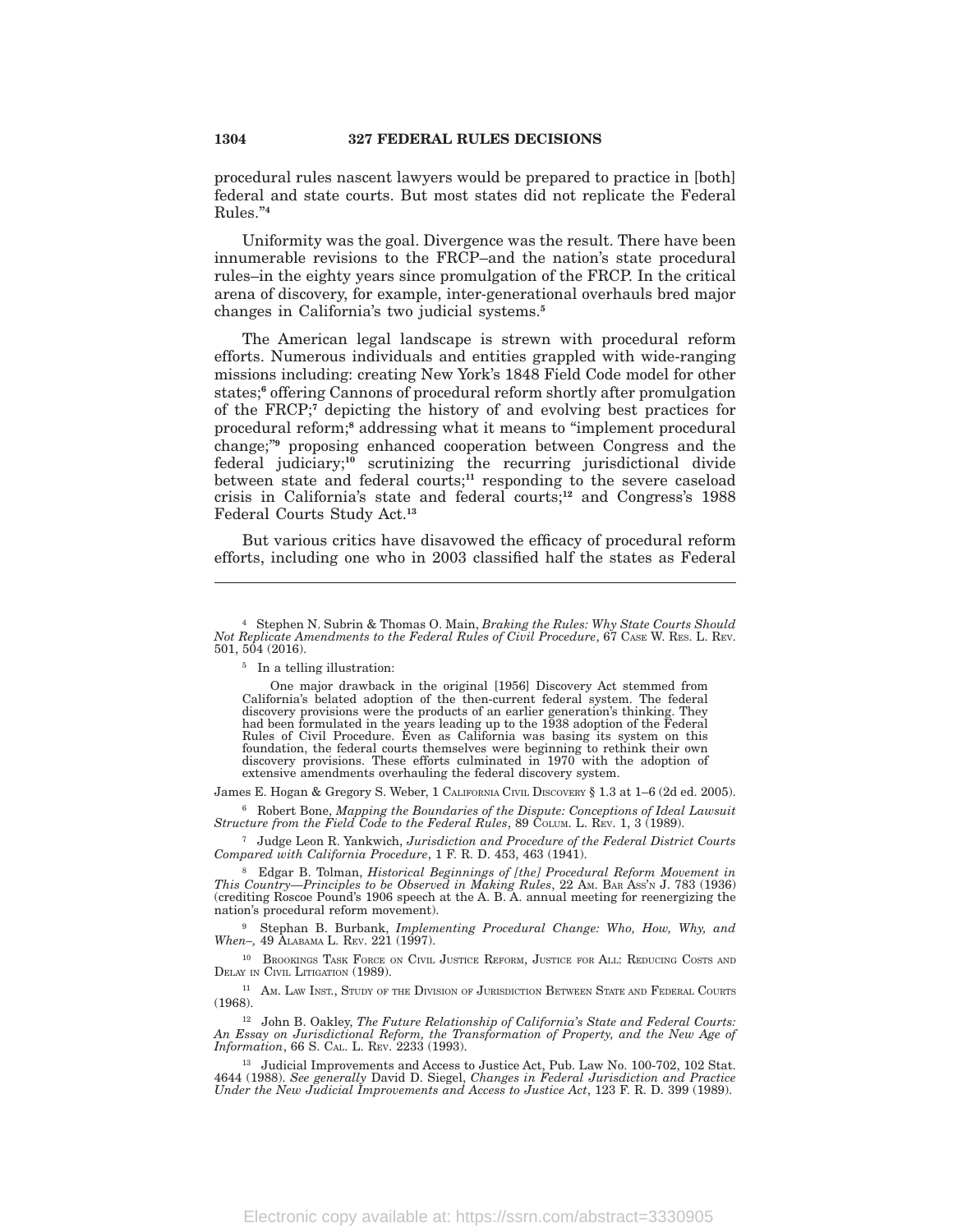#### **CA. FED. PROCEDURAL CONTRAST: A PROPOSAL 1305 Cite as 327 F.R.D. 1301**

Rules Replicas.**<sup>14</sup>** One might thus conclude that ''[t]he history of procedure is a series of attempts to solve the problems created by the preceding generation's procedural reforms.''**<sup>15</sup>**

Perhaps the most provocative skeptic, although not a critic of procedural reform, is Professor Richard Marcus–Special Reporter to the U.S. Judicial Conference's Advisory Committee on Civil Rules since 1996. He astutely identified various *anti*-uniformity factors including: the role of judicial independence, which does not necessarily toe the line set by central authorities; the degree to which uniformity undercuts judicial discretion; the need to distinguish between metropolitan and rural judicial districts when assessing the operation of procedural rules; contemporary state divergence from the Federal Rules and from each other; whether national uniformity in state practice is in fact a virtue; and whether the value of simplicity is over-rated.**<sup>16</sup>**

A consequence of the above patchwork of historical imitations and amendments is the innumerable procedural differences between state and federal courts across the nation. Perhaps the most intriguing by-product is the mixed perceptions about the intrinsic value of these systemic differences. Many lawyers, who focus on either state or federal practice, would prefer to practice under one procedural system. But others robustly embrace the value of procedural contrast.**<sup>17</sup>**

<sup>16</sup> Richard Marcus, *Confessions of a Federal ''Bureaucrat:'' The Possibilities of Perfecting Procedural Reform*, 35 W. ST. U. L. REV. 103, 116-119 (2007) hereinafter *Confessions of a Federal Bureaucrat.*

<sup>17</sup> Contrast *objectionable*:

Many are upset about the diversity of procedural regimes that exists today. In federal courts, local rules and individual judicial practices present a challenge to lawyers, and perhaps a reason why they need local counsel. No longer are state courts–half of which fell in line by adopting the Federal Rules a half-century ago–still toeing the Federal Rules' line. So conformity to federal practice, perhaps a hoped-for result of the adoption of the Rules . . . has receded.

*Id.* 116. Contrast *valued*: As soundly articulated by former U.S. Supreme Court justice O'Connor:

While uniformity is a necessary and desirable goal, its immediate achievement is not always possible. Nor is immediate action necessarily desirable. Part of the beauty of our federalism is the diversity of viewpoint it brings to bear on legal problems. State court judges at times may bring a different set of experiences to bear on a problem than might a federal court judge; the lessons that can be learned from being a judge in one part of our country will not be immediately obvious to those who have always lived, practiced, and judged in another part. Under our system, the . . . countless trial and intermediate appellate courts may bring diverse experiences to bear on questions that . . . they must answer in common.

Remarks by Hon. Sandra Day O'Connor, Associate Justice of the United States Supreme Court, in John B. Oakley, *Proceedings of the Western Regional Conference on State-Federal Judicial Relationships*, 155 F. R. D. 233 242 (1993) hereinafter O'Connor. Contrast *neutrality*:

The systemic differences between state and federal courts, as [well as] between states, create a procedural laboratory. Various judicial councils and other

<sup>14</sup> John B. Oakley, *A Fresh Look at the Federal Rules in State Courts*, 3 NEV. L. J. 354, 356 (2003). His survey features exhaustive detail about each state's procedural posture vis-à-vis the FRCP. Professor Oakley therein chronicles the evolving ''disinclination of states to conform to the ever-changing contours of the FRCP.'' *Id*. at 355. He concludes that: ''Federal influence on state procedure . . . remains substantial, and important. [But i]t may . be too soon to conclude that there are no federal replicas left among the states." *Id.* at 383-384.

<sup>15</sup> Judith Resnik, *Precluding Appeals*, 70 CORNELL L. REV. 603, 624 (1985).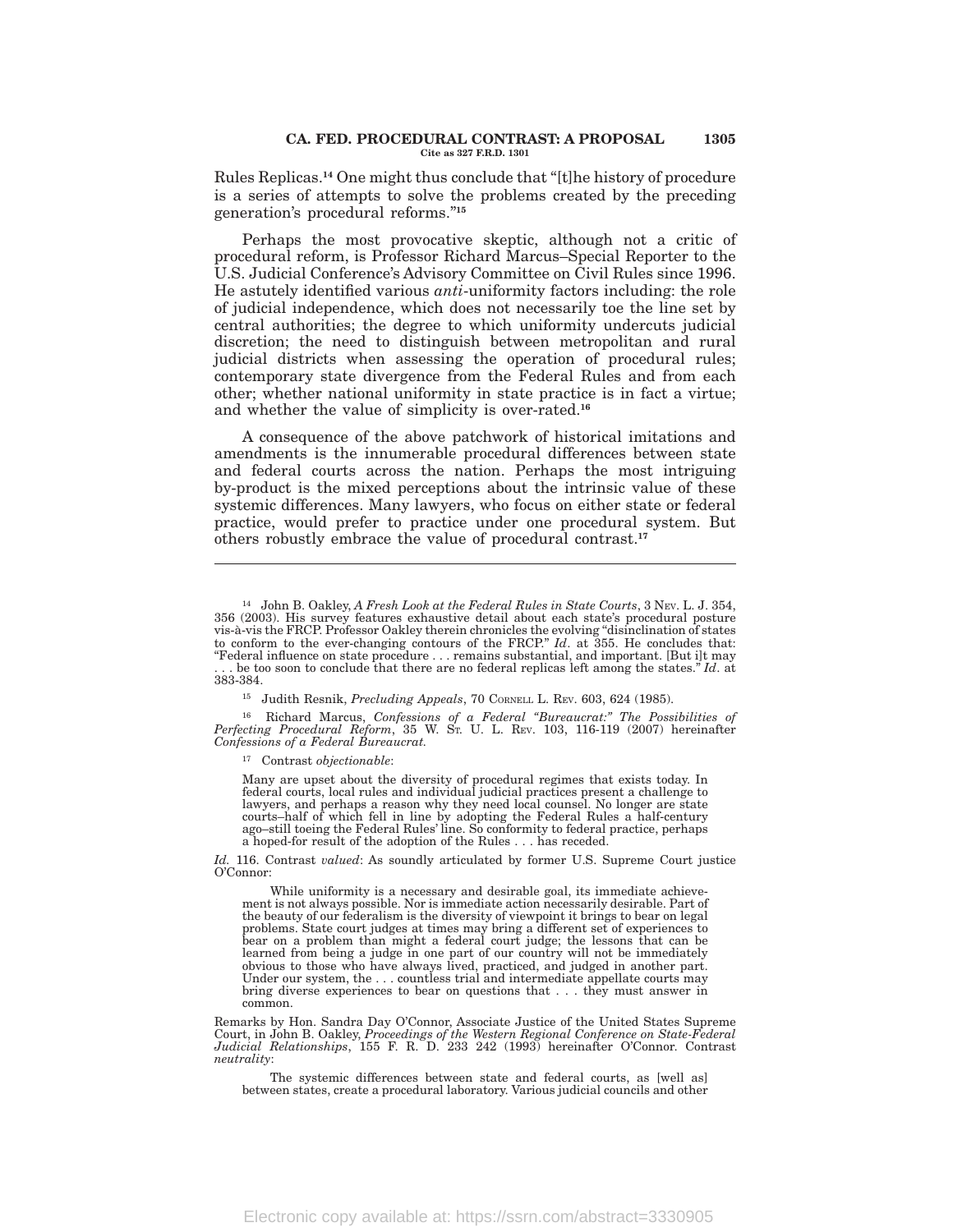Practicing lawyers and judges are far too busy to focus on changing the system within which they have learned to function. Managing demanding court dockets and law practices typically preclude individual consideration of whether another judicial system offers a better solution to the practice at hand. On their behalf, there are numerous state and federal entities that propose intra-system changes from time to time. There is no "go to" entity, however, that routinely canvasses differences between state and federal procedure in each state. So there is no evolving national database that tracks this genre of state and federal procedural differences within one state. That lapse yields, at a minimum: diverse practices under two or more sets of rules;**<sup>18</sup>** federal jurisprudence requiring intricate assessments of inter-system governing law;**<sup>19</sup>** and the nose-of-the-beholder stench or bouquet of forum shopping.**<sup>20</sup>**

This article thus pursues the following three objectives. *First*, it spotlights twenty state-federal procedural differences between California's two judicial systems (and a dozen more in the associated subtexts). This procedural smorgasbord provides a one-stop-shopping tour of prominent differences between state and federal practice in California. It is seemingly limited to the comparison of the two procedural systems in one state. But similar differences lurk beneath the litigation surface throughout the nation.**<sup>21</sup>**

*Second*, it offers some conclusions about which procedure is preferable for some of those differences. But its author acknowledges that

<sup>21</sup> As articulated in the leading federal practice treatise:

[I]n choosing between a particular state court and a particular federal court . . . there are still differences that . . . may attract a litigant to one court or another. The reputation of the judges in the two courts, or folklore about the relative liberality or parsimony of juries in the two systems, may tip the balance one way or the other. . . . [I] The books are filled with cases involving devices by which a

particular party sought to create diversity, and thus get to federal court, or to prevent diversity, and thus keep the case in state court.

administrative bodies [ostensibly] observe what the others are doing, as a means of resolving how best to implement each system's procedural philosophy. Academic assessments are also useful resources for avoiding the natural tendency to think that one's own system is the best.

DAVID I. LEVINE, WILLIAM R. SLOMANSON & ROCHELLE J. SHAPELL, CASES AND MATERIALS ON CALIFORNIA CIVIL PROCEDURE 332 (5th ed. 2015) hereinafter CASES AND MATERIALS.

<sup>18</sup> *See* footnote quote in *Confessions of a Federal Bureaucrat, supra* note 17.

<sup>19</sup> *See* Erie R. R. v. Tompkins, 304 U.S. 64 (1938) hereinafter *Erie*, regarding state law in federal courts. Given space limitations, attempting to address when a state procedure should be applied in federal courts would overtake quantitative coverage of the procedural differences that can be surveyed in one article. To launch that governing law journey, one can instead depart via CHARLES ALAN WRIGHT & MARY KAY KANE, *The Law Applied by the* Federal Courts, in LAW OF FEDERAL COURTS § 55-60, 338-381 (8th ed. 2017) hereinafter LAW OF FEDERAL COURTS.

<sup>&</sup>lt;sup>20</sup> U.S. Supreme Court Justice Marshall once scolded counsel for manipulating corporate domicile to achieve a tactical advantage. He likened that practice to the "odor of impermissible forum shopping which pervades this case.'' Pennzoil Co. v. Texaco, Inc., 481 U.S. 1, 24, 107 S. Ct. 1519, 1533 (1987) (Marshall, J. concurring) hereinafter *Odor*. This perception raises the question of the degree to which the litigants should influence the allocation of cases to the respective court systems. *See* Victor E. Flango, *Litigant Choice Between State and Federal Courts*, 46 S. C. L. Rev. 961 (1995).

CHARLES ALAN WRIGHT & MARY KAY KANE, 20 FED. PRAC. & PROC. DESKBOOK § 33 ¶1-2 (Apr. 2018 Update).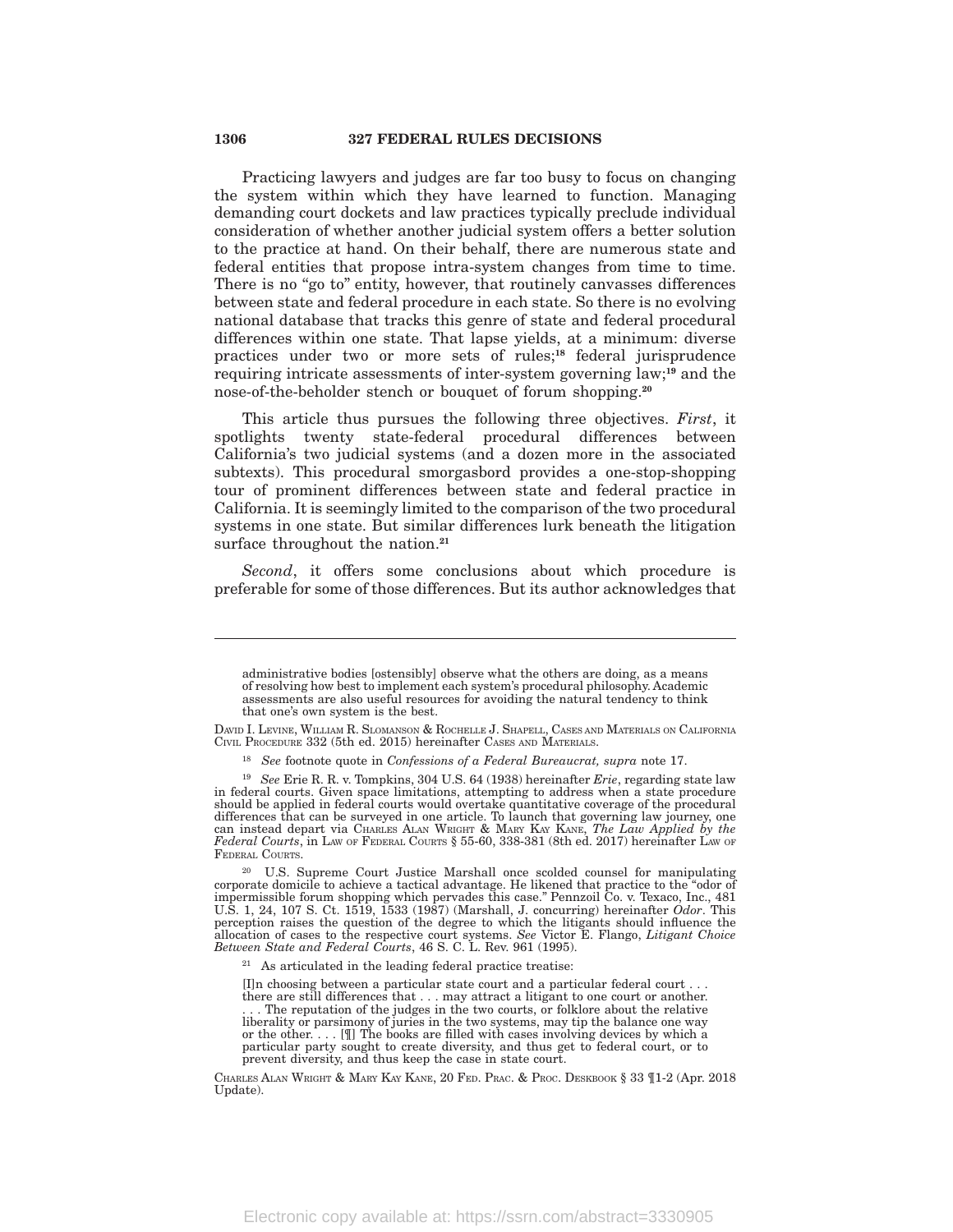#### **CA. FED. PROCEDURAL CONTRAST: A PROPOSAL 1307 Cite as 327 F.R.D. 1301**

reforms for which one advocates may ''tend to dominate his viewpoint to the exclusion of competing considerations.''**<sup>22</sup>**

*Third*, the Conclusion proposes a national project that would: more clearly identify the corpus for pursuing American procedural reform;**<sup>23</sup>** expand upon this article's core as the springboard for like contrasts in other states; and be monitored by one or more of the therein listed entities.

There are a half-dozen intended limitations to this article. The author: (a) narrows this analysis to some, but not all, of the prominent differences between state and federal procedure; (b) acknowledges, but does not address, the valuable role of federalism–whereby the substantive laws of the nation's state and federal systems may diverge;**<sup>24</sup>** (c) avoids *Erie*-related governing law issues, in a project designed to aid judges, practitioners, and rules-makers–not just fellow academicians;**<sup>25</sup>** (d) avoids carved-in-stone differences, which are not likely to change;**<sup>26</sup>** and (e) focuses on general rules, rather than attempting a book-length discourse on exceptions.

This article's sequential section numbering (*1.-20.*) is not a comparative ranking. It is the organizational scaffolding surrounding the core progression of a civil law suit. Those subsections are introduced by a succinct state versus federal restatement of the comparative essentials.

### II. JURISDICTION

### *1. Amount in Controversy and Diversity Abolition*

*State*: The upper jurisdictional limits of the California Superior Court divisions are \$10,000 (Small Claims), \$25,000 (Limited Case), and over \$25,000 (Unlimited Case).**<sup>27</sup>** *Federal*: The minimum jurisdictional amount for Diversity Jurisdiction (DJ) cases is \$75,000+. There is no minimum amount for Federal Question (FQ) cases.**<sup>28</sup>**

William H. Rehnquist, *Welcoming Remarks: National Conference on State-Federal Judicial Relationships*, 78 VA. L. REV. 1657, 1658 (1992).

<sup>25</sup> For related details, *see* LAW OF FEDERAL COURTS, *supra* note 19.

<sup>27</sup> Small: CAL. CIV. PROC. CODE § 116.221 (West 2011); Limited: § 86 (West 2013); and Unlimited: § 88 (West 1999).

<sup>22</sup> Michael E. Smith, *Judge Charles E. Clark and the Federal Rules of Civil Procedure*, 85 YALE L. J. 914, at 914 (1976).

<sup>23</sup> As advocated by former U.S. Supreme Court Chief Justice William Rehnquist:

We need to view our systems as one resource and use that resource as wisely and efficiently as we can. Whether it be cooperating on the mega-case, exchanging information, sharing facilities, or joint planning for the future, we are at a stage where circumstances require a closer relationship among our systems.

<sup>24</sup> *See generally*, Christopher B. Power, Robert M. Stonestreet & Babst Calland, *Evolution of Federalism Jurisprudence*, 36 Energy & Min. L. Found. § 6.03 (2015) (analyzing the six discrete federalism periods from the 18th century to the present).

<sup>26</sup> *E.g.*, state judges standing for periodic re-election, while federal judges serve for life; the ability of federal (but not state) courts to transfer cases across state lines; and federal judicial control of state punitive damage awards via State Farm Mutual Auto. Insur. Co. v. Campbell, 538 U.S. 408, 123 S. Ct. 1513 (2003).

<sup>28</sup> DJ: 28 U.S. C. § 1332(a). FQ: 28 U.S. C. § 1331.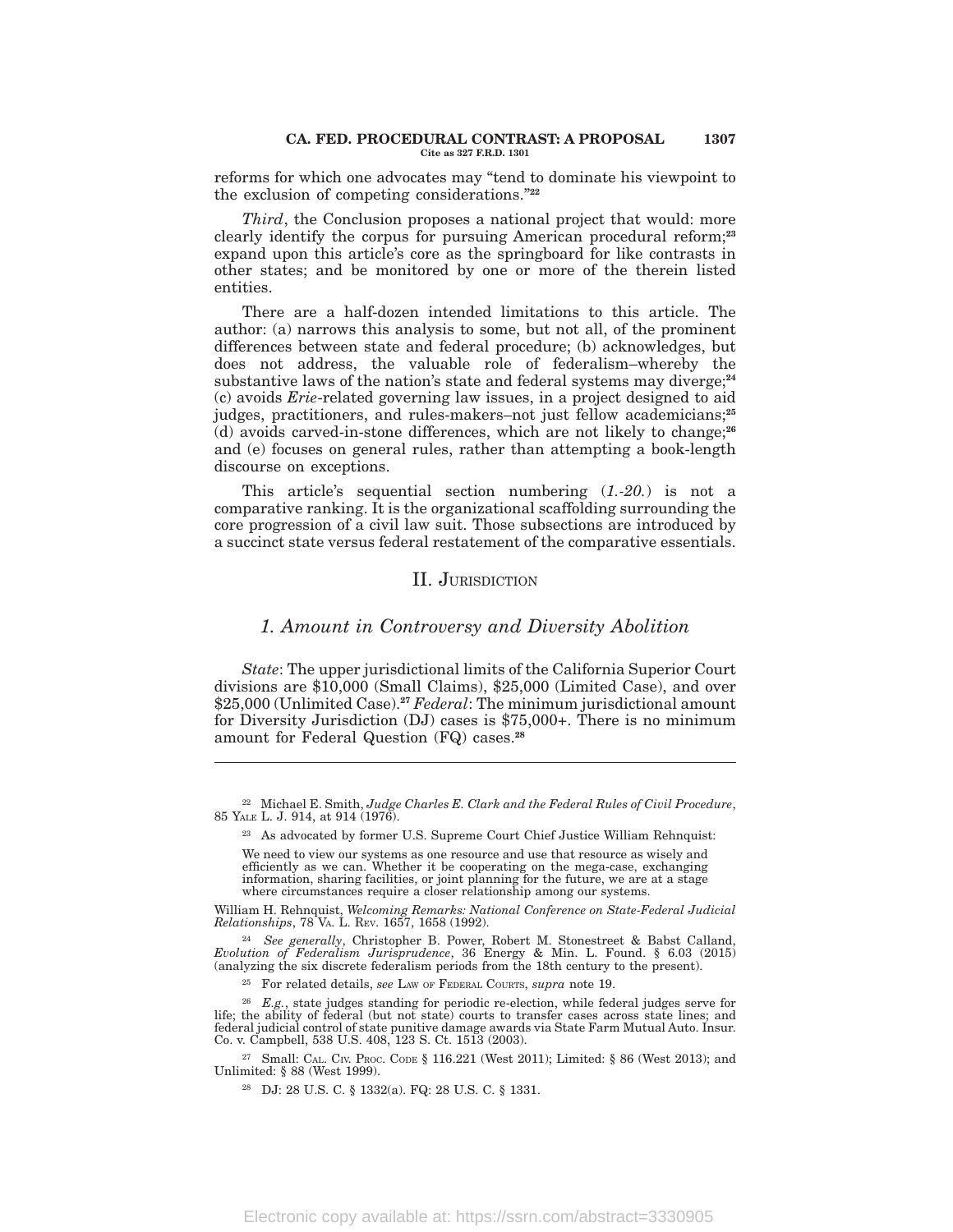Congress has shielded the federal courts from becoming small claims tribunals since 1789. It then established–and later upwardly revised–a minimum amount requirement for both DJ and FQ cases,**<sup>29</sup>** although not required to do so.**<sup>30</sup>** But Congress seemingly increased the federal caseload in 1980. It removed the minimum amount in controversy provision from the FQ statute. But "[t]here was much less to this than met the eye.''**<sup>31</sup>** During the prior 105 years, many new federal laws were germinated by the 1875 FQ enabling statute. Unlike DJ cases, they did not require a minimum amount jurisdictional element.**<sup>32</sup>**

There have been multiple calls for the partial or complete abolition of federal DJ.**<sup>33</sup>** Abolition ''Plan B'' would be withdrawal of 28 U.S. C. § 1332–the enabling statute which triggered this segment of the Constitution's Article III, § 2 judicial power. But the American Bar Association's most recent defense of DJ (in 2016, purporting to represent its 400,000 members) was that: ''It has long been the ABA's position that federal diversity jurisdiction serves many useful and important purposes and that it should not be abolished. . . .''**<sup>34</sup>** Federal judges might appreciate the lighter caseload.**<sup>35</sup>** It was vividly characterized in a congressional committee hearing as ''shifting the manure pile'' from federal courts to the state courts.**<sup>36</sup>** But practitioners would lose the cherished ability to

<sup>30</sup> U.S. Const. art. III, § 2 provides for both types of Article III jurisdiction; but not an amount. The latter was introduced by the subsequent DJ and FQ statutes.

<sup>31</sup> LAW OF FEDERAL COURTS, *supra* note 19, at 174.

<sup>32</sup> Numerous examples are set forth in LAW OF FEDERAL COURTS, *supra* note 19, at 174-175, n.13.

<sup>33</sup> Partial abolition: *e.g.*, U.S. District Court Judge Brian M. Cogan, *A Modest Proposal for the Reduction of the Size of the Federal Judiciary by Two-Thirds*, 18 FEDERALIST SOC'<sup>Y</sup> REV. 168 (2017). A variant of partial abolition would be a congressional action–overruling two<br>centuries of precedent–shifting from complete to minimal diversity. Competing views are<br>available in *Exploring Federal Diversity Ju* Cong., 1-46 (2016). Complete abolition: *e.g.*, U.S. Supreme Court Justice Jackson's oft-cited<br>plea: "[t]he greatest contribution that Congress could make to the orderly administration of justice . . . would be to abolish the jurisdiction . . . which is based solely on . . . the litigants<br>[being] . . . citizens of different states." ROBERT H. JACKSON, THE SUPREME COURT IN THE AMERICAN<br>SYSTEM OF GOVERNMENT

<sup>34</sup> Letter from Thomas Susman, A.B.A. Director of Governmental Affairs, to Trent Franks and Steve Cohen of the House Subcommittee on the Constitution and Civil Justice (Sept. 16, 2016).

<sup>35</sup> DJ cases have long been a soft target for reformers. The recurring arguments include that these state-based cases typically account for one-fourth to one-fifth of the federal trial court docket, and at least ten percent of the federal judicial budget. Docket factor: LAW OF FEDERAL COURTS, *supra* note 19, § 23 at 135. Budget factor: U.S. Court of Appeals for the Fifth Circuit Chief Judge Carl E. Stewart, *Diversity Jurisdiction: A Storied Past, A Flexible Future*, 63 LOY. L. REV. 207, 218 (2017).

<sup>36</sup> Prominent Phoenix practitioner John P. Frank's description–if Congress were to abolish DJ, thus effectively transferring DJ cases to the state courts to reduce federal court delay–was that ''[m]anure is not made more attractive by moving it from one pile to another.'' Testimony Before House Subcommittee on Courts, Civil Liberties, and the Administration of Justice of the Committee on the Judiciary, 95th Cong., 1st Sess., 71-72 (1977).

<sup>&</sup>lt;sup>29</sup> The minimum amount in the first Judiciary Act of 1789 "fixed this sum at \$500, and it was increased to \$2,000 in 1887, \$3,000 in 1911, \$10,000 in 1958, \$50,000 in 1988, and to<br>the present figure of \$75,000 in 1996." Law or FEDERAL COURTS, supra note 19, § 32 at 173. The<br>politics of including a minimum am limitation . . . prevent[ing] many cases of small amount, thus presumptively those concerning poor people, from being brought into federal court, and it also would exclude a huge number of the British debt claims." Wythe H 1487-1488 (1989).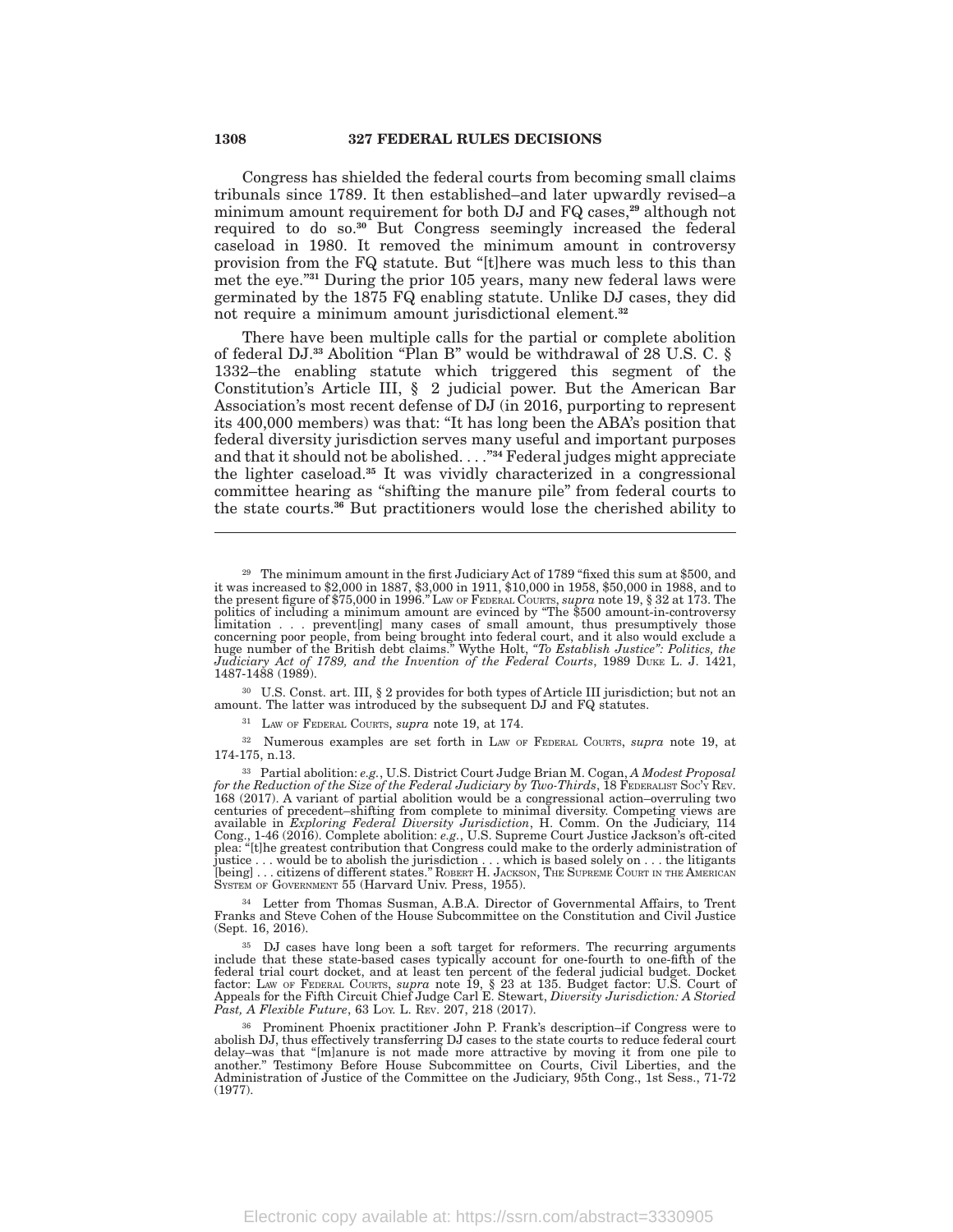#### **CA. FED. PROCEDURAL CONTRAST: A PROPOSAL 1309 Cite as 327 F.R.D. 1301**

choose between forums.**<sup>37</sup>**

The state-federal option has spawned various proposals related to the abolition of DJ. This choice is derived from the general rule of concurrent subject matter jurisdiction–whereby numerous FQ and DJ cases can be (and are) filed in either court system.**<sup>38</sup>** That procedural flexibility, in turn, facilitates what U.S. Supreme Court Justice Thurgood Marshall once characterized as the odor of impermissible forum shopping.**<sup>39</sup>** But the failure to select an advantageous forum may constitute malpractice. This choice of forum also furthers legitimate goals of the American and international legal systems.**<sup>40</sup>**

# *2. Challenging Personal Jurisdiction*

*State*: Defendants must attack personal jurisdiction (PJ) via a first appearance Motion to Quash. Otherwise, they waive the PJ defense. If denied, defendants must seek writ review within ten-twenty days of served notice of the denial.**<sup>41</sup>** *Federal*: Rather than require a first appearance motion, defendants may plead the affirmative defense of lack of PJ in the answer. Defendants may thus bring a post-answer motion attacking PJ any time before trial.**<sup>42</sup>** When denied, federal defendants normally cannot obtain appellate review until after final judgment.**<sup>43</sup>**

With a view toward tracking federal practice, a 2002 legislative amendment authorized state court defendants to simultaneously file a

Mr. Frank: You bet. . . . [¶] We make no apologizes [sic] for wanting the option [for our clients].

Hearings on Proposals Concerning Diversity of Citizenship Jurisdiction Before the Senate Subcommittee on Improvement in Judicial Machinery, 95th Cong., 2d Sess., 28, 40-41 (1978). The resolution of DJ cases by federal (rather than state) courts was characterized by the U.S. Supreme Court as providing advantages including ''[a]rticle III judges [being] less exposed to local pressures than their state court counterparts, juries [being] selected from wider geographical areas, review in appellate courts reflecting a multistate perspective, and more effective review by this Court.'' United Steelworkers of America, AFL-CIO v. R. H. Bouligny, Inc., 382 U.S. 145, 150, 86 S. Ct. 272, 275 (1965).

<sup>38</sup> As described by the Supreme Court in Tafflin v. Levitt, 493 U.S. 455, 458, 110 S. Ct. 792, 795 (1990):

[U]nder our federal system, the States possess sovereignty concurrent with that of the Federal Government, subject only to limitations imposed by the Supremacy Clause. Under this system of dual sovereignty, we have consistently held that state courts have inherent authority, and are thus presumptively competent, to adjudicate claims arising under the laws of the United States.

<sup>39</sup> Odor, *supra* note 20, at 20, 1533.

<sup>40</sup> Malpractice: Friedrich K. Junger, *Forum Shopping–Domestic and International*, 63 TULANE L. REV. 553, 572 (1989). Legitimate goals: Note, *Forum Shopping Reconsidered*, 103 HARV. L. REV. 1677, at 1677 (1990).

<sup>41</sup> Motion: CAL. CIV. PROC. CODE § 418.10(a)(1) (West 2002). Review: CAL. CIV. PROC. CODE § 418.10(c) (West 2002).

<sup>42</sup> Federal option: "No defense  $\dots$  is waived by joining it  $\dots$  in a responsive pleading. . . .'' FED. R. CIV. P. 12(b). Hearing: ''[A]ny defense listed in Rule 12(b)(1)-(7) . . . must be heard and decided before trial unless the court orders a deferral until trial.'' FED. R. CIV. P. 12(i).

<sup>43</sup> *See, e.g.*, "The [post-judgment] appeals process provides an adequate remedy in

<sup>37</sup> As vigorously asserted in a U.S. Senate committee hearing:

Mr. Frank: The proposal to abolish diversity jurisdiction is, from the standpoint of the bar, approximately as popular as tuberculosis in a hospital. The opposition is absolutely overwhelming.

<sup>[¶]</sup> Senator Deconcini: . . . Lawyers are opposed to the elimination of diversity because they want the choice of forum; is that right–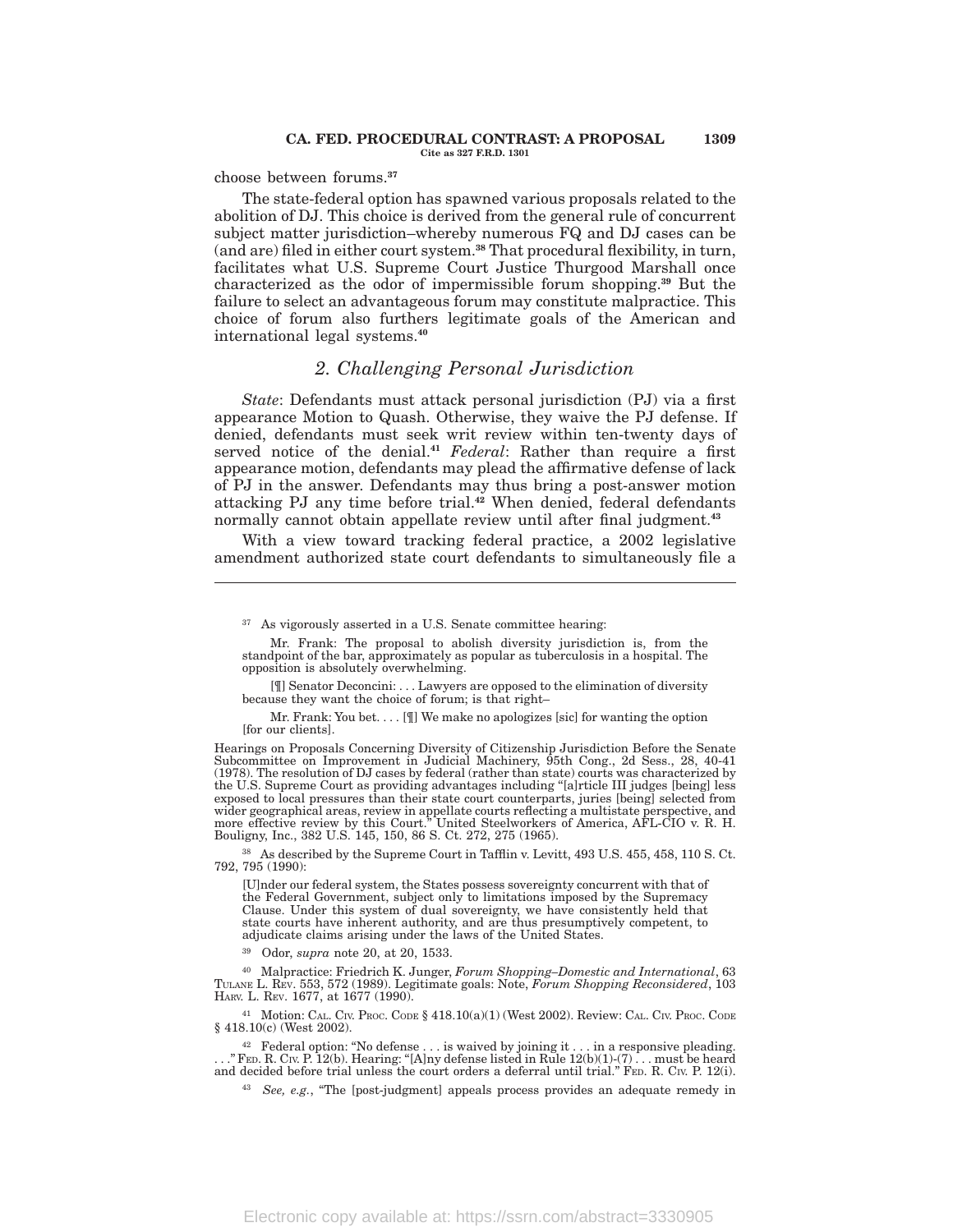Motion to Quash with an answer, demurrer, or motion to strike the complaint.**<sup>44</sup>** As state lawmakers then specified: ''It is the intent of the Legislature . . . to conform California practice . . . to the practice under Rule 12(b) of the Federal Rules of Civil Procedure.''**<sup>45</sup>**

Yet the specified symmetry is by no means complete. Three years after the avowed legislative conforming-to-Rule-12 amendment, the leading California case minimized the perceived breadth of state-federal conformity:

It should be apparent that federal practice with respect to challenges to personal jurisdiction is very different from established California procedure. With all due respect, it is difficult to see the advantage in a scheme which permits a defendant to withhold his jurisdictional challenge essentially until trial. . . . [¶] In our view, by requiring that the issue of jurisdiction be raised and finally resolved at an early stage, California's historical approach serves the interests of all parties and of the courts. Accordingly, we are reluctant to attribute to the Legislature an intent to alter this sensible and effective procedure.**<sup>46</sup>**

California considerably liberalized the common law view that *any* action by the defendant–other than attacking only PJ before filing an answer–constitutes a general appearance. But it nevertheless clings to the required first-appearance Motion to Quash–the thinly veiled first cousin of the common law special appearance. State court defendants must gather their jurisdictional facts to file that motion, generally within thirty days after being served with the complaint.**<sup>47</sup>** Across the street in federal court, the common law special appearance and its trapfor-the-unwary relatives were long ago banished from federal court.**<sup>48</sup>**

A federal defendant's lawyer may thus incorporate, in a single pleading, all preliminary objections–as well as defenses to the merits–without fearing an inadvertent waiver of the personal jurisdiction defense.**<sup>49</sup>** Federal defendants thus have time to fully discover and

almost all cases, even where defendants face the prospect of an expensive trial.  $\dots$  [[[ T]o be an inadequate remedy, there must be 'some obstacle to relief beyond litigation costs. . . .' Nor is the 'hardship [that] may result from delay' . . . grounds for granting a mandamus petition.'' In re Depuy Orthopaedics, Inc., 870 F.3d 345, 352-353 (5th Cir. 2017), denying the personal jurisdiction writ petition.

<sup>44</sup> CAL. CIV. PROC. CODE § 418.10(e) (West 2002).

<sup>45</sup> *Id.*, Cal. Stats. 2002, c. 69 § 2.

<sup>46</sup> Roy v. Super. Ct., 127 Cal. App.4th 337, 343, 25 Cal. Rptr.3d 488, 492 (4th Dist. 2005).

<sup>47</sup> CAL. CIV. PROC. CODE § 412.20(a)(3) (West 1989).

<sup>48</sup> In perhaps the most memorable articulation:

Rule 12 has abolished for the federal courts the age-old distinction between general and special appearances. A defendant need no longer appear specially to attack the court's jurisdiction over him. He is no longer required at the door of the federal courthouse to intone that ancient abracadabra of the law . . . in order by its magic power to enable himself to remain outside even while he steps within. He may now enter openly in full confidence that he will not thereby be giving up any keys to the courthouse door which he possessed before he came in.

Orange Theatre Corporation v. Rayherstz Amusement Corp., 139 F.2d 871, 874 (3d Cir. 1944), *cert. denied*, 322 U.S. 740 (1944).

<sup>49</sup> *See* CHARLES ALAN WRIGHT et al., 5B FED. PRAC. & PROC. § 1344 (3d ed., Westlaw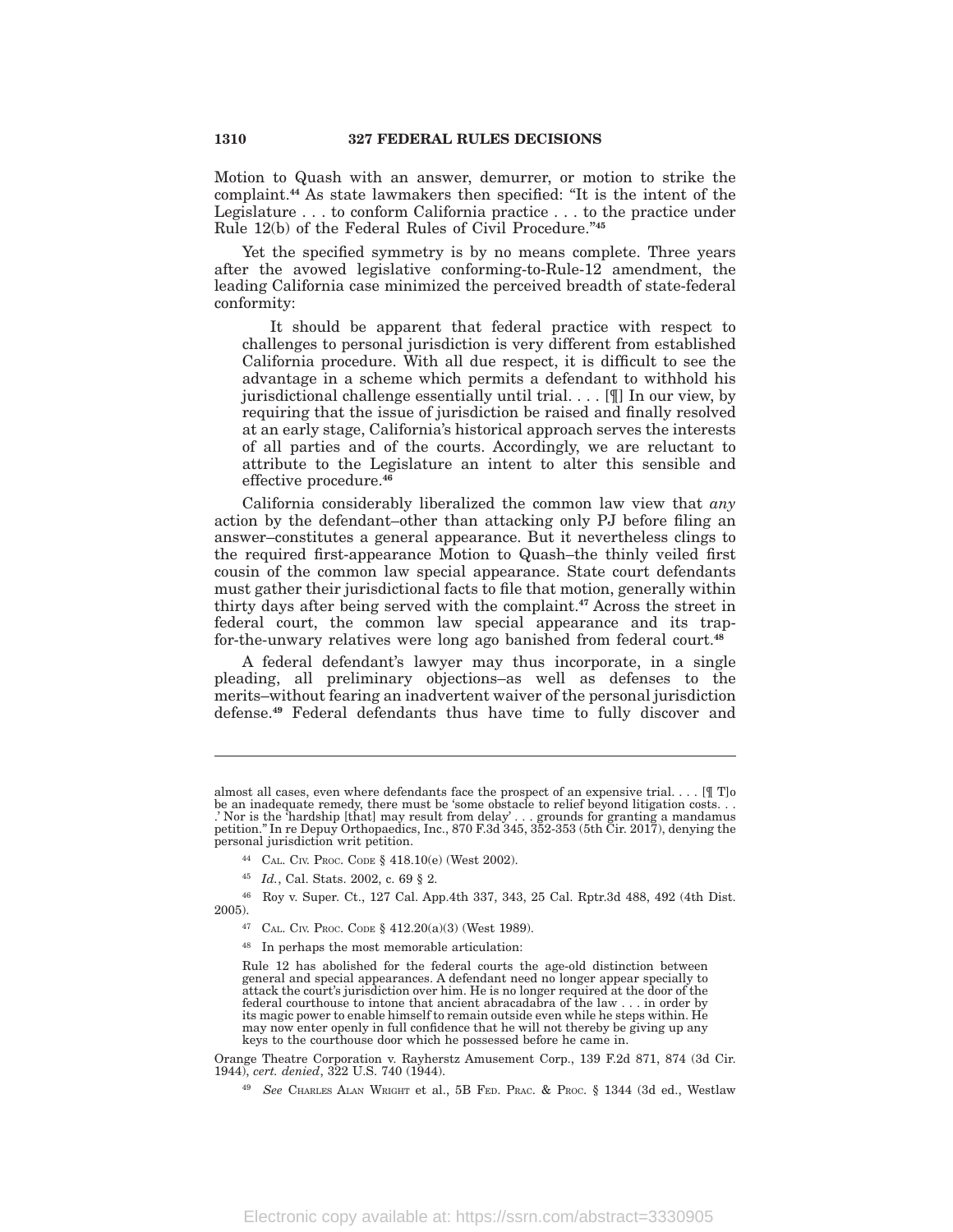#### **CA. FED. PROCEDURAL CONTRAST: A PROPOSAL 1311 Cite as 327 F.R.D. 1301**

present jurisdictional evidence,**<sup>50</sup>** well beyond the month within which a California defendant must answer or file a Motion to Quash.

While judicially claimed that California's historical approach serves the interests of the parties and the courts,**<sup>51</sup>** the federal approach better serves all concerned. It provides more time to gather the jurisdictional facts, as opposed to the comparatively lightning-quick demand of state practitioners to attack personal jurisdiction. To ameliorate the California concern regarding undue delay, federal judges have ample discretion to expeditiously resolve the personal jurisdiction issue well before trial.**<sup>52</sup>**

### III. PLEADING & MOTIONS

### *3. Pleading Nomenclature*

*State*: Defendants may expand the scope of the litigation via a cross-complaint. *Federal*: Defendants do so via a counterclaim, cross-claim, or third-party complaint.**<sup>53</sup>**

Nearly fifty years ago, the California Legislature substituted the single term "cross-complaint" for what were then the above three (state and) federal pleading terms. Professor Jack Friedenthal's influential plea aptly recommended using just "cross-complaint," because of "the absurd conglomeration of existing statutes and [the pressing need to] substitute a simple unified procedure [uniformly designated a cross-complaint] for all such claims.''**<sup>54</sup>** He urged that California law regarding the joinder of claims, counterclaims, and cross-complaints had developed in piecemeal fashion–resulting in a proliferation of confusing, inconsistent, and sometimes meaningless [pleading] provisions.**<sup>55</sup>** The California cross-complaint would encompass the broad utility of federal pleading nomenclature.**<sup>56</sup>** California's departure from the federal model would thus allow state defendants to accomplish more with less.

database FPP) hereinafter WRIGHT FPP).

- <sup>50</sup> FED. R. CIV. P. 12(a)(1)(A)(i).
- <sup>51</sup> *See* case quote in text accompanying *supra* note 46.
- <sup>52</sup> Per an exemplary articulation:

It is 'advisable generally to decide such defenses as . . . lack of jurisdiction of<br>person, [and] . . . venue, insufficient process or service of process' . . . 'promptly<br>after they are raised, and not defer them to the tr of the question until the trial 'would not be fair to defendant, since it would deprive defendant of any opportunity to avoid the trial by quashing service in advance.'

Yules v. General Motors Corporation, 297 F. Supp. 674, 675 (D. Mont. 1969). They may also permit jurisdictional discovery before ruling on the federal motion to dismiss. *See, e.g.*, In re Terrorist Attacks on September 11, 2001, 714 F.3d 659, 679 (2d Cir. 2013) (vacating district court dismissal for failing to permit jurisdictional discovery).

<sup>53</sup> State term: CAL. CIV. PROC. CODE § 422.10 (West 1971), added by Cal. Stats. 1971, ch. 244 § 18. Federal terms: FED. R. CIV. P. 7(a)(3)-(5).

<sup>54</sup> Jack Friedenthal, *Joinder of Claims, Counterclaims, and Cross-Complaints: Sug*gested Revision of the California Provisions, 23 STAN. L. REV. 1, 29 (1970).

<sup>55</sup> *Id*. at 1.

<sup>56</sup> The federal objective was (and is) exemplified by the overarching theme that the Federal Rules be "employed . . . to secure the just, speedy, and inexpensive determination of<br>every action and proceeding." FED. R. Cıv. P. 1. The Rules envision inaccurate pleading usage. For example, "[i]f a party mistakenly designates a defense as a counterclaim, or a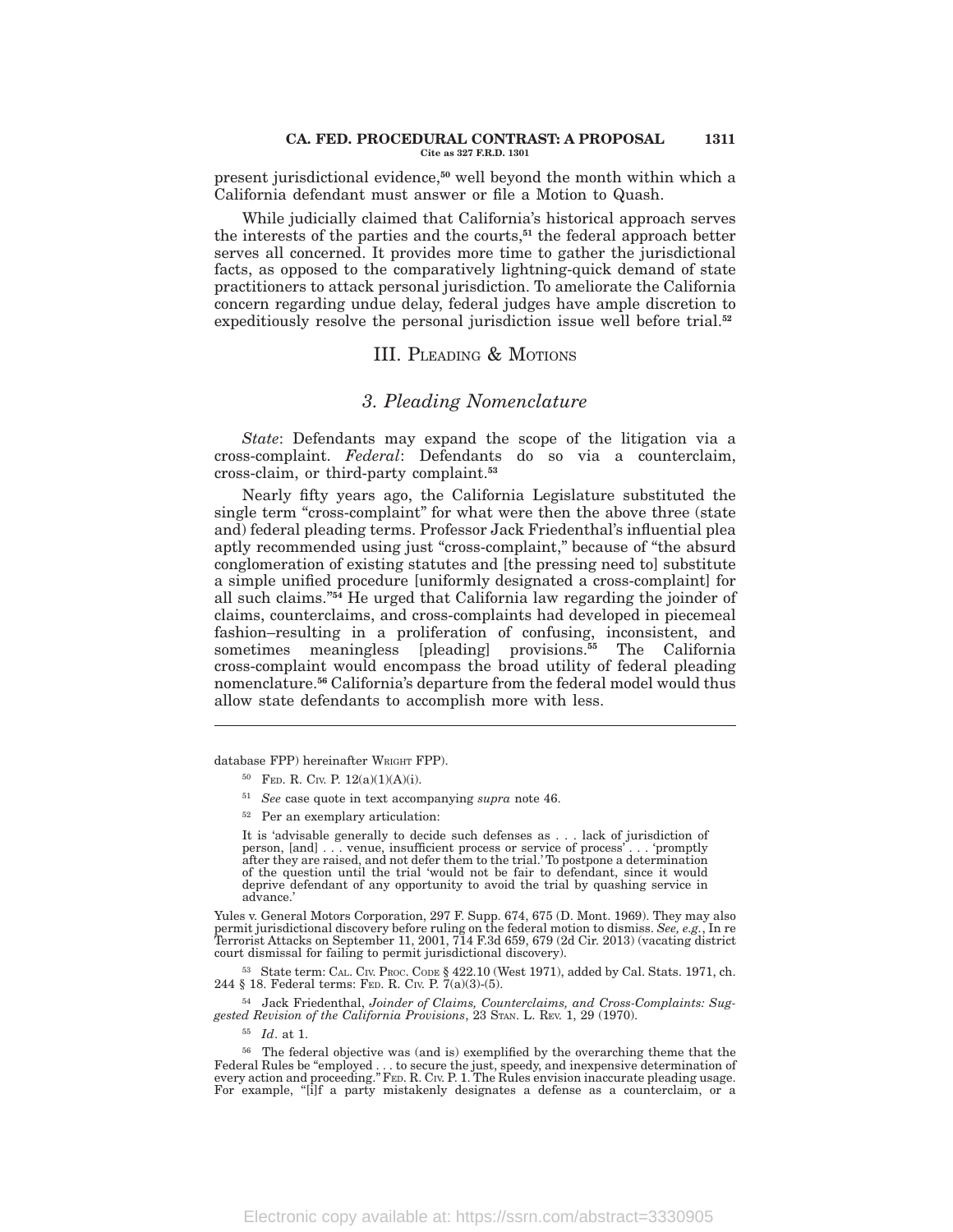But California's seemingly innocuous procedural change had an unintended consequence. The Legislature achieved its objective of ostensibly simplifying pleading–perhaps too well. A complex case, featuring numerous parties, may have dozens of cross-complaints. A case with a dozen parties, fifty pleadings, and forty-six multiple purpose cross-complaints is unnecessarily confusing.**<sup>57</sup>**

One might thus reevaluate whether the state pleading paradigm should revert back to its pre-1971 pleading posture. "Counterclaim," "cross-claim," and "third party claim" more readily identify the pleader's underlying objectives. The occasional claim, not readily shoehorned into this triad, could be designated a catchall "cross-complaint"–which would not thwart the availability of any substantive claim. Such pleading flexibility is certainly the case in the federal system.**<sup>58</sup>**

# *4. Basic Pleading Test*

*State*: The complaint must contain a "statement of facts constituting the cause of action.'' It must include a fact for each element of each cause of action to present a valid prima facie case.**<sup>59</sup>** *Federal*: An element may be missing, or improperly plead. But the complaint must contain a ''short and plain statement'' that puts the defendant on ''fair notice'' of the nature of the claim. Federal pleading is not ''meant to . . . require, or even invite, the pleading of facts,'' but rather to demonstrate ''facial plausibility.''**<sup>60</sup>**

The elements for California causes of action are conveniently set forth in the state jury instructions.**<sup>61</sup>** Failing to allege all required elements, and a supporting fact for each element, subjects a California complaint to demurrer–the state's counterpart to the FRCP 12(b) Motion to Dismiss. In tort cases, for example, one must thus "be very specific as to each defendant and as to each . . . causation issue. . . .''**<sup>62</sup>**

<sup>59</sup> Statement of facts: CAL. CIV. PROC. CODE § 425.10(a)(1) (West 2006); fact for each element: CASES AND MATERIALS, *supra* note 17, at 144

counterclaim as a defense, the court must . . . treat the pleading as though it were correctly designated.  $\ldots$ ." FED. R. CIV. P. 8(c)(2).

<sup>57</sup> This was the author's first case as a new law firm associate. Various practitioners have advised this author that tracking a California case with numerous ''cross-complaints''–against a pot pourri of plaintiffs, co-defendants and unnamed parties–wastes resources and makes client opinion letters more challenging and costly.

<sup>&</sup>lt;sup>58</sup> For example: "[G]iven the encouragement of F. R. Civ. P. 1, it does not make sense to interpret the Rules of Civil Procedure as precluding the third-party defendant from filing a third-party complaint against the other . . . defendants on the ground that they are already parties to the action. . . . "Capital Care Corp. v. Lifetime Corp., 1990 WL 2165 \*2 (E.D. Pa. 1990), denying motion to dismiss the third-party defendants' crossclaims–''an issue which . . . is of greater interest to lawyers and the academic community than to litigants.'' *Id.* at \*1.

<sup>&</sup>lt;sup>60</sup> Short and plain statement: FED. R. Crv. P. 8(a)(2); fair notice: Erickson v. Pardus, 551 U.S. 89, 93, 127 S. Ct. 2197, 2200 (2007) (citing *Twombly & Conley*); not invite facts: Bell Atlantic Corporation v. Twombly, inappropriate for a [federal] district court to demand that complaints contain all legal elements (or factors) plus facts corresponding to each.'' Rowalnds v. United Parcel Service, 901 F.3d 792, 800 (7th Cir. 2018).

<sup>61</sup> See Judicial Council of California Civil Jury Instructions at http://www. courts.ca.gov/partners/317.htm (last visited Oct. 13, 2018).

<sup>62</sup> Bockrath v. Aldrich Chemical Co., 21 Cal.4th 71, 78, 86 Cal. Rptr.2d 846, 850 (Cal.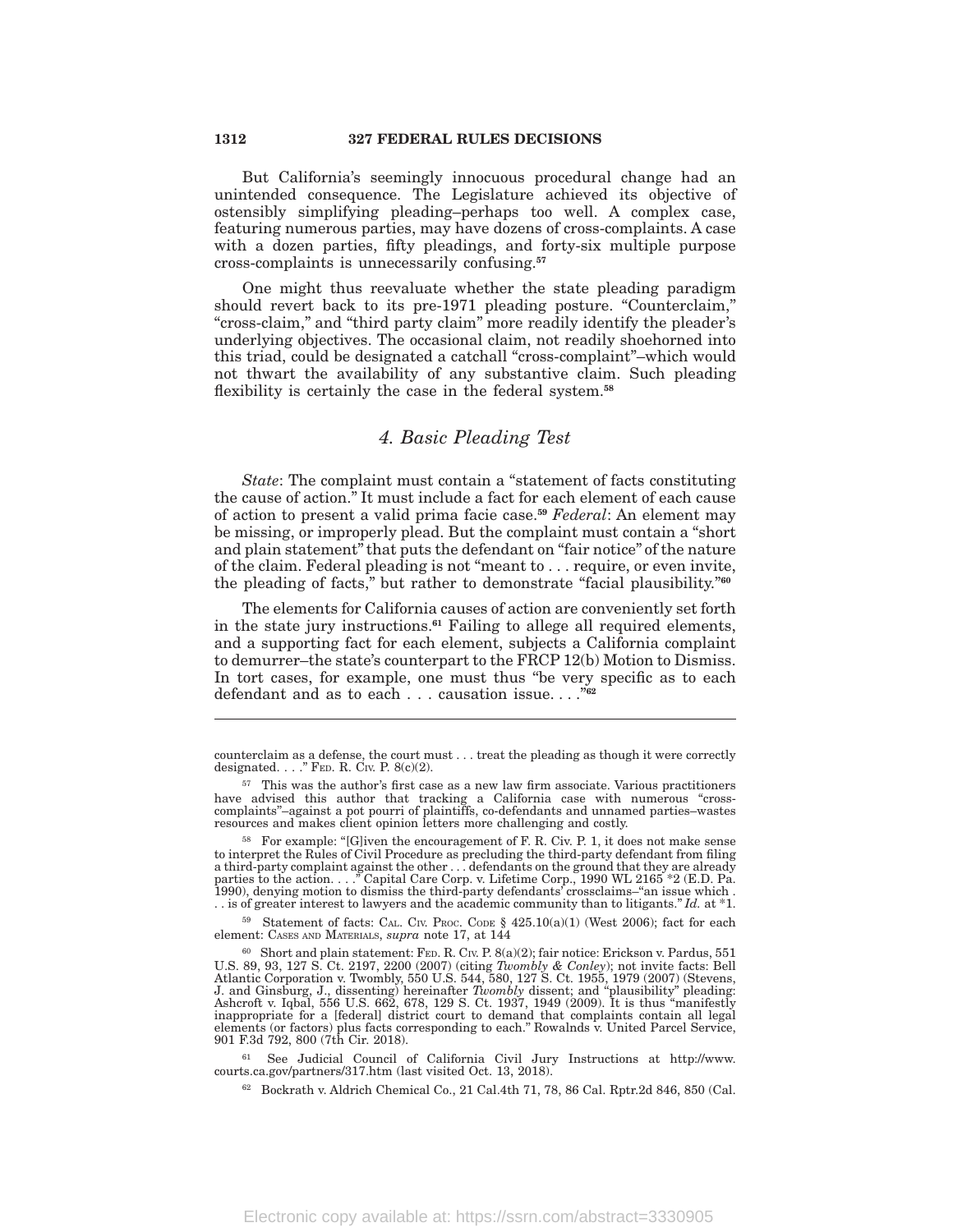#### **CA. FED. PROCEDURAL CONTRAST: A PROPOSAL 1313 Cite as 327 F.R.D. 1301**

The *Twombly-Iqbal* federal "plausibility" standard envisions denying courthouse access for shaky claims and limiting costly discovery. But it also introduced oceanic discretion into the "fair notice of claim" federal pleading standard. Plausibility pleading thus debased a half-century of federal precedent. As of 1957, the U.S. Supreme Court had proclaimed a far less judicially malleable standard. Then, "a complaint should not be dismissed for failure to state a claim unless it *appears beyond doubt* that the *plaintiff can prove no set of facts* in support of his claim which would entitle him to relief.''**<sup>63</sup>** As described by the 2007 Justice Stevens (and Ginsburg) *Twombly* dissent:

Under the relaxed [1957 *Conley*] pleading standards of the Federal Rules, the idea was not to keep litigants out of court but rather to keep them in. The merits of a claim would be sorted out during a flexible pretrial [discovery] process and, as appropriate, through the crucible of trial. . . . [¶ T]he 'simplified notice pleading standard' of the Federal Rules 'relies on liberal discovery rules and summary judgment motions to define disputed facts and issues and to dispose of unmeritorious claims.'**<sup>64</sup>**

The dissenters objected to *Twombly's* plausibility yardstick because ''practical concerns presumably explain the Court's dramatic departure from settled procedural law. . . . [But] they do not justify an interpretation of Federal Rule of Civil Procedure 12(b)(6) that seems to be driven by the majority's appraisal of the plausibility of the ultimate factual allegation rather than its legal sufficiency."<sup>65</sup> The federal pleading paradigm ''reflects [instead] a philosophy that, unlike in the days of code pleading, separating the wheat from the chaff is a task assigned to the pretrial and trial process.''**<sup>66</sup>** Unlike the *Conley* era, far fewer cases have survived the pleading stage.

Federal trial judges now apply a "malleable and ill-defined" and an "increasingly restrictive" plausibility standard.<sup>67</sup> The state judge may first look to the California jury instructions; then ascertain whether each

<sup>64</sup> *Twombly* dissent, *supra* note 60 at 575 & 583, 1976 &1981. It therein cited related precedent: ''The liberal notice pleading of Rule 8(a) is the starting point of a simplified pleading system, which was adopted to focus litigation on the merits of a claim.'' Swierkiewicz v. Sorema N. A.*,* 534 U.S. 506, 514, 122 S. Ct. 992, 999 (2002).

- <sup>65</sup> *Twombly* dissent, *supra* note 60 at 573, 1975.
- <sup>66</sup> *Twombly* dissent, *supra* note 60 at 583, 1982.

Malleable and ill-defined: "The Court's reliance . . . in its reasoning on such malleable and ill-defined concepts as 'plausibility' and 'common sense' essentially invites<br>subjectivity and intuition...." Ramzi Kassem, *Implausible Realities: Iqbal's Entrenchment*<br>of *Majority Group Skepticism Towards* expensive and time-consuming procedural stop signs that produce earlier and earlier termination of cases, thereby increasingly preventing claimants from reaching trial–par-ticularly jury trial.''Arthur R. Miller, *From Conley to Twombly to Iqbal: A Double Play on the Federal Rules of Civil Procedure*, 60 DUKE L. J. 1, 2 (2010) hereinafter Miller.

<sup>1999) (&#</sup>x27;'plaintiff must allege facts, albeit as succinctly as possible, explaining how the conduct caused or contributed to the injury'').

<sup>63</sup> Conley v. Gibson, 355 U.S. 41, 45-46, 78 S. Ct. 992, 102 (1957) (emphasis supplied). *Conley* was seemingly abrogated by the *Twombly* majority: ''*Conley's* 'no set of facts' language has been questioned, criticized, and explained away long enough. . . . [A]fter puzzling the profession for 50 years, this famous observation has earned its retirement.'' *Twombly* (majority), *supra* note 60, at 562-563, 1969. The Court, instead, abrogated the manner in which the lower courts had applied *Conley*.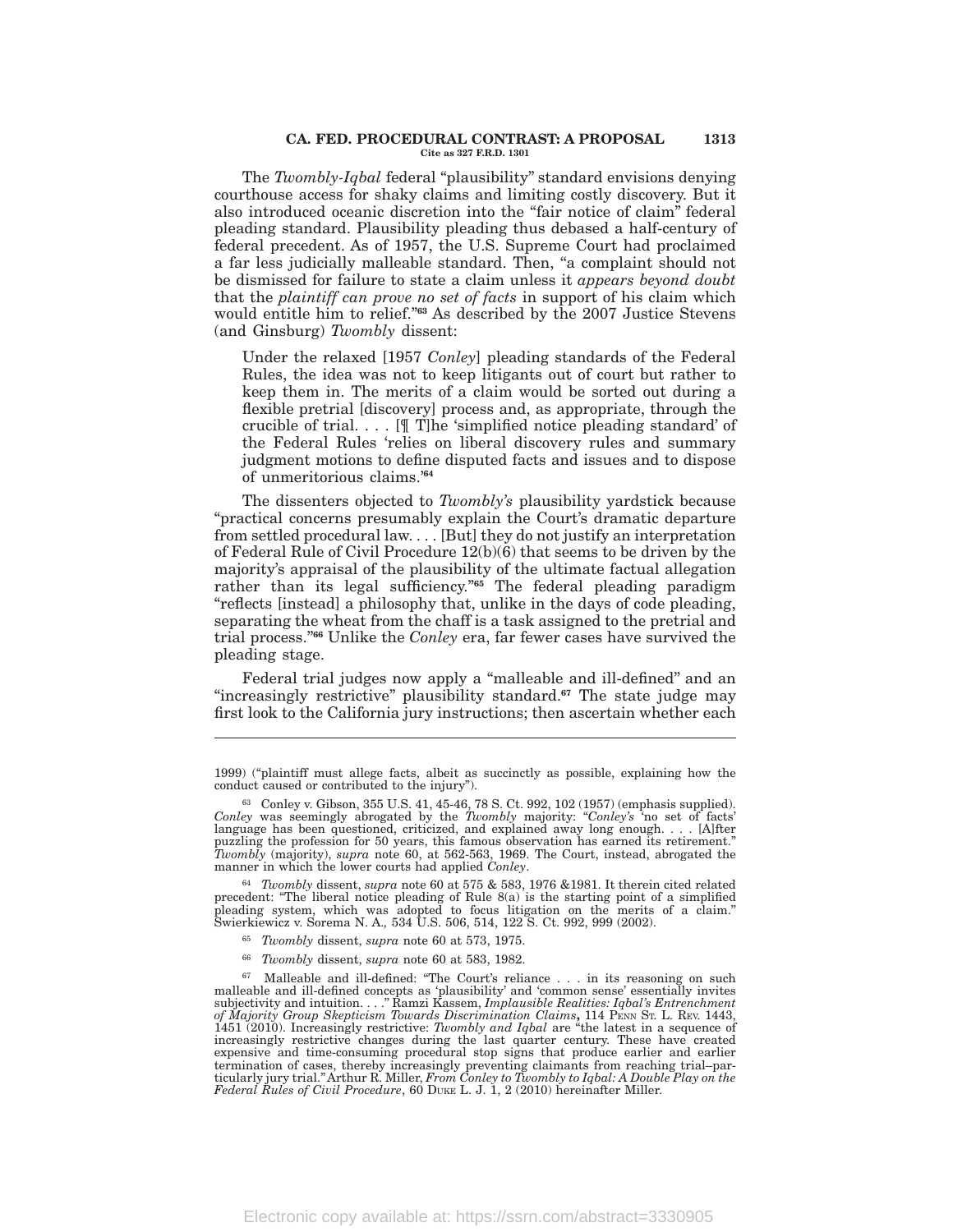element of an attacked complaint has been pled; then review whether the plaintiff properly included a fact in support of each element. That approach may seem more mechanical than plausibility pleading. But it provides greater objectivity and predictability when assessing whether a case will survive the pleading stage.

### *5. Pleading Damages*

*State*: In personal injury and wrongful death cases, plaintiffs cannot state the amount of compensatory damages in the complaint. They cannot state the amount of punitive damages in *any* complaint. California subjects punitive damage complaints to a heightened pleading standard.**<sup>68</sup>** *Federal*: The amount of damages is always stated in the prayer of the complaint. Federal punitive damage demands are not subject to a heightened pleading standard.**<sup>69</sup>**

The purpose of California's 1974 prohibition on stating the amount of damages in injury complaints was ''to protect defendants . . . from the adverse publicity generated by the filing of lawsuits in which the amount claimed is greatly inflated.''**<sup>70</sup>** This pleading prohibition was opposed by the plaintiff's bar–whose members could no longer use a high demand as a tactical bludgeon. The defense bar also complained that its members were unable to determine the size of the claim against their clients.**<sup>71</sup>**

In the federal system, neither FRCP  $8(a)(3)$  regarding the demand, nor 28 U.S. C. § 1332(a) regarding the minimum amount for Diversity cases, specifically require the complaint to include the amount of damages demanded. But "[i]n all probability, Rule  $8(a)(3)$  does assume that money damages will be alleged in terms of a precise amount because it requires a party to assert the relief to which 'the pleader seeks.' ''**<sup>72</sup>**

The dearth of federal opinions on point have, ironically, embraced the same policy concerns as the California prohibitions. In the leading federal contrarian opinion, the amount stated was stricken from the complaint

<sup>68</sup> CAL. CIV. PROC. CODE § 425.10(b) (West 2006) (personal injury and wrongful death); CAL. CIV. CODE § 3295(e) (West 1987) (punitive damages). There is a direct conflict regarding heightened punitive damages pleading. State plaintiffs must allege specific evidentiary facts to support allegations of malice, oppression or fraudulent intent. *See, e.g.*, ''Notwithstanding relaxed pleading criteria, certain tortious injuries demand firm allegations.'' Smith v. Superior Court, 10 Cal. App.4th 1033, 1041-1042, 13 Cal. Rptr.2d 133, 138 (4th Dist. 1992) (citing authorities).

<sup>69</sup> FRCP ''8(a) and 9(b) therefore preclude district courts from applying a heightened pleading for allegations of malice or fraudulent intent.'' Clark v. Allstate Ins. Co., 106 F. Supp.2d 1016, 1018-1019 (S.D. Cal., 1992).

<sup>70</sup> *Review of Selected 1974 California Legislation*, 6 PAC. L. J. 125, 217 (1975). That concern was ''particularly true of medical malpractice suits where the amounts claimed very often bear little relationship to the amounts actually recovered. . . . Since these lawsuits often attract sensational coverage by the media, they constitute a source of unnecessary ill feeling between physicians and attorneys.'' *Id*.

<sup>&</sup>lt;sup>71</sup> This legislative pleading gap was filled by the ensuing option of serving a Statement of Damages–a requirement for default judgements. CAL. CIV. Proc. Code § 425.11(b) (West 2006) (injury and death) & § 425.115 (West 2005) hereinafter Statement of Damages.

<sup>72</sup> WRIGHT FPP, *supra* note 49, Vol. 5 § 1259. Per the United States Courts sample complaint: ''Include any punitive or exemplary damages claimed, the amounts, and the reasons you claim you are entitled to actual or punitive money damages.'' Complaint for a Civil Case, Form Pro Se 1 (eff. Dec. 1, 2016).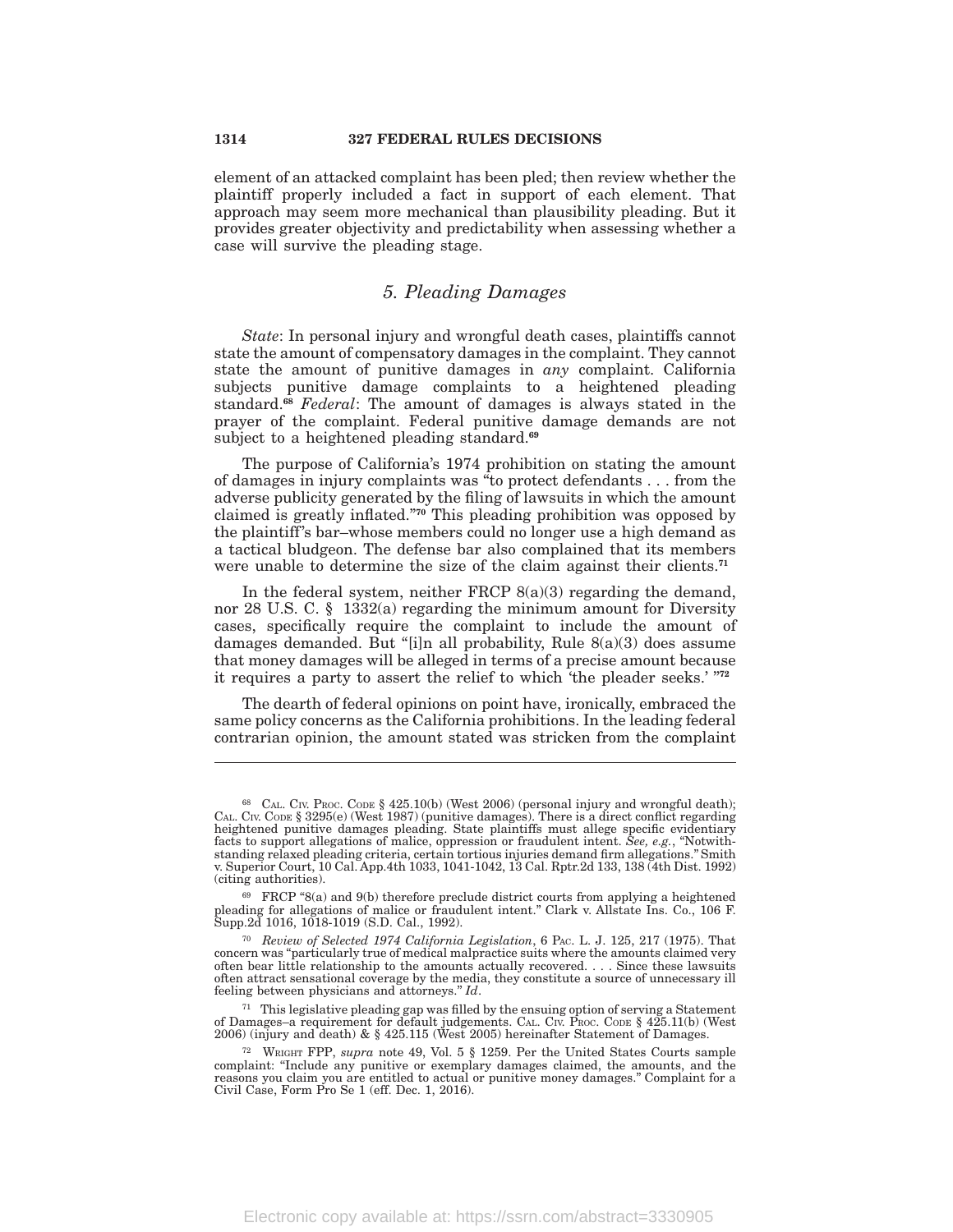#### **CA. FED. PROCEDURAL CONTRAST: A PROPOSAL 1315 Cite as 327 F.R.D. 1301**

in the following terms: '' 'The *ad damnum* is not . . . permitted to be disclosed in my court. . . . It has no bearing on what should be awarded to the plaintiff by the verdict. . . . It is not conducive to obtaining substantial justice to disclose a fantastic *ad damnum* to the jury. . . .' ''**<sup>73</sup>** The leading federal practice treatise likewise supports this faux prohibition, given the ''doubt as to whether the federal courts should require a party to assert the specific dollar amount of damages that is being claimed in a case to be tried before a jury.''**<sup>74</sup>**

One could argue that system-wide federal adoption of the state approach–prohibiting a quantified dollar amount in such complaints–might lead to Diversity Jurisdiction abuse. More cases might inappropriately survive a Motion to Dismiss, were the plaintiff no longer expected to state an express amount in controversy. It would thus be more challenging for a federal judge to resolve this motion. But any tempest in this procedural teapot would simmer down if the FRCP were to embrace the Statement of Damages device for claiming the amount *outside* of the complaint.**<sup>75</sup>**

### *6.* ''*Doe'' Defendants*

State: Failure to include fictitious "Doe" defendants in a California state complaint borders on malpractice, especially in tort cases.**<sup>76</sup>** *Federal*: John Doe is occasionally tolerated, but rarely entitled to safe passage in federal venues.

John Doe defendants are particularly popular in California.**<sup>77</sup>** But federal courts in the state dodge him like an unwanted suitor. The resistance flows, in part, from the early federal dismissal of a complaint for failure to serve a defendant within ninety days of filing.**<sup>78</sup>** The state Code of Civil Procedure, on the other hand, allows plaintiffs to serve a defendant within three years after filing.**<sup>79</sup>** During this period, the Code authorizes the initial designation of a ''Doe'' defendant, who may be later

<sup>73</sup> Mitchell v. American Tobacco Company, 28 F.R.D. 315, 318 (M.D. Pa. 1961), referring to a District of Columbia federal judge's 1959 presentation at an American Bar Association meeting.

 $^{74}\;$  It further articulates the "concern [that] has been expressed that the presence of such a demand may improperly influence the jury's decision if it becomes aware of a specific requested amount.'' WRIGHT FPP, *supra* note 49, Vol. 5 § 1259.

<sup>75</sup> *See* Statement of Damages, *supra* note 71.

<sup>&</sup>lt;sup>76</sup> *See, e.g.*, "'a plaintiff's attorney should anticipate that later discovery may reveal and implicate other health care providers who are unidentified as of the filing date of the complaint, and that this warrants 'an adequately pleaded cause of action against such fictitious defendants.' '' Camarillo v. Vaage, 105 Cal. App.4th 552, 569, 130 Cal. Rptr.2d 26, 39 (4th Dist. 2003) (legal malpractice action).

<sup>&</sup>lt;sup>77</sup> WRIGHT FPP, *supra* note 49, Vol. 13F § 3642. These "Doe" defendants often engage in rather nefarious activities. The ubiquitous presence of a large group of them, who placed a foreign substance on plaintiff's coffee filter, allegedly explains why he did not do well on the Law School Admissions Test. Pearlson v. Does 1-646, 76 Cal. App.4th 1005, 1007, 90 Cal. Rptr.2d 787, 788 (2d Dist. 1993).

<sup>78</sup> FED. R. CIV. P. 4(m).

<sup>79</sup> All related timelines are provided in the Part V*.* section *12. Diligent Prosecution* subdivision of this article.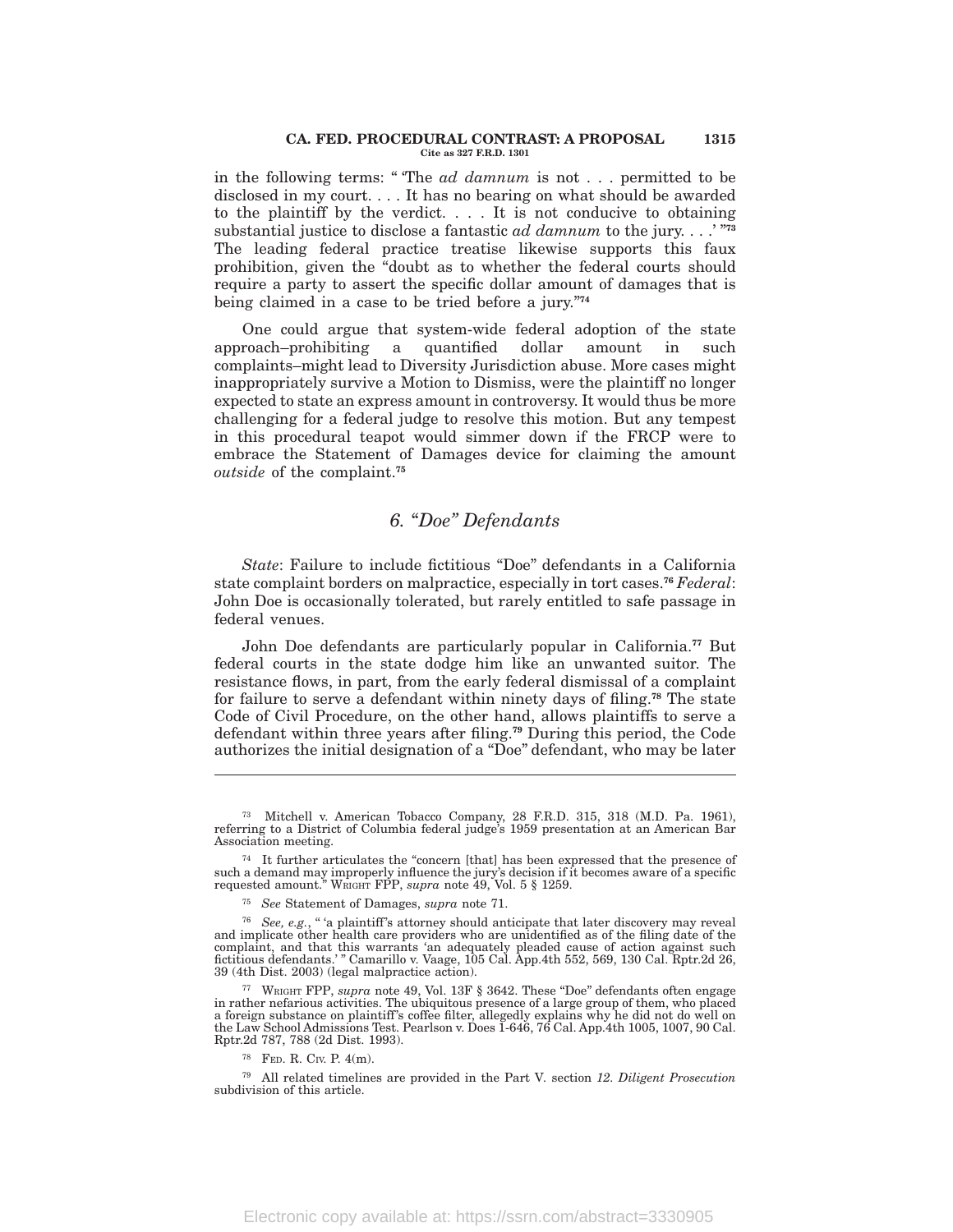actually named in an amendment to the complaint.**<sup>80</sup>** California practice thus permits these procedural phantoms to be added:

long after the original statute of limitations has expired, because the amendment is deemed to relate back to the filing of the original complaint. This is . . . considered by the courts not to be unfair to the defendant, even though as a practical matter it drastically extends the statute of limitations as to such defendant[s].**<sup>81</sup>**

Given the comparative speed at which federal litigation moves, one can thus appreciate the federal disdain for ''Doe'' defendants. In an oft-cited opinion, the Ninth Circuit growled that: '' '[t]hese John Doe complaints are dangerous at any time. It is inviting disaster to allow them to be filed and to allow fictitious persons to remain defendants if the complaint is still of record. . . .' ''**<sup>82</sup>** Academic support for this antagonistic posture may be drawn from the understandable concern that California's ''Doe'' practice is a ''pleading subterfuge [that] evolved to circumvent the statute [of limitations].''**<sup>83</sup>** John Doe struck out in the Ninth (Circuit) because he cannot be shoehorned into FRCP 15(c):

'John Doe' pleadings cannot be used to circumvent statutes of limitations because replacing a 'John Doe' with a named party in effect constitutes a change in the party sued. . . .' [¶] This Circuit . . . preclude[s] relation back for amended complaints that add new defendants, where . . . [they] were not named originally because the plaintiff did not know their identities. We have held that, although 'Rule 15(c) explicitly allows the relation back of an amendment due to a 'mistake' concerning the identity of the parties ... [,] the failure to identify individual defendants when the plaintiff knows that such defendants must be named cannot be characterized as a mistake.'**<sup>84</sup>**

Professor Carol Rice made a convincing argument for federal adoption of ''Doe'' defendant pleading. She argued that ''John Doe is not a mere procedural formality. He provides the plaintiff in many cases with the only means to pursue important substantive rights.''**<sup>85</sup>** Rice notes that fictitious party pleading has been central to the evolution of

Doe pleading in California is *disruptive, posing real problems* for the courts. . . . [¶] There are many cases in which a diligent plaintiff is not able, without the help of discovery, to identify a proper defendant. . . . These problems are [admittedly] difficult. It may prove desirable to appoint a subcommittee to consider them in greater depth before the [Advisory] Committee considers them further.

Minutes of the Civil Rules Advisory Committee to FED. R. CIV. P. 15(c) (Oct. 3-4, 2002), lines 1844-1856 (citing precedent; emphasis supplied).

<sup>83</sup> James E. Hogan, *California's Unique Doe Defendant Practice: A Fiction Stranger Than Truth***,** 30 STAN. L. REV. 51, 52 (1977).

<sup>84</sup> Hogan v. Fischer, 738 F.3d 509, 517-518 (9th Cir. 2013) (citations omitted). For a judicial survey, wherein the response was 3 to 1 anti-"Doe," see William R. Slomanson, John<br>Doe Strikes Out in the Ninth, 8 CALIFORNIA

<sup>85</sup> Carol M. Rice, *Meet John Doe: It is Time for Federal Civil Procedure to Recognize John Doe Parties*, 57 U. PITT. L. REV. 883, 886 (1996) hereinafter *Meet John Doe*.

<sup>80</sup> CAL. CIV. PROC. CODE § 474 (West 1955).

<sup>81</sup> A. N., a Minor v. County of Los Angeles, 171 Cal. App.4th 1058, 1066, 90 Cal. Rptr.3d 293, 300 (2d Dist. 2009).

<sup>82</sup> Craig v. U.S., 413 F.2d 854, 856 (9th Cir. 1969) (citing precedent). Three decades later, the federal rules-makers whispered the following lip service to the value of fictitious defendants: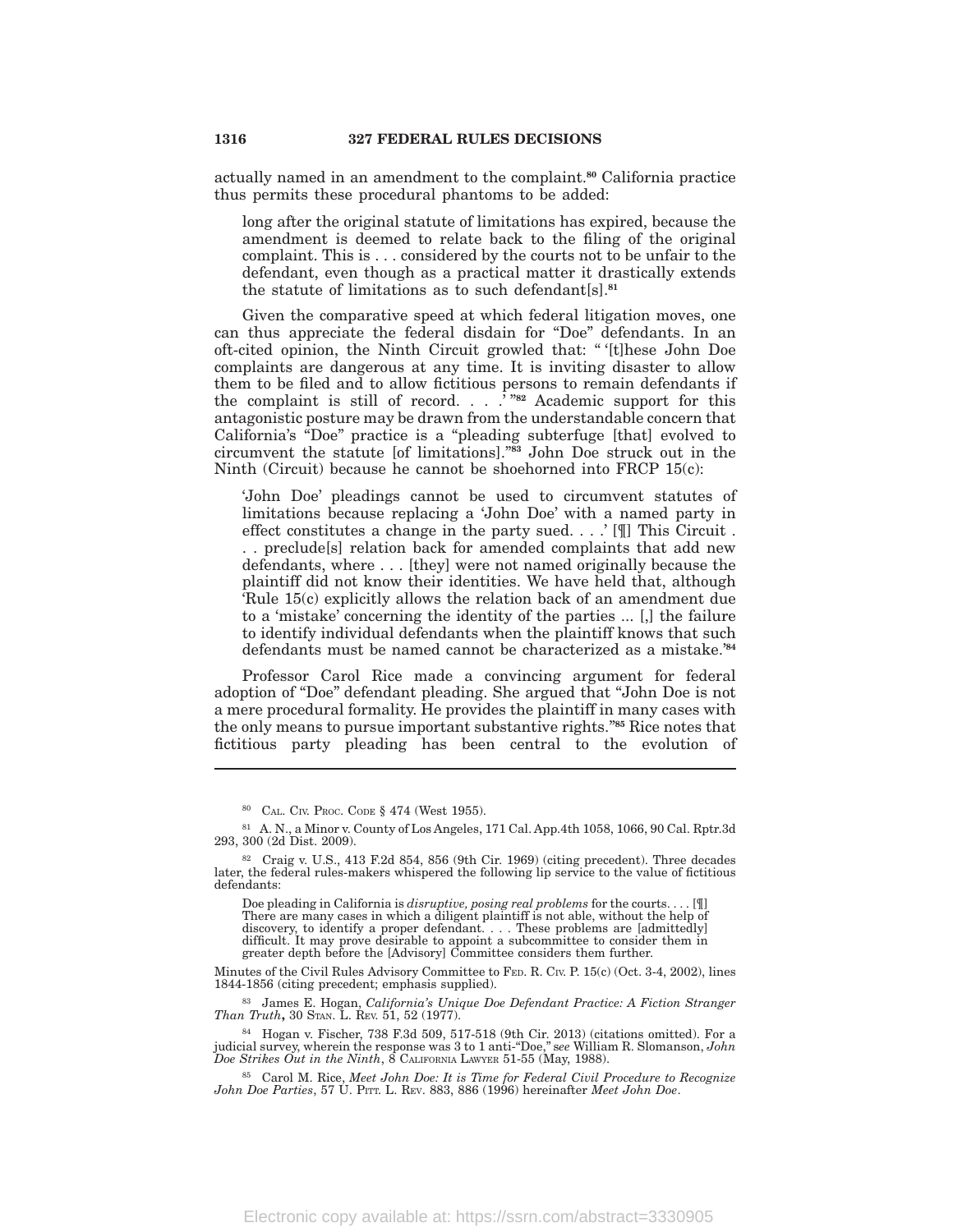#### **CA. FED. PROCEDURAL CONTRAST: A PROPOSAL 1317 Cite as 327 F.R.D. 1301**

constitutional rights. Two larger than life examples are the plaintiffs and defendants in *the* abortion rights case, and *the* case conferring the right to sue federal officers for constitutional violations of civil liberties.**<sup>86</sup>**

Professor Rice's plea is buttressed by other sources. First, as the leading federal practice treatise asserts:

Since the practice [of alleging fictitious defendants] plays an important part in some states in the tolling of the statute of limitations and in the procedure for acquiring personal jurisdiction, an absolute rule against its use in federal court actions seems unwise and might violate a federal court's obligation to apply the rules of decision of the forum state in order to achieve an identity of outcome for a particular matter in both court systems.**<sup>87</sup>**

Second, in 1988, Congress compelled the federal courts to neither accept nor deny–but rather *ignore*–fictitious defendants, in cases removed from state to federal court.**<sup>88</sup>** In 2004, the Supreme Court's flexibility blared from its statement:

'it is well settled that Rule 21 [of the FRCP] invests district courts with authority to allow a dispensable nondiverse party to be dropped at any time, *even after judgment* has been rendered. Indeed, the Court held in [a prior decision] that courts of appeals also have the authority to cure a jurisdictional defect by dismissing a dispensable nondiverse party.**<sup>89</sup>**

Third, the U.S. Supreme Court acknowledged a John Doe relative in the family quest for at least de facto recognition. Unnamed federal agents conducted an arrest and residence search with no warrant, no probable cause, and unreasonable force. While the plaintiff did not employ the more common ''Doe'' moniker, he successfully sought his constitutional remedy against these agents in *Bivens v. Six Unknown Named Agents of Federal Bureau of Narcotics*. **90**

The Supreme Court did not directly address the fictitious party pleading issue. Of course one must acknowledge that *Bivens* cannot stand for a proposition it did not expressly consider. Nevertheless, a footnote impliedly raised this issue.**<sup>91</sup>** *Bivens* was a Federal Question case, wherein

<sup>86</sup> Abortion: Roe v. Wade, 410 U.S. 113, 93 S.Ct. 705 (1973). Constitutional claim: Bivens v. Six Unknown Named Agents of the Federal Bureau of Narcotics, 403 U.S. 388, 91 S. Ct. 1999 (1971) hereinafter *Bivens*.

<sup>87</sup> WRIGHT FPP, *supra* note 49, Vol. 13F FED. PRAC. & PROC. § 3642.

<sup>88</sup> Upon removal of state cases to federal court, the "citizenship of defendants sued under fictitious names shall be disregarded." 28 U.S. C. § 1441(b)(1).

<sup>89</sup> Grupo Dataflex v. Atlas Data Group, L. P., 541 U.S. 567, 572-573, 124 S. Ct. 1920, 1925 (2004) (emphasis supplied).

<sup>90</sup> *Bivens*, *supra* note 86.

<sup>&</sup>lt;sup>91</sup> The agents were not expressly named in the complaint. But the District Court ordered that the it be served on the ''unknown agents'' who participated in the arrest. *Bivens, supra* note 86 at 390 n.2, 2001 n.2. *See also*:

States often allow a plaintiff to name an unknown party as an additional defendant. . . . For that matter, so does federal law in a suit based on the *federal* question jurisdiction, see, e.g., Bivens v. Six Unknown Named Agents. . . . But<br>because the existence of *diversity* jurisdiction cannot be determined without<br>knowledge of every defendant's place of citizenship, "John Doe"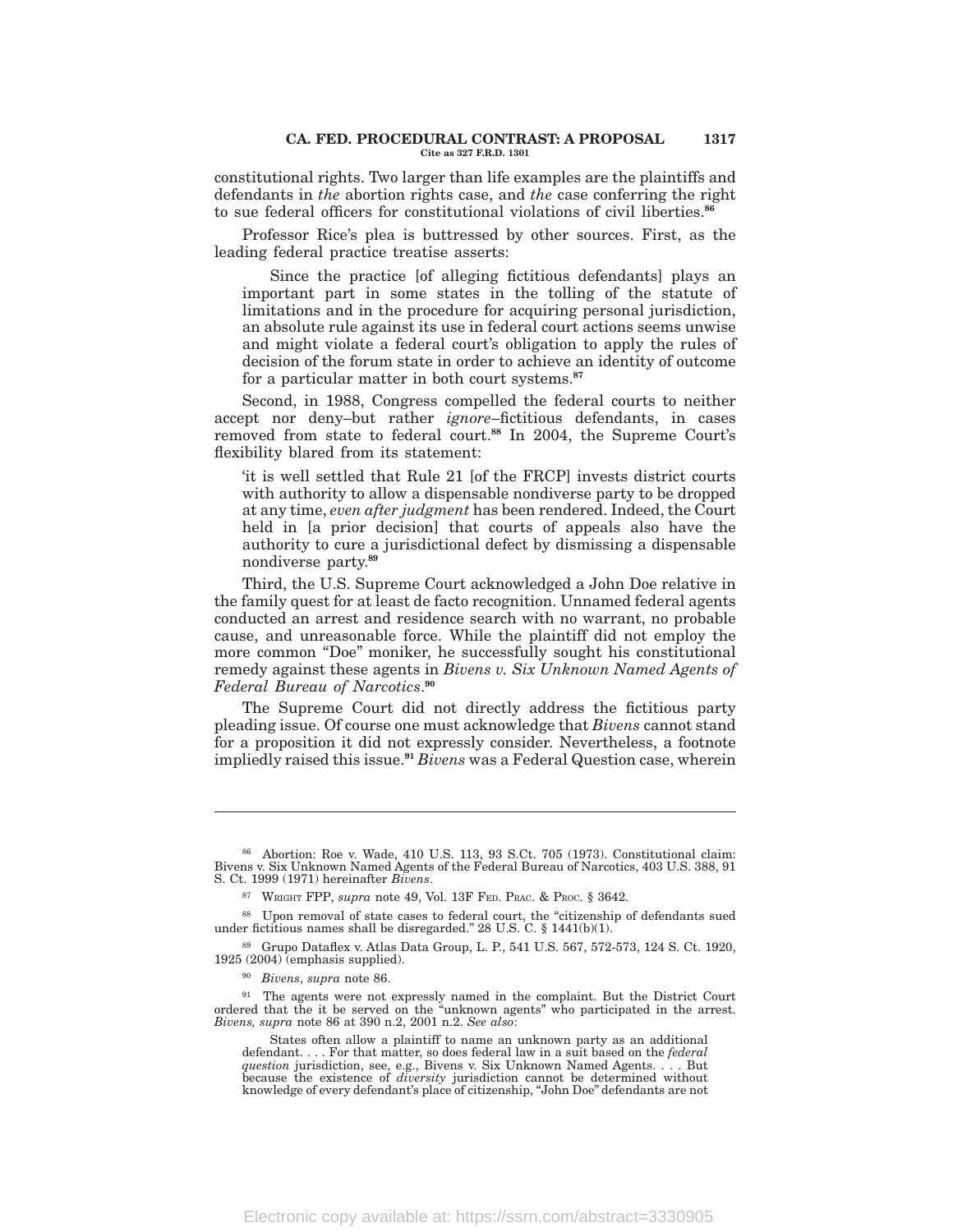a fictitious defendant's state domicile is normally irrelevant.**<sup>92</sup>** But there should be symmetrical treatment of ''Does,'' in both Diversity Jurisdiction and Federal Question filings. Any disparate treatment of such unnamed defendants conflicts with the liberal interpretation expressed in the Federal Rules and the congressional directive to ignore fictitious defendants in removed cases.**<sup>93</sup>**

As further noted by the federal rules-makers, if a law "affords a more forgiving principle  $\dots$  than the one provided in this rule  $[15(c)]$ , it should be available to save the claim.''**<sup>94</sup>** This loosening of the federal relation back standard effectively defers to state law in ''Doe'' pleading states. California's more forgiving relation back doctrine should thus be a pass through source for allowing ''Doe'' amendments in federal courts–at least in states like California, where fictitious defendants are parties from the outset of the case.

One can readily conclude that the federal disdain for John Doe defendants continues to exalt form over substance. There should be no wrong without a remedy. Cases should be resolved on the merits. Thus, the time has surely come for federal courts to adopt the pseudonym practice that our English predecessors established three centuries ago.**<sup>95</sup>**

# *7. Anti-SLAPP Motion***<sup>96</sup>**

*State*: A defendant may lodge an Anti-SLAPP Motion to Strike, when sued for engaging in constitutionally protected conduct. This motion

permitted in federal diversity suits.

<sup>93</sup> FED. R. CIV. P. 15(a)(2). For the relevant state law, *see* text accompanying *supra* notes 79-81.

- 94 FED. R. CIV. P. 15(c) Advisory Committee Note to 1991 amendment.
- <sup>95</sup> *See Meet John Doe*, *supra* note 85, at 885.

<sup>96</sup> Both judicial systems incorporate a *general* Motion to Strike. California expressly authorizes a s*pecial* Motion to Strike on constitutional grounds. "SLAPP" is the acronym for<br>Strategic Lawsuit Against Public Participation. The origin of this moniker was a multijurisdictional survey by the Political Litigation Project at the University of Denver. The concern was (and is) that:

public participation or citizen involvement in governance is an axiom of representative democracies, encouraged by a variety of legal and cultural norms and specifically protected by the Petition Clause of the First Amendment to the United States Constitution. Yet a growing body of civil-damage lawsuits filed against such political participants by their opponents are threats to an active polity. While labeled as ordinary, apolitical, judicial claims, they are clearly reactions against past or anticipated opposition on political issues.

Penelope Canan & George W. Pring, *Studying Strategic Lawsuits Against Public Partici-pation: Mixing Quantitative and Qualitative Approaches***,** 22 LAW & SOC'<sup>Y</sup> REV. 385, 385-386 (1988). As adopted in some two-dozen states, the defendant first alleges engagement in suit-related constitutionally protected activity. Then, the plaintiff alleges the "probability" (in states including California) of su  $\&$  (b)(3) (West 2010).

Howell v. Tribune Entertainment Company, 106 F.3d 215, 218 (7th Cir. 1997) (emphasis supplied). *But see supra* note 88.

<sup>92</sup> Per FED. R. CIV. P. 12(h)(3): "If the court determines at any time that it lacks subject-matter jurisdiction, the court must dismiss the action.'' The related concern is that ''[b]ecause diversity jurisdiction must be proved by the plaintiff rather than assumed as a default, this court cannot presume that Does 1–10 are diverse with respect to the plaintiff.'' Moore v. General Motors Pension Plans, 91 F.3d 848, 850 (7th Cir.1996), which evinces the disparate treatment between ''Does'' in an original versus a removed complaint. *But see* text accompanying *supra* notes 87-89.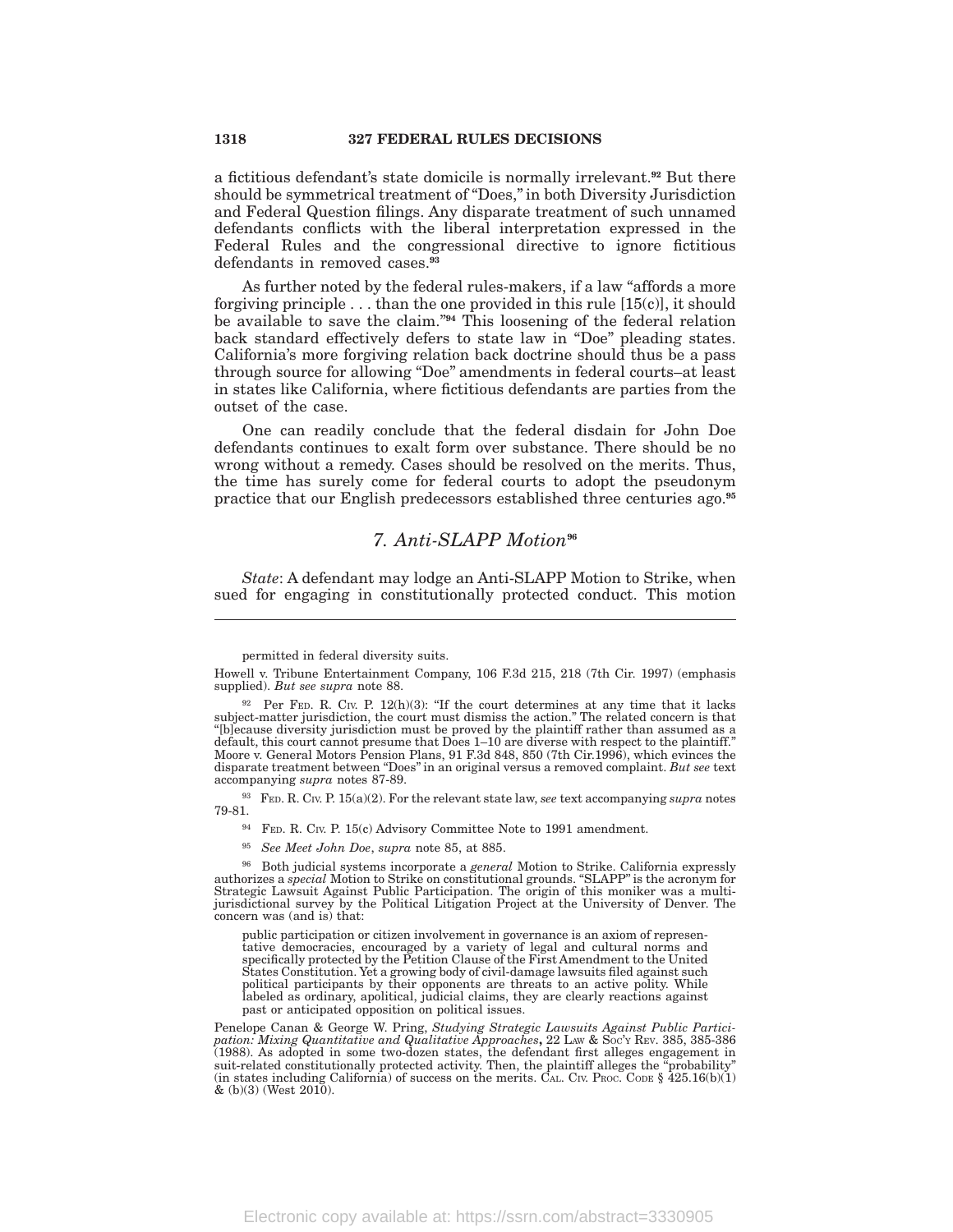#### **CA. FED. PROCEDURAL CONTRAST: A PROPOSAL 1319 Cite as 327 F.R.D. 1301**

seeks an early dismissal of an allegedly frivolous suit. It generally prohibits discovery (until the motion is denied).**<sup>97</sup>** *Federal*: There is no federal anti-SLAPP motion. Unlike the Ninth Circuit, anti-SLAPP motions have been squarely rejected by the D.C. Circuit, the Seventh Circuit, and the Tenth Circuit.**<sup>98</sup>** A federal anti-SLAPP bill was introduced in 2009.**<sup>99</sup>**

California's anti-SLAPP motion and response must be accompanied by supporting affidavits–not just relevant portions of the pleadings. This augmented pleading procedure, and the associated lack of discovery, lie at the heart of the vigorous federal pushback. In the leading case on point, four federal judges succinctly articulated the recurring opposition to state anti-SLAPP motions in federal court:

California's anti-SLAPP statute conflicts with Federal Rules 12  $[(b)(6)$  Motion to Dismiss] and 56 [Summary Judgment]... California's anti-SLAPP statute impermissibly supplements the Federal Rules' criteria for pre-trial dismissal of an action. . . . [¶] Rule 12 provides the *sole* means of challenging the legal sufficiency of a claim before discovery commences. . . . [¶] Any attempt to impose a *probability* requirement at the pleading stage would obviously conflict with [the] Rule 12 [plausibility requirement]. Yet . . . California's anti-SLAPP statute . . . bars an action from proceeding beyond the pleading stage ''unless the court determines that the plaintiff has established [via affidavit] that there is a *probability* that the plaintiff will prevail on the claim." . . . [ [ ] The anti-SLAPP statute eviscerates Rule 56 by requiring the plaintiff to prove that she will *probably* prevail if the case proceeds to trial—a showing considerably more stringent than identifying material factual disputes that a jury could reasonably resolve in the plaintiff's favor. . . . [¶] California's anti-SLAPP statute mandates a stay of all discovery pending the court's resolution of a motion to strike. . . . '[T]the discovery-limiting aspects of  $\S$  425.16(f) and (g) collide with the discovery-allowing aspects of Rule , and we therefore refused to apply the statute's discovery provisions in federal court.**<sup>100</sup>**

[W]hen . . . an anti-SLAPP motion to strike challenges the factual sufficiency of a claim, then the Federal Rule[s] of Civil Procedure . . . will apply. . . . A contrary reading of these anti-SLAPP provisions would lead to the stark collision of the state rules of procedure with the governing Federal Rules of Civil Procedure while in a federal district court. In this context, if there is a contest between a state procedural rule and the federal rules, the federal rules of procedure will prevail.

*Planned Parenthood*, *supra* note 98, at 834 (9th Cir. 2018). Furthermore, CAL. CIV. PROC. CODE § 904.1(a)(13) provides that the ruling on an anti-SLAPP motion is automatically appealable in California. But the prevailing federal view in circuits embracing state anti-SLAPP motions is that: "interlocutory appeal of this issue is incorrect, [because it] potentially

 $97$  This motion must be filed within sixty days of service of the complaint. Once filed, discovery is possible, but only upon noticed motion for good cause. CAL. CIV. PROC. CODE § 425.16(f) & (g) (West 2010).

<sup>98</sup> Planned Parenthood Federation of America, Inc. v. Center for Medical Progress, 890 F.3d 828, 836 (9th Cir. 2018) (Gould, J., concurring), hereinafter *Planned Parenthood*.

<sup>99</sup> Citizen Participation in Government and Society Act, H. R. 4364, 111th Cong. (2009) hereinafter FedSLAPP.

<sup>100</sup> Makaeff v. Trump Univ., LLC, 736 F.3d 1180, 1188-1189 (9th Cir. 2013) (dissent from en banc denial of rehearing; citations omitted; citing precedent; and emphasis supplied) hereinafter *Trump Univ.* There is normally no discovery after the filing of an anti-SLAPP motion, which represents a "stark collision" with federal law: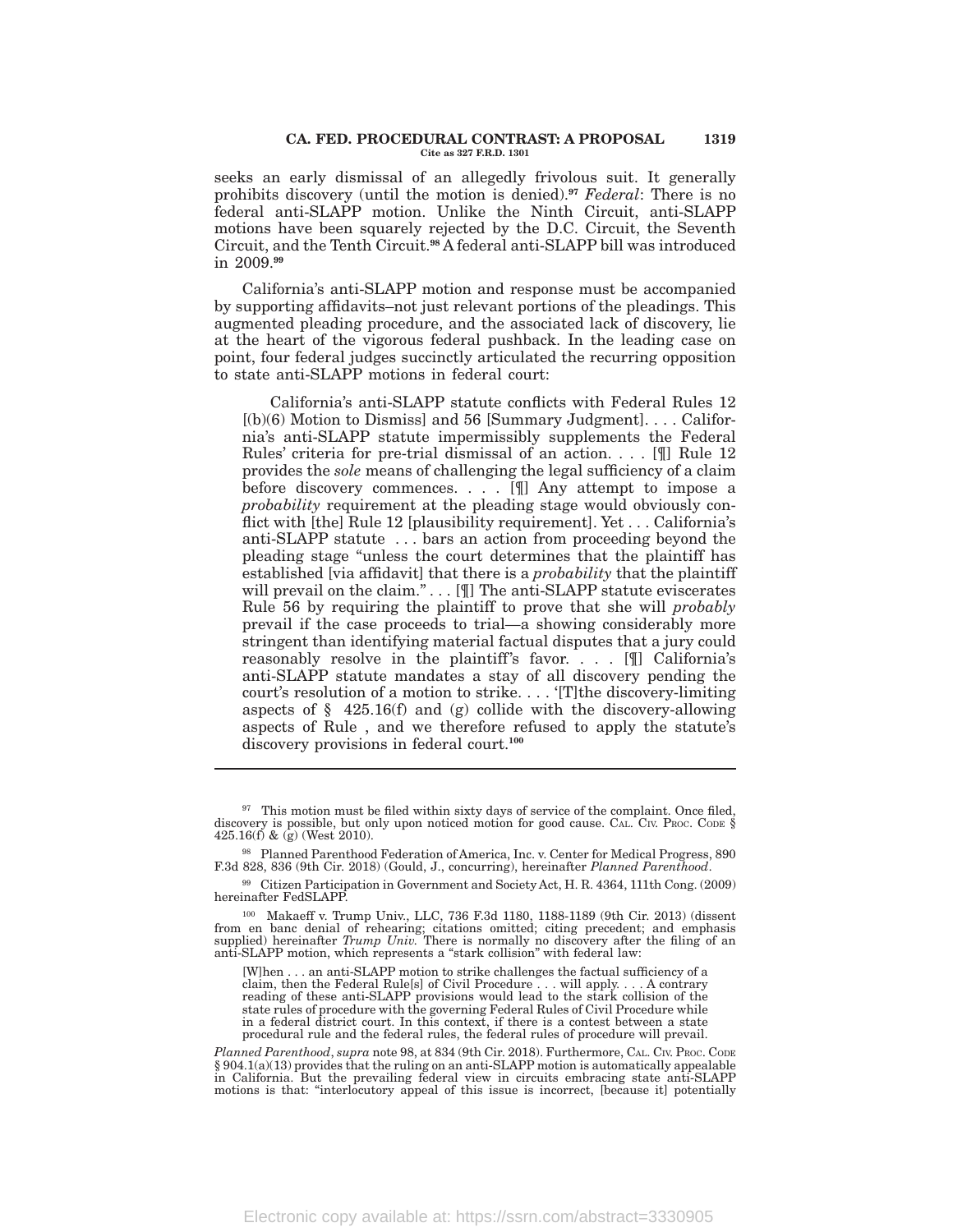But the *Trump University* concurring opinion backed the majority via its view which: (a) also accepted the invitation for the federal courts to hear and resolve state anti-SLAPP motions; (b) allegedly facilitated states' rights; (c) discouraged frivolous suits; and (d) prevented forum shopping.**<sup>101</sup>**

A proposed U.S. House of Representatives federal anti-SLAPP bill was lodged in 2009.**<sup>102</sup>** Its raison d'être was to parry the anti-First Amendment "threat of financial liability, litigation costs, destruction of one's business, loss of one's home, and other personal losses from groundless lawsuits [which] seriously impacts government, interstate commerce, and individual rights by significantly chilling public participation in government, public issues, and in voluntary service.''**<sup>103</sup>**

But the possibility of Congress or the federal rules-makers ultimately embracing a federal anti-SLAPP process has its critics. The Federal Rules already provide a device for ferreting out frivolous law suits filed for improper reasons.**<sup>104</sup>** An unintended consequence of Rule 11 was the proliferation of satellite litigation over fees and sanctions.**<sup>105</sup>** Various commentators have reinforced the perception that Rule 11 inhibits creative advocacy. Adding an anti-SLAPP weapon to the existing

*Trump Univ., supra* note 100, at 1187 (Wardlaw, J., et al., concurring in denial of rehearing en banc). This portion of *Trump Univ.* effectively embraced Supreme Court Justice Marshall's famous anti-forum shopping concern. *See Odor*, *supra* note 20. *Favoring* anti-SLAPP motions in federal court: William James Seidleck, *Anti-SLAPP Statutes and the Federal Rules: Why Preemption Analysis Shows They Should Apply in Federal Diversity Suits*, 166 U. PA. L. REV. 547 (2018). *Disavowing* anti-SLAPP motions in federal court: *see* text accompanying supra note 98.

<sup>102</sup> FedSLAPP, *supra* note 99.

<sup>103</sup> FedSLAPP, *supra* note 99 § 2(6). A defendant who would lodge this motion ''must make a prima facie showing that the underlying [plaintiff's] claim arises from an act in furtherance of the constitutional right of petition or free speech. If this burden is met, the burden shifts to the plaintiff . . . to demonstrate that the underlying claim is both legally sufficient and supported by a sufficient prima facie [as opposed to California's [''probability''] showing of facts to sustain a favorable judgment. . . .'' FedSLAPP, *supra* note 99, § 7(b).

<sup>104</sup> FED. R. CIV. P. 11(b)(1).

<sup>105</sup> The 1983 version of Rule 11 *required* sanctions for Rule 11 violations. The 1993 FRCP amendments reverted back to discretionary sanctions. The prior version "spawned thousands of court decisions and generated wides dously wasteful satellite litigation that had everything to do with strategic gamesmanship<br>and little to do with underlying claims.' " Stephanie Francis Ward, *Bill Would Reinvigorate*<br>*Rule 11 Sanctions: Some Applaud, Whi* 

conflicts with federal procedural rules, and burdens the federal courts with unneeded interlocutory appeals.'' *Id.* 835 (Gould., J., concurring).

 $^{101}\,$  The concurrence in denial of a rehearing embraced these principles in the following terms:

If we ignore how states have limited actions under their own laws, we not only flush away state legislatures' considered decisions on matters of state law, but we also put the federal courts at risk of being swept away in a rising tide of frivolous state actions that would be filed in our circuit's federal courts. Without anti-SLAPP protections in federal courts, SLAPP plaintiffs would have an incentive to file or remove to federal courts strategic, retaliatory lawsuits that are more likely to have the desired effect of suppressing a SLAPP defendant's speech-related activities. Encouraging such forum-shopping chips away at 'one of the modern cornerstones of our federalism.'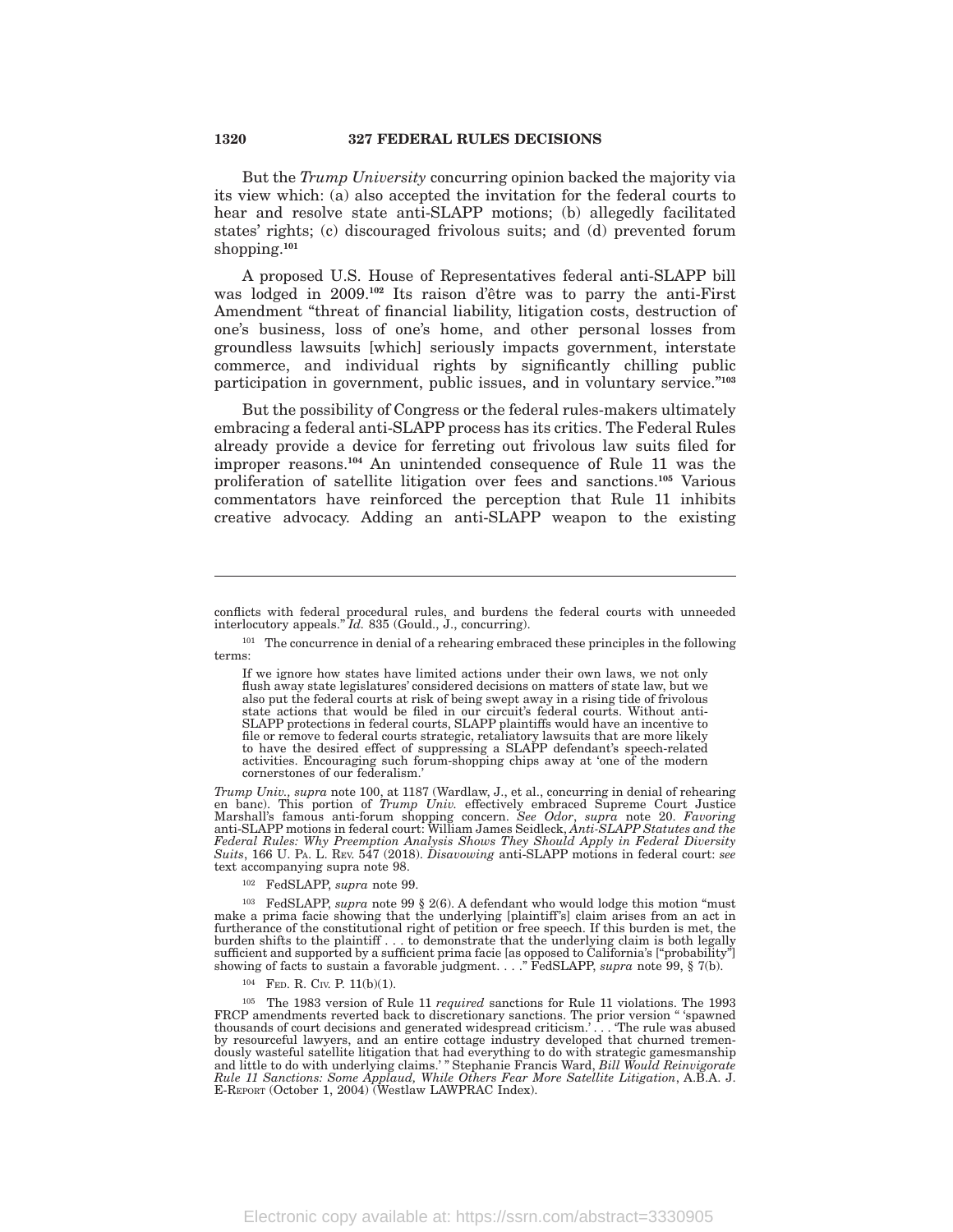#### **CA. FED. PROCEDURAL CONTRAST: A PROPOSAL 1321 Cite as 327 F.R.D. 1301**

truth-seeking arsenal would shoot down litigants who possess a novel claim or defense, but fear large sanction awards.**<sup>106</sup>**

Criticism of the proposed federal anti-SLAPP bill is not limited to its overlap with Rule 11. The federal proposal authorized its version to be filed not only "in relation to speech protected by the First Amendment, [but also] . . . appears to extend the statute's reach far beyond [permissible] petitioning activity. . . [to] even *allow frivolous filings* of anti-SLAPP motions that inherently do not qualify for protection.''**<sup>107</sup>**

As state anti-SLAPP motions continue to worm their way into federal jurisprudence, Congress may reintroduce a federal counterpart. If so, the federal rules-making process would hopefully integrate California's restrictions. Although California's anti-SLAPP statute ''shall be construed broadly,''**<sup>108</sup>** legislative amendments to the original statute now prohibit its use when either: (1) the plaintiff has filed a public interest case, or (2) the defendant is engaged in commercial speech.**<sup>109</sup>**

There are additional judicial restrictions as well. Judges have blocked the anti-SLAPP motion in a variety of other contexts. It is barred when the alleged misconduct involves ordinary litigation tactics, legal malpractice claims, contractual arbitration, and illegal speech or petitioning acts.**<sup>110</sup>** Any future federal reformers would thus be wise to digest California's twenty-five years of anti-SLAPP practice.**<sup>111</sup>**

### IV. DISCOVERY

# *8. Initial Core Disclosures*

*State*: The parties must *ask* for witness, document, and insurance information during the discovery stage.**<sup>112</sup>** *Federal*: The parties must

<sup>107</sup> Note, *Rule 11's Big-Mouthed Little Brother: How A Federal Anti-SLAPP Statute Would Reproduce Rule 11's Growing Pains*, 9 AVE MARIA L. REV. 367, 382 (2011) (emphasis supplied).

<sup>108</sup> CAL. CIV. PROC. CODE § 425.16(a) (West 1993).

<sup>109</sup> *Id.* §§ 425.17(b) & (c) (West 2011).

<sup>110</sup> Tactics: Cotati v. Cashman, 29 Cal.4th 69, 78, 124 Cal. Rptr.2d 519, 527 (Cal. 2002). Malpractice: Oasis West Realty v. Goldman, 51 Cal.4th 811, 826, 124 Cal. Rptr.3d 256, 267-268 (Cal. 2011). Arbitration: Sheppard v. Lightpost Museum Fund, 146 Cal. App.4th 315, 323, 52 Cal. Rptr.3d 821, 826 (6th Dist. 2006). Illegal speech: Flatley v. Mauro, 39 Cal.4th 299, 305, 46 Cal. Rptr.3d 606, 609-610 (Cal. 2006).

<sup>111</sup> Regarding the practice abuses under the original statute, the Legislature disowned the "disturbing abuse of Section 425.16 . . . which has undermined the exercise of constitutional rights of freedom of speech and petition for the redress of grievances. . . . "CAL. CIV. Proc. Code § 425.17(a) (West 2003) *supra* note 109. An extensive legislative history is available in All One God Faith, Inc. v. Organic and Sustainable Industry Standards, Inc., 183 Cal. App.4th 1186, 1214, 107 Cal. Rptr.3d 861, 884 (1st Dist. 2010) (''Legislative history'').

<sup>112</sup> California's Form Interrogatories-General statewide form, for example, authorizes the parties to exchange information regarding witnesses, documents. amount of damages, and insurance. Cal. Jud. Council Form DISC-010. That exchange may commence "without leave of court at any time" (defendant), and "10 da (plaintiff). CAL. CIV. PROC. CODE § 2030.020(a) and (b) (West 2007).

Electronic copy available at: https://ssrn.com/abstract=3330905

<sup>106</sup> *See generally* Byron C. Keeling, *Toward a Balanced Approach to ''Frivolous'' Litigation: A Critical Review of Federal Rule 11 and State Sanctions Provisions*, 21 PEPP. L. REV. 1067 (1994).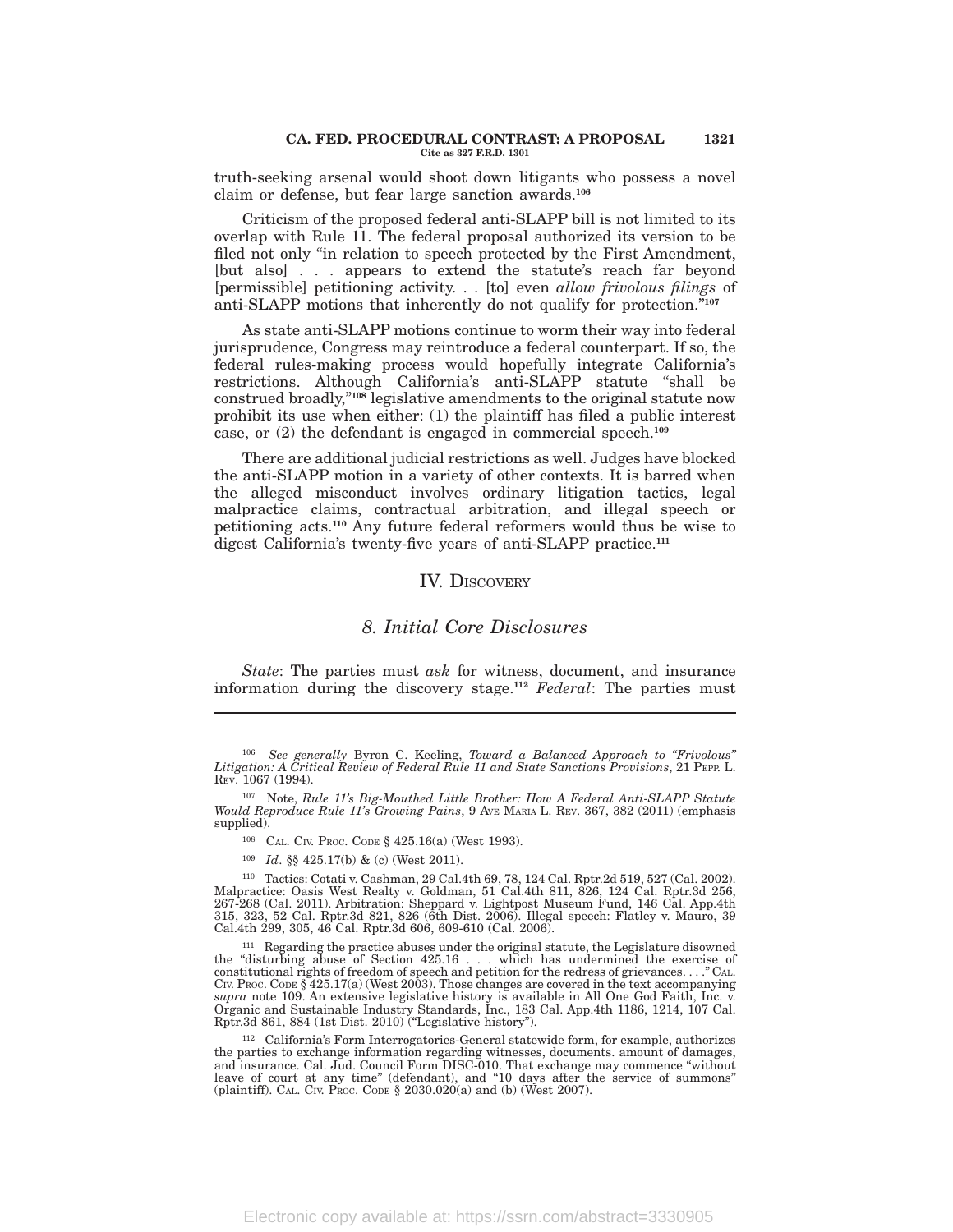exchange Initial Core Disclosure (ICD) of witnesses, documents, plaintiff's computation of damages, and defendant's insurance information prior to commencing formal discovery.**<sup>113</sup>**

The 1993 FRCP introduced ICD "without awaiting formal discovery requests, [of] certain basic information that is needed in most cases to prepare for trial or make an informed decision about settlement.''**<sup>114</sup>** This novel approach was designed ''to accelerate the exchange of basic information about the case and to eliminate the paper work involved in requesting such information. . . .''**<sup>115</sup>** It was rooted in a proposal to restructure the pre-1993 discovery paradigm by shifting the emphasis from discovery (the process) to disclosure (the objective).**<sup>116</sup>**

But mandatory ICD was not without its critics. Civil litigation features a fundamental antagonism between truth and the competitive impulses that are at the heart of the adversarial system of dispute resolution.**<sup>117</sup>** Supreme Court Justices Scalia, Thomas, and Souter vehemently dissented from its adoption, urging that ICD:

*adds a further layer of discovery*. It will likely increase the discovery burdens on district judges, as parties [will] litigate what is 'relevant' to 'disputed facts,' whether those facts have been alleged with sufficient particularity, whether the opposing side has adequately disclosed the required information, and whether it has fulfilled its continuing obligation to supplement the initial disclosure. Documents will be produced that turn out to be irrelevant to the litigation, because of the early inception of the duty to disclose and the severe penalties on a party who fails to disgorge in a manner consistent with the duty. [¶] The proposed new regime does not fit comfortably within the American judicial system, which relies on adversarial litigation to develop the facts . . . By placing upon lawyers the obligation to disclose information damaging to their clients–on their own initiative . . . the new Rule would place intolerable strain on the lawyer's ethical duty to represent their clients and not to assist the opposing side. Requiring a lawyer to make a judgment as to what information is 'relevant to disputed facts' plainly requires him to use his professional skill in the service of the adversary.**<sup>118</sup>**

The ICD provisions were nevertheless approved by the Advisory Committee on Civil Rules, the Standing Committee, the U.S. Judicial

<sup>&</sup>lt;sup>113</sup> FED. R. CIV. P.  $26(a)(1)(A)(i)-(iv)$ . Sanctions: FED. R. CIV. P.  $37(c)(1)$ ; *e.g.*, plaintiff's failure to provide a Computation of Damages prior to commencement of the discovery stage–which must contain more detail than just the amount demanded in the complaint–rendered it subject to sanctions, including the inability to provide evidence of damages at trial. Anhing Corporation v. Viet Phu, Inc., 671 F. App'x. 956, 958 (9th Cir. 2016) (extending a wide latitude of discretion to issue such sanctions).

<sup>114</sup> Notes of Advisory Committee on Rules to 1993 Amendment of Rule 26(a). A federal court may also require the parties to disclose *additional* pre-discovery information without a discovery request. *Id*.

<sup>115</sup> *Id*.

<sup>116</sup> Federal District Court Judge William Schwarzer, *The Federal Rules, the Adversary Process, and Discovery Reform*, 50 U. PITT. L. REV*.* 703, 721 (1989).

<sup>117</sup> Wayne Brazil, *The Adversary Character of Civil Discovery: A Critique and Proposals for Change*, 31 VAND. L. REV. 1295, 1299 (1978).

<sup>118</sup> Amendments to Federal Rules of Civil Procedure, 146 F.R.D. 507, 510-511 (three-judge dissent; emphasis in original text).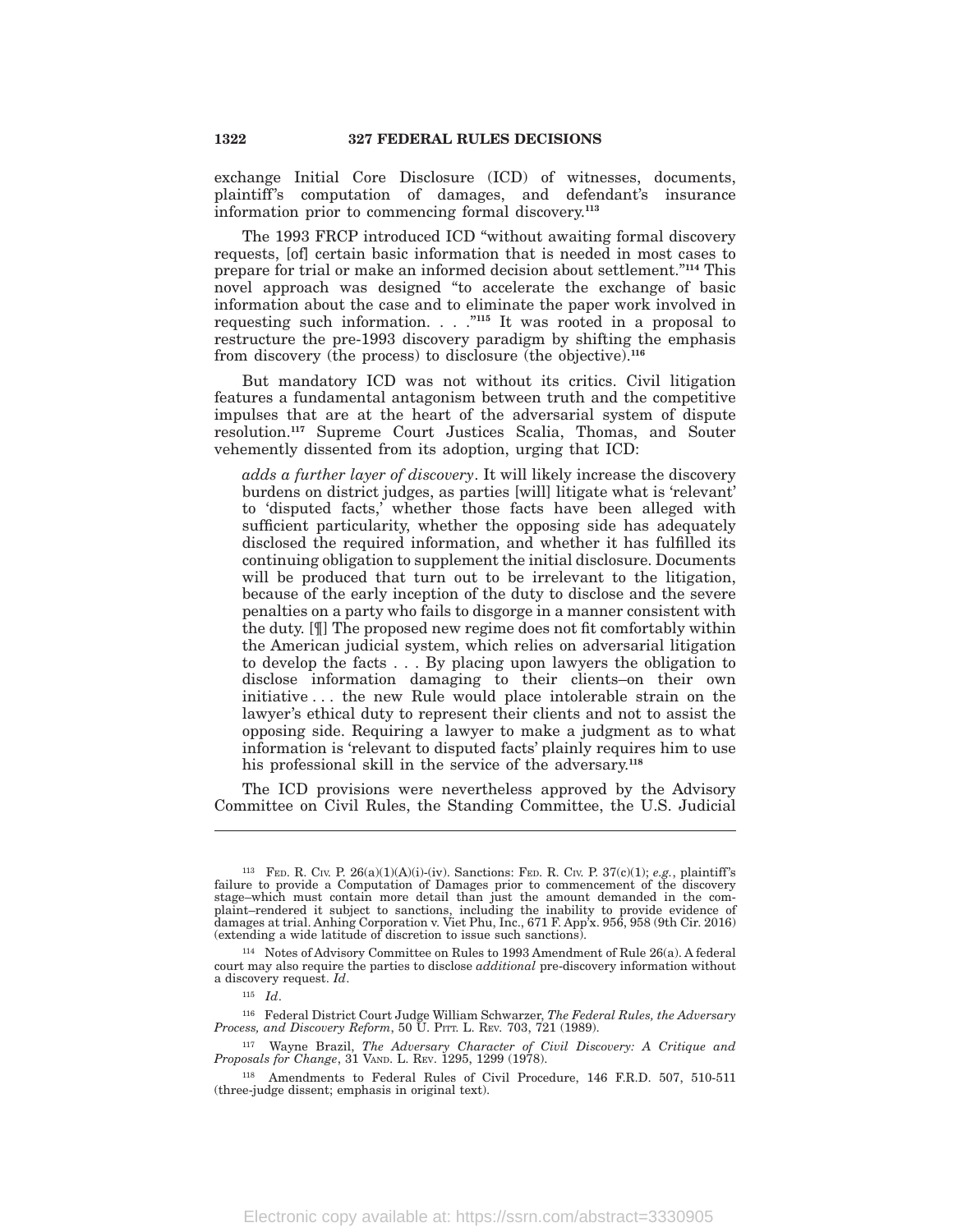#### **CA. FED. PROCEDURAL CONTRAST: A PROPOSAL 1323 Cite as 327 F.R.D. 1301**

Conference, the Supreme Court, and Congress ''in the face of nearly universal criticism from every conceivable sector of our judicial system, including judges, practitioners, litigants, academics, public interest groups, and national, state, and local bar and professional groups.''**<sup>119</sup>** Because ICD was initially optional, half of the federal district courts opted out of the entire ICD regime.**<sup>120</sup>**

The ensuing 1997 Federal Judicial Council's chest-thumping assessment was that ''[i]nitial disclosure is being widely used and is apparently working as intended, increasing fairness and reducing costs. . . . Attorneys reported that initial disclosure reduced litigation cost and time."<sup>121</sup> Reportedly, "initial disclosure decreased their client's overall litigation expenses, the time from filing to disposition, the amount of discovery, . . . the number of discovery disputes . . . overall procedural fairness, fairness of case outcome and the prospects for settlement.''**<sup>122</sup>** However, under closer scrutiny by Professor Kuo-Chang Huang: ''[a] more accurate description of the research findings is that most attorneys did not think that initial disclosure had *any* effects. . . . [and] a majority of respondents believed that initial disclosure had no effect on time from filing to disposition.''**<sup>123</sup>**

California does not employ the ICD form of discovery. California's lone analogy to the above federal practice is the Case Questionnaire. It is ''designed to elicit fundamental information about each party's case, including names and addresses of all witnesses with knowledge of any relevant facts, a list of all documents relevant to the case, a statement of the nature and amount of damages, and information covering insurance coverages. . . .''**<sup>124</sup>** If the plaintiff opts to serve a completed form with the complaint, the defendant must likewise respond.

This device evolved from California's Economic Litigation Project (ELP).**<sup>125</sup>** It is available for use only in the state's lower-tier Limited Case

<sup>121</sup> THOMAS E. WILLGING ET AL., DISCOVERY AND DISCLOSURE PRACTICE, PROBLEMS, AND PROPOSALS FOR CHANGE: A CASE-BASED NATIONAL SURVEY OF COUNSEL IN CLOSED FEDERAL CIVIL CASES at 2 (Federal Judicial Center, 1997).

<sup>122</sup> Thomas E. Willging et al., *An Empirical Study of Discovery and Disclosure Practice Under the 1993 Federal Rule Amendments*, 39 B.C. L. Rev. 525, 562 (1998) (national survey of attorneys who responded to a 1997 questionnaire to 2,000 attorneys in 1,000 closed civil cases).

<sup>123</sup> Kuo-Chang Huang, *Mandatory Disclosure: A Controversial Device with No Effects*, 21 PACE L. REV. 203, 237 (2000) (emphasis supplied).

<sup>124</sup> CAL. CIV. PROC. CODE § 93(c) (West 2005). The Code authorizes two more categories of ICD, not listed in the Federal Rule: information about specific injuries and treating physicians. *Id*. *See also* CAL. CIV. PROC. CODE § 1141.11(d)(2) (West 2004), whereby the ''court may provide by local rule for the voluntary or mandatory use of case questionnaires. . . .'' for judicial arbitrations.

<sup>125</sup> CAL. CIV. Proc. CODE § 93 (West 2005), initially codified in 1982. See California Stats.<br>1982, ch. 1581 § 1, Art. 2. The ELP project was designed to streamline litigation in California's smaller cases. See Pilot Pro

Electronic copy available at: https://ssrn.com/abstract=3330905

<sup>119</sup> *Id*. 512.

<sup>120</sup> Forty-five out of ninety-four federal districts chose to opt out of the mandatory disclosure requirement of Rule 26(a)(1). Lisa J. Trembly, *Mandatory Disclosure: A Historical Review of the Adoption of Rule 26 and an Examination of the Events that Have Transpired Since its Adoption*, 21 SETON HALL LEGIS. J. 425, 462 (1997). Seven years later, the ICD Rule became mandatory for all districts.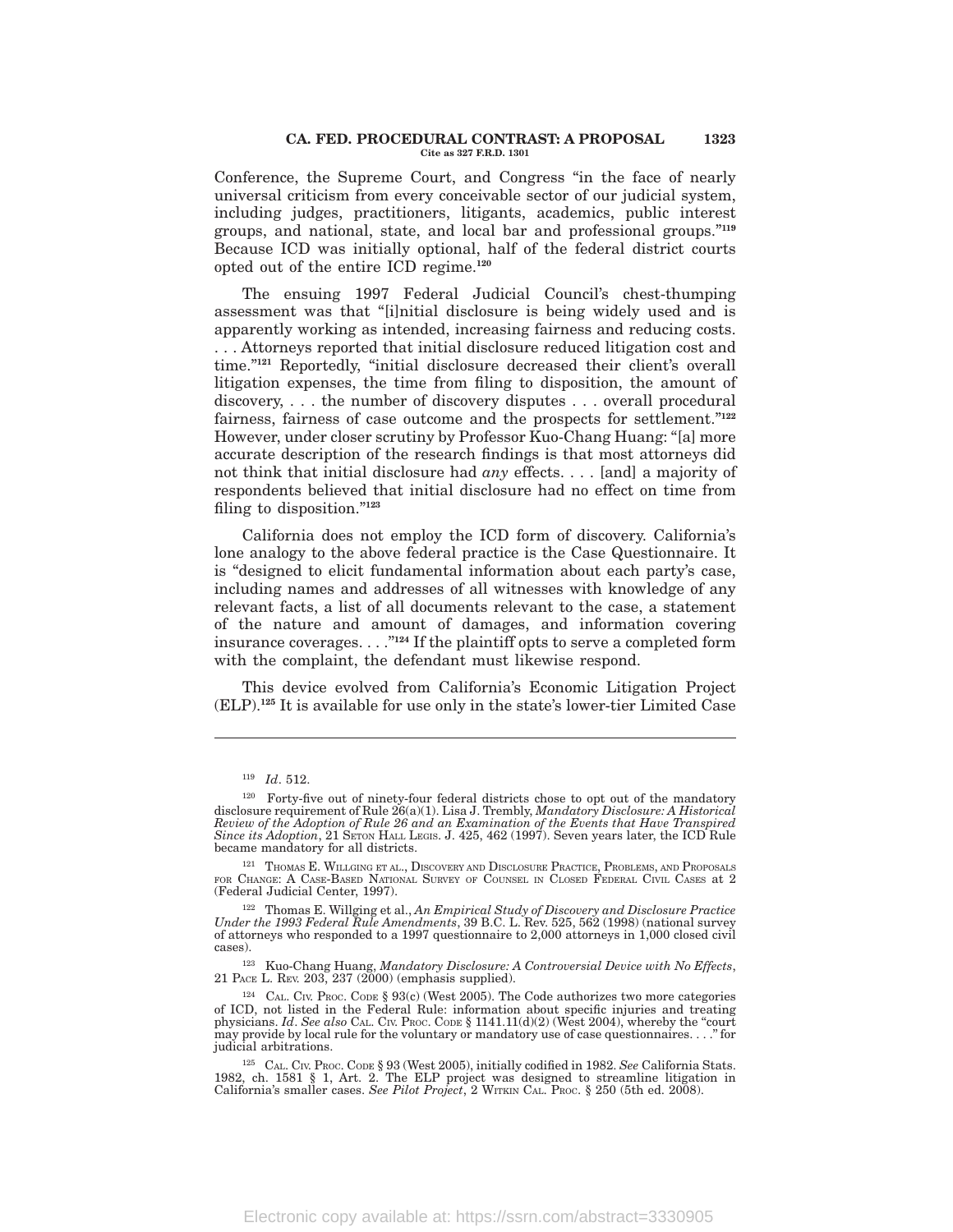category.**<sup>126</sup>** Several county courts have developed a local Case Questionnaire for specific types of cases not included in the ELP.**<sup>127</sup>**

But the Case Questionnaire never evolved beyond its potential in California's smaller cases–perhaps because many practitioners are liberal, except when it comes to change. The value of this inexpensive discovery option has been lost on most California practitioners. Commentators tend to acknowledge its existence, but warn against its supposed dangers.**<sup>128</sup>** Of the handful of (mostly unreported) cases making a passing reference to a Case Questionnaire, none of them actually analyze it.

California's ELP, which includes the Case Questionnaire, was initiated nearly four decades ago. It was then a pilot program in selected county courts. It made the cut to become a permanent part of the procedure code for the state's smaller (Limited) cases. But this author's recent call to the San Diego County Superior Court Clerk's Office–in the second largest judicial system in the State–revealed that no one there was familiar with the statewide Case Questionnaire form. One likely reason is that it is not to be filed with the court, unless the plaintiff files a Section 93 motion to require a recalcitrant defendant to respond to plaintiff's Questionnaire.

There is no shortage of complaints about cost and delay in California's state and federal discovery systems. So it is rather curious that Case Questionnaires have not migrated over to California's larger (Unlimited) cases category–especially when the federal system's Initial Core Disclosure counterpart has been mandatory in California's federal courts for nearly two decades.

# *9. Scope of Discovery*

Both systems license the discovery of matters that are relevant, while protecting those that are privileged.**<sup>129</sup>** But the respective general scope of discovery differs in other respects.

*State*: California's procedure code definition of relevance authorizes inquiry into the *subject matter* of the case; and into matter which is

<sup>126</sup> Limited Case: *see* text accompanying *supra* note 27 (controversy no greater than \$25,000). Form: Judicial Council Form DISC-010.

<sup>127</sup> *See, e.g.*, Los Angeles County Super. Ct., Complex Civil Case Questionnaire**,** LA-CV211.

<sup>128</sup> As a prominent California practice guide cautions:

<sup>[</sup>U]se these case questionnaires *cautiously*. If the facts are at all in dispute, you may not *want* to make the kinds of disclosures required by these forms (e.g., amount of damages, names of all witnesses, etc.). Be sure to leave the door open as to later-discovered evidence, by including wording such as ''To the best of my present knowledge. . . .

Justice Lee S. Edmon & Judge Curtis E. A. Karnow, *Special Discovery Procedures Permitted* § 8:1818, CAL. PRAC. GUIDE CIV. PRO. BEFORE TRIAL (June 2017). Such advice presumably evolved from the era when any state-court duty to supplement earlier responses was still in question. *See infra* this article's Part IV, section *10*.

<sup>129</sup> There are divergent state-federal applications of the terms ''relevance'' and ''privilege.'' *See, e.g.*, American Academy of Pediatrics v. Lungren, 16 Cal.4th 307, 327, 66 Cal. Rptr.2d 210, 222 (Cal. 1997) (comparing the state and federal rights to privacy). But those distinctions are beyond the reach of this subsection's comparison of the general scope of discovery basics.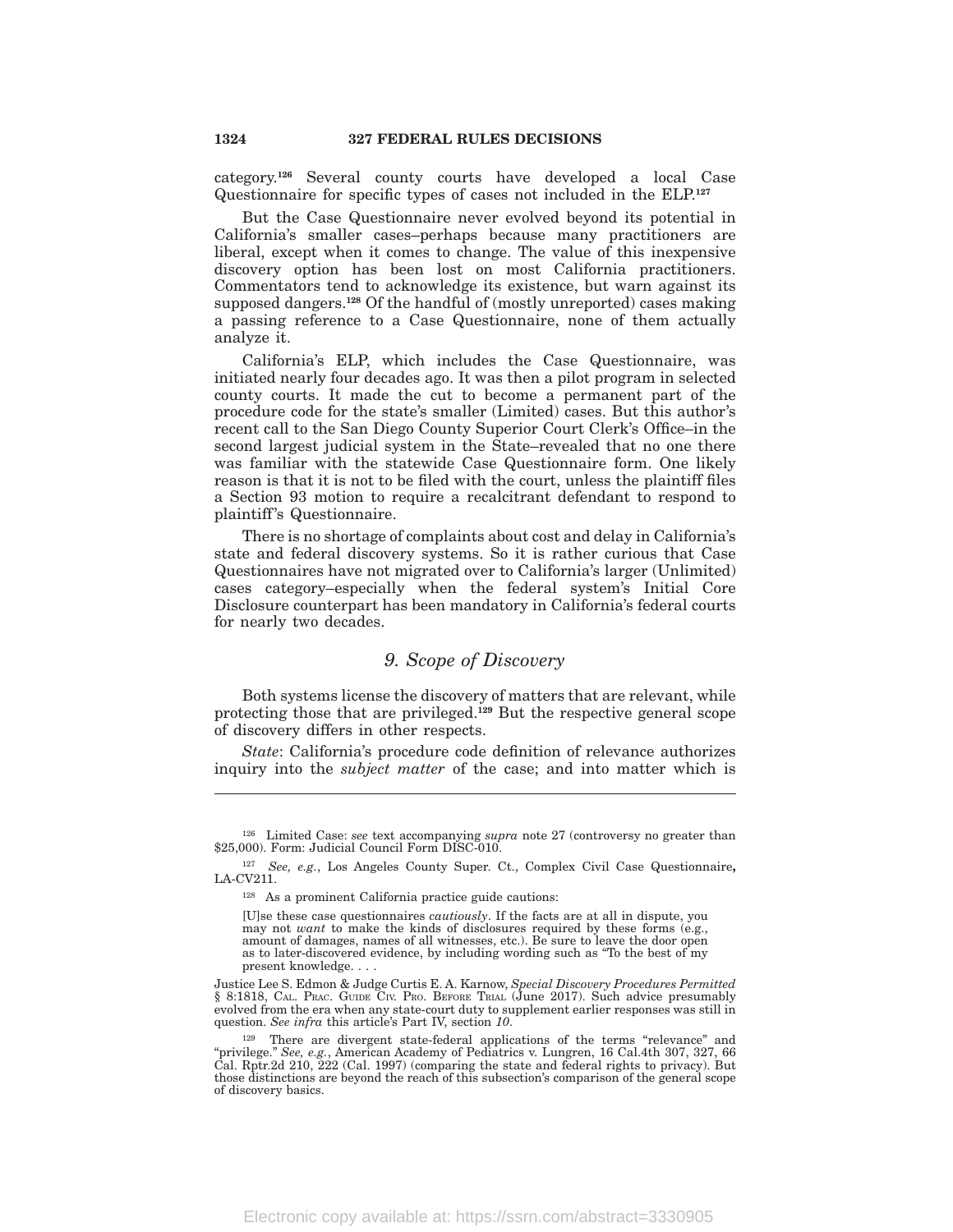#### **CA. FED. PROCEDURAL CONTRAST: A PROPOSAL 1325 Cite as 327 F.R.D. 1301**

"admissible . . . or reasonably calculated to lead to . . . admissible evidence.''**<sup>130</sup>** *Federal*: Discovery relevance is limited to the *claim or defense* allegations in the pleadings. A 2015 amendment deleted the prior ''admissible'' and companion ''lead to admissible'' evidence tandem–in favor of "need not be admissible."<sup>131</sup>

Regarding the *relevance* prong of the scope of discovery, California employs the comparatively liberal subject matter discovery standard. As long ago articulated in an oft-cited state Supreme Court decision:

While the order on demurrer ruled out certain issues for the time being, the status of the pleadings . . . is not the exclusive measure of the scope of inquiry. . . . Different principles govern the determination of the materiality of evidence sought to be obtained by means of depositions and the admissibility of evidence offered upon the trial. The relevancy of evidence . . . is to be determined by the *subject matter of the action* and by the *potential as well as actual issues* in the case. [¶] The sustaining of a demurrer relates only to the issues raised by the pleadings as they exist at the time of the ruling on the demurrer. A trial court may nevertheless properly permit an amendment to the pleadings during the course of trial; it may reconsider its ruling during trial; or the ruling may be reversed upon appeal. . . .**<sup>132</sup>**

California's comparatively broad subject matter alternative thus looks beyond the direct call of the pleadings–as opposed to the federal claim or defense limitation.**<sup>133</sup>** The latter 2000 amendment to FRCP 26(b)(1) materialized after a generation of proposals to limit its scope to the complaint's *claim or defense* allegations.**<sup>134</sup>** According to the federal rules-makers, that change was not likely to make a practical difference. Per their proffered justification: "[t]he [Advisory] Committee has been informed that this language [subject matter-good cause tandem] is rarely invoked.''**<sup>135</sup>**

This portrayal falls squarely into the contemporary federal dominoes approach to reigning in modern litigation expense. Proceedings on the

<sup>130</sup> CAL. CIV. PROC. CODE § 2017.010 (West 2012).

<sup>131</sup> FED. R. CIV. P. 26(b)(1) (general scope of discovery). A third FRCP basic scope of discovery difference from its California counterpart is that federal discovery requests must be ''proportional.'' The 2015 federal addition of ''proportionality''–although not in Califor-nia's general scope statute–effectively aligned it with California discovery practice. See CAL. CIV. PROC. CODE  $\S 2017.020(a)$  (West  $2012$ ) (comparable judicial limits on discovery).

<sup>132</sup> McClatchy Newspapers v. Superior Court of Sacramento County, 26 Cal.2d 386, 395-396, 159 P.2d 944, 949 (Cal. 1945) (emphasis supplied).

<sup>133</sup> *Compare* CAL. Civ. Proc. Code § 2017.010 (West 2012) *with* Fed. R. Civ. P. 26(b)(1).<br>Regarding the broader California version: "'[I]t is well established that relevancy of the subject matter does not depend upon a legally sufficient pleading, nor is it restricted to [only] the issues formally raised in the pleadings.' '' Williams v. Super. Ct., 3 Cal.5th 531, 551, 220 Cal. Rptr.3d 472, 489 (Cal. 2017) (citing Court of Appeal precedent).

<sup>134</sup> As of 1997, ''[n]early one-third of the lawyers surveyed . . . endorsed [so] narrowing the scope of discovery as a means of reducing litigation expense without interfering with fair case resolutions. . . . [Subject matter requests] sweep far beyond the claims and defenses of the parties. . . .'' FED. R. CIV P. 26(b)(1) Advisory Committee Note to 2000 amendment, hereinafter 2000 Amendment Note. The Rule then retained the judicial discretion to permit subject matter discovery for good cause. The good cause option was ultimately deleted by the 2015 amendments to Rule 26.

<sup>135</sup> Advisory Comment to Fed. R. Civ. P. 26(b)(1) 2015 Amendment.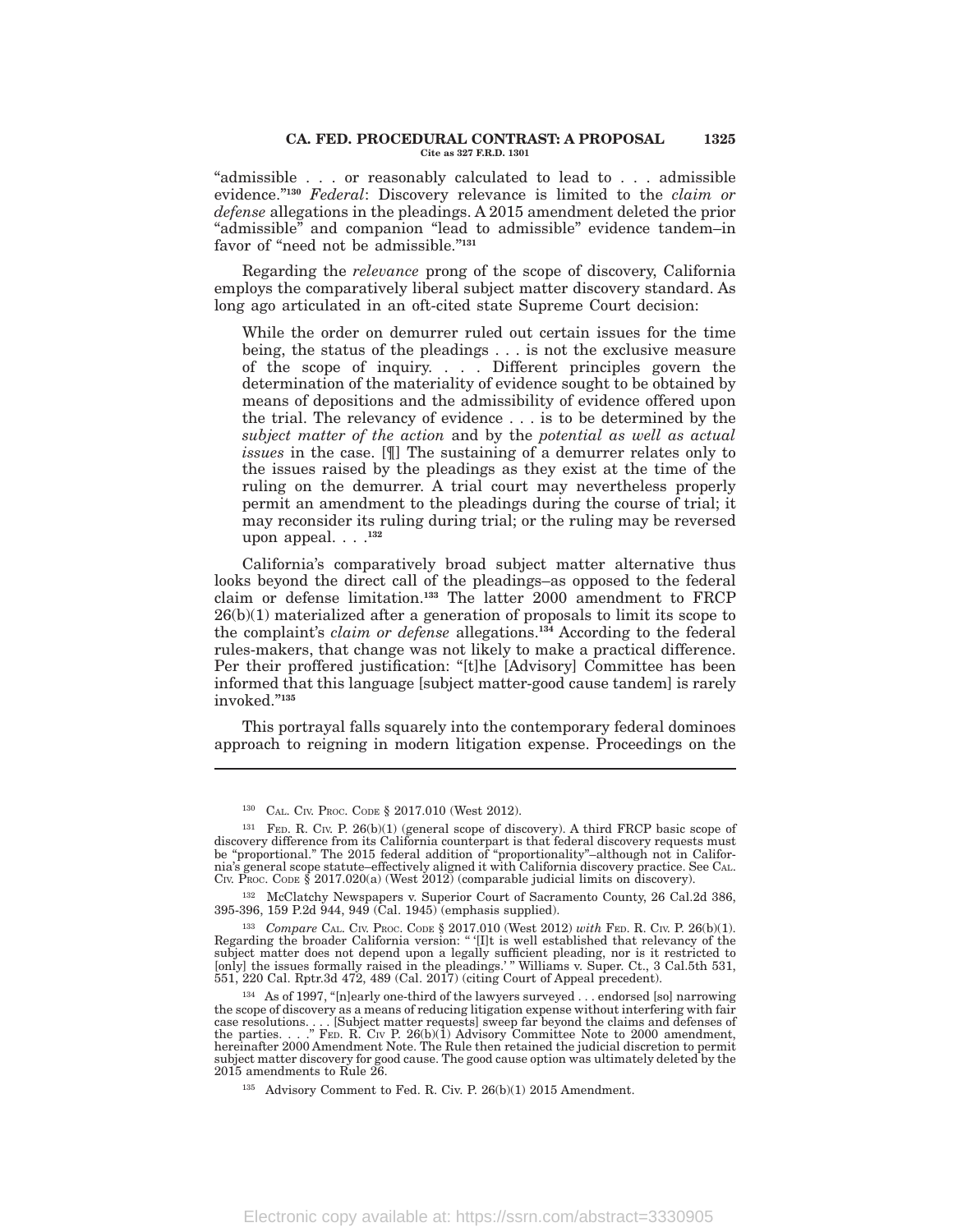merits are seemingly being knocked over by the competing penchant for expediency. Examples include the U.S. Supreme Court's *Twombly-Iqbal* pleading paradigm. It scaled back the federal approach to ''plausible'' pleading–whereby far fewer cases reach the discovery stage.**<sup>136</sup>** The federal rules-makers have also scaled back subject matter discovery, in favor of the narrower claim or defense approach.**<sup>137</sup>** Furthermore, summary judgment is the favored disposition in today's federal litigation environment.**<sup>138</sup>**

Regarding the *admissibility* prong, one could debate whether the federal need-not-be admissible articulation–or the state's *admissible*, coupled with *lead to admissible*, evidence articulation–in fact yields a discrete scope of discovery. The FRCP 26 Advisory Committee Note claimed that the now truncated ''need not be admissible'' articulation soothed the concern that ''the [former] 'reasonably calculated to lead to . . . admissible evidence' standard might swallow any other limitation on the scope of discovery.''**<sup>139</sup>**

This particular state-federal comparison is not intended to *resolve* whether the discrete articulations in the general scope of discovery rules should co-exist. This would not be the first time that the respective rules-makers have snubbed the reality that different procedural rules are bound to lead to different substantive results. But the existing semantic diversity begs the question of whether uniformity is good or bad for the two judicial systems operating within the same state(s).

### *10. Continuing Discovery Responses*

*State*: California does not require the responding party to update prior discovery responses. *Federal*: Discovery responses must be timely updated by the responding party.**<sup>140</sup>**

As in federal litigation, California discovery responses must not be incorrect or misleading. Such misinformation would violate statutory prohibitions against responses that are evasive, incomplete, or not correctly answered.**<sup>141</sup>** Associated judicial taboos eschew responses that

<sup>136</sup> *See supra* Part III, section *4* of this article, especially Miller, *supra* note 67 quote (''earlier and earlier termination of cases, thereby increasingly preventing claimants from reaching trial–particularly jury trial'').

<sup>137</sup> *See* text accompanying *supra* notes 133-135.

<sup>138</sup> *See infra* Part V, section *13* of this article, regarding California's summary judgment being a ''drastic'' measure.

<sup>139</sup> 2000 Amendment Note, *supra* note 134.

<sup>140</sup> California: In the leading case, ''we deconstruct a civil discovery 'urban legend'–that a responding party has an affirmative duty to supplement responses . . . if and when new information comes into that party's possession. . . .'' Biles v. Exxon Mobile Corp., 124 Cal. App.4th 1315, 1318-1319, 22 Cal. Rptr.3d 282, 283-284 (1st Dist. 2004) hereinafter *Biles*. Federal: "A party who has made a[n initial core] disclosure . . . –or who has responded to an interrogatory, request for production, or request for admission–must supplement or correct its disclosure or [prior] response."  $\overline{F}$ ED. R. CIV. P. 26(e)(1).

<sup>141</sup> Evasive: *e.g.*, CAL. CIV. PROC. CODE § 2023.010(f) (West 2005); incomplete: *id*. §§ 2030.220(a) (interrogatories) and 2033.220(a) (requests for admission); incorrect: *id*. § 2030.310(c)(1) (interrogatories).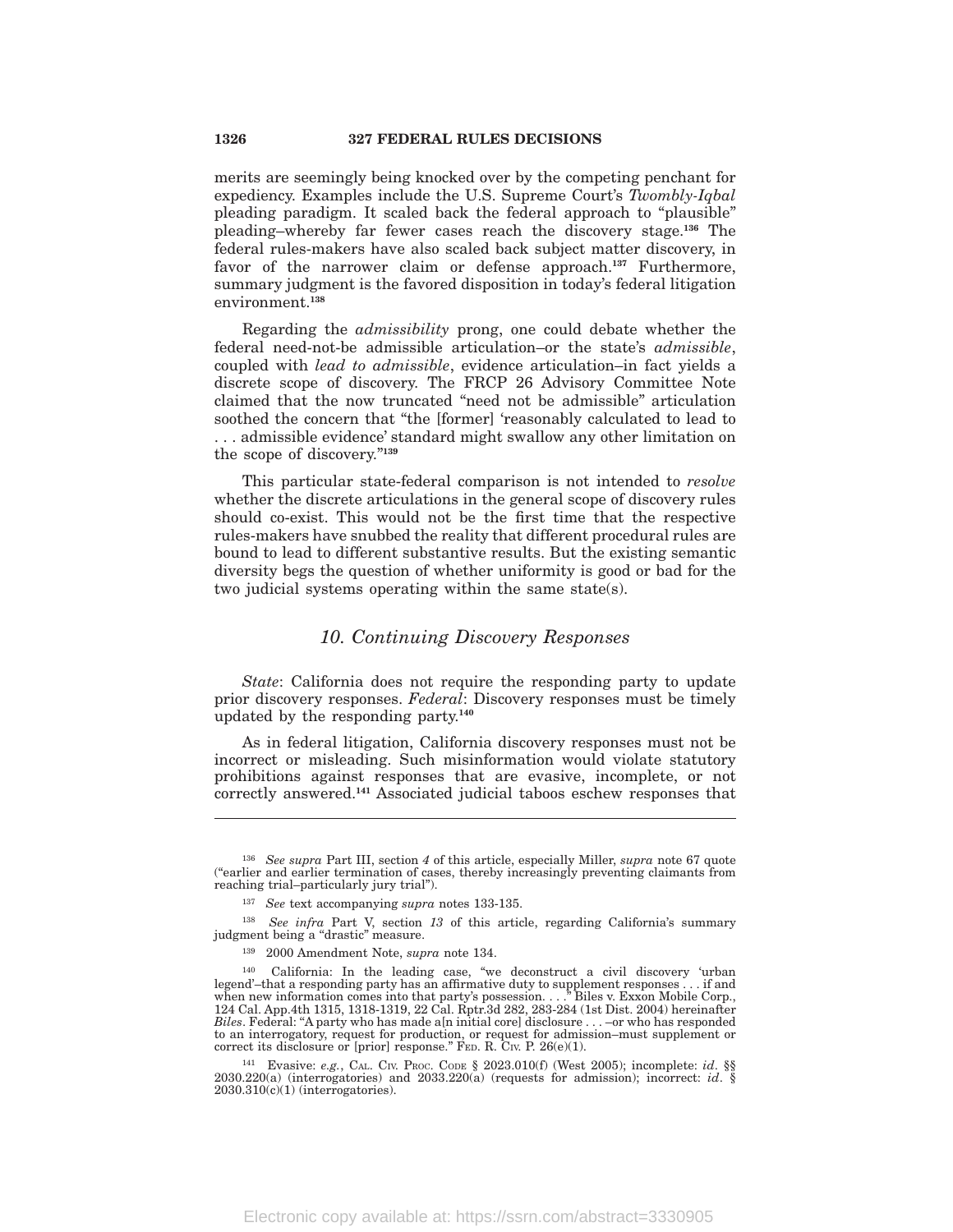#### **CA. FED. PROCEDURAL CONTRAST: A PROPOSAL 1327 Cite as 327 F.R.D. 1301**

are *willfully* false.**<sup>142</sup>** But unlike the federal duty to supplement prior responses, there is no state duty to update responses that were correct when given–even when the responding party gratuitously "reserved the right to amend or supplement the earlier responses.''**<sup>143</sup>** State litigants seeking updated responses, such as subsequently discovered witnesses, must thus propound supplemental requests.**<sup>144</sup>**

The federal duty to supplement was more constrained under the initial draft of FRCP 26(e). There was "no *general* duty to supplement discovery responses in federal litigation . . . [although l]ocal rules in the [various] federal district courts . . . imposed a duty to supplement responses.'' The revised 1970 draft imposed a general duty to supplement.**<sup>145</sup>**

Enter the 1993 Initial Core Disclosure (ICD) requirements.**<sup>146</sup>** To facilitate the new ICD requirements, the federal supplementation paradigm further dictated that the responding party ''*must* supplement or correct its [ICD] disclosure or . . . [any earlier response that] . . . was incomplete or incorrect . . . and [that] . . . information has not otherwise been made known to the other parties. . . .''**<sup>147</sup>** The Rule 26(e) supplementation subdivision was thus revised to apply to *all* disclosures required by subdivisions  $(a)(1)-(3)$ .<sup>148</sup> Sanctions will thus be imposed if a party does not supply the updated information required by Rule 26(a) ICD and (e) all other responses, unless substantially justified.**<sup>149</sup>**

California would be wise to reconsider whether to adopt the more robust federal approach to updating discovery. When one balances the benefits and burdens, ''expediting pretrial exchange of *unadulterated* discovery information is inevitable if future litigants desire to avoid excessive costs, delays, and ineffective judicial disposition of actions.''**<sup>150</sup>**

# *11. ''Deemed'' Admission Motion***<sup>151</sup>**

*State*: Failure to serve, or timely serve, responses to Requests for Admission (RFA) authorizes the *requesting* party to move for an order

 $^{142}$  *E.g.*, "[w]here the party served with an interrogatory asking the names of witnesses to an occurrence then known to him deprives his adversary of that information by a willfully false response, he subjects the adversary to unfair surprise at trial.'' Thoren v. Johnston & Washer, 29 Cal. App.3d 270, 274, 105 Cal. Rptr. 276, 278 (2d Dist. 1972).

<sup>143</sup> *Biles*, *supra* note 140, at 1319, 284.

<sup>144</sup> *E.g.*, CAL. CIV. PROC. CODE § 2030.070(a) (West 2005) (interrogatories).

<sup>&</sup>lt;sup>145</sup> Initial draft: William R. Slomanson, Supplementation of Discovery Responses in Federal Civil Procedure, 17 SAN DIEGO L. REV. 233, 238-239 (1980) (emphasis supplied) hereinafter Supplementation of Discovery Responses (generally)  $\&$  (e)(2) experts.

<sup>146</sup> FED. R. CIV. P. 26(a)(1)(A), addressed in *supra* Part IV section *8* of this article.

<sup>&</sup>lt;sup>147</sup> FED. R. CIV. P. 26(e)(1) & (A) (emphasis supplied).

<sup>148</sup> Notes of Advisory Committee on Rules–1993 Amendment to Rule 26(e). Those subdivisions include: Rules  $26(a)(1)$ –ICD;  $26(a)(2)$ –experts; and the four  $26(a)(3)$  pre-trial discovery-stage disclosures set forth in the text accompanying *supra* note 113.

<sup>149</sup> FED. R. CIV. P. 37(c)(1).

<sup>150</sup> *Supplementation of Discovery Responses*, *supra* note 145, at 236 (emphasis in original text).

<sup>&</sup>lt;sup>151</sup> In both systems, "one must pay special attention upon . . . receipt of RFA—as compared to interrogatories. The expiration of time, within which to respond to RFA, can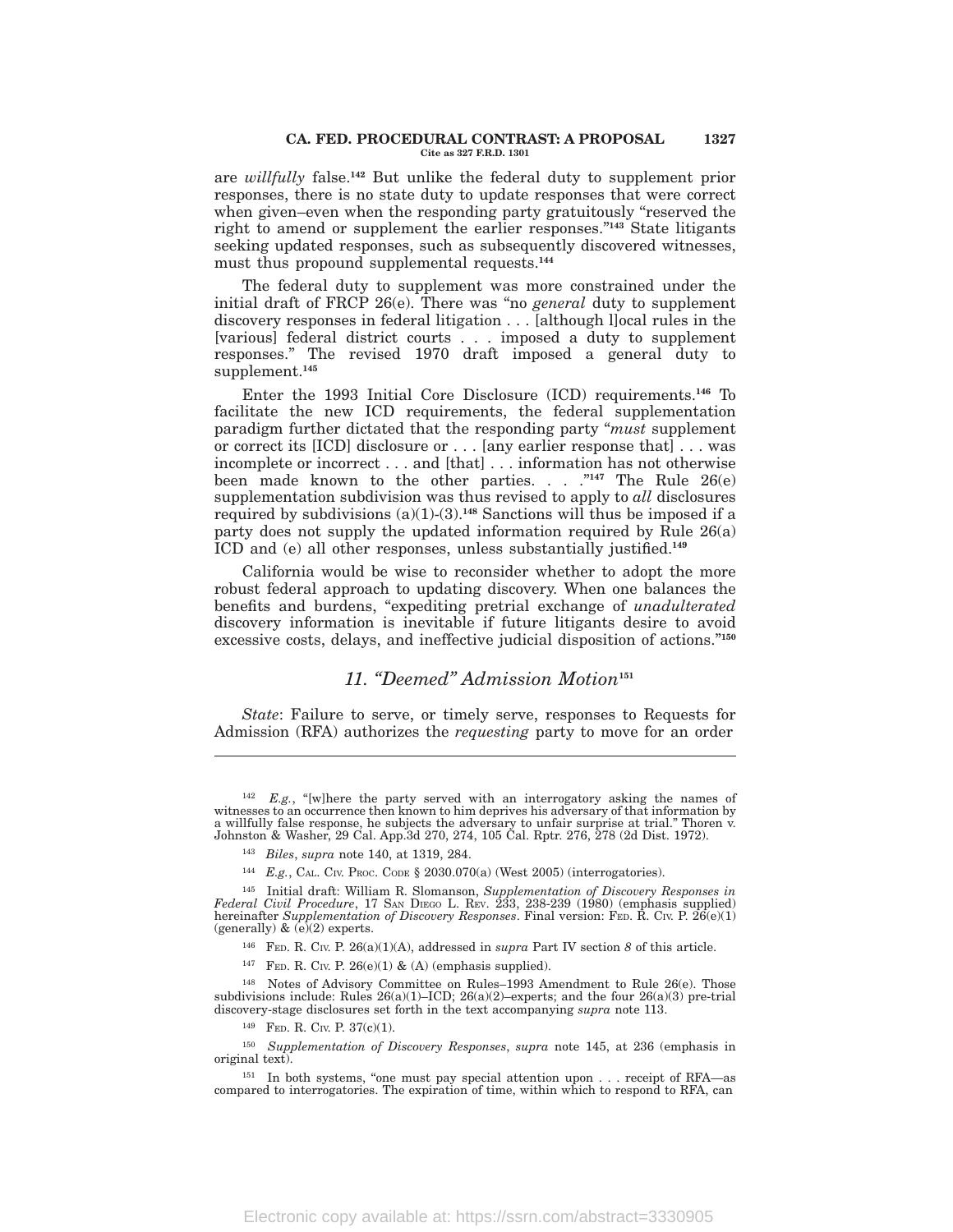that the genuineness of any documents, and the truth of any matters specified in the RFA, be deemed admitted.**<sup>152</sup>** *Federal*: The same non-response results in automatic admissions–whereby the *responding* party must petition the court to be excused from these ''deemed'' admissions.**<sup>153</sup>**

*Prior* California RFA practice mirrored today's federal RFA instantly deemed admitted approach. California then considered that consequence ''problematic because it: (1) was too 'draconian' and 'imposed a[n automatic] sanction for [a] nonresponse or tardy response that [was, in effect] out of all proportion to the abuse of discovery;' and (2) created no incentive for a party willing to make the admissions to serve an actual response.''**<sup>154</sup>** The California Code was thus amended to instead require the requesting party to file a motion to have the tardy or unanswered RFA content be admitted, if approved by the court.**<sup>155</sup>**

Federal RFA practice thus presents a comparatively heavy-handed environment. Unlike the California RFA approach, FRCP 36(b) is self-executing. No motion is required for the admissions to be conclusive.**<sup>156</sup>** The 1970 amendments to federal RFA practice were thus bittersweet. On the one hand, Rule 36 provided a relief valve for clawing back deemed admissions. But the burden was placed on the responding party to bring a motion to obtain the admissions claw back.

The federal approach is presumably more effective for ensuring compliance with the RFA process. But California's *additional* step, requiring a motion to deem such admissions conclusive, is more likely to achieve both the state and federal policy goal of pursuing litigation on the merits–rather than the automatic admission windfall that may occur in federal cases.

Courts have broad discretion regarding whether to impose sanctions for discovery abuses. Such sanctions should align with the abuse at hand. The federal Advisory Committee has emphasized ''the importance of having the action resolved on the merits . . . [and] assuring that each party . . . [achieves] justified reliance on an admission in preparation for

<sup>155</sup> *Compare* CCP § 2033.280(b) (West 2005) (*requesting* party must make motion) *with* FED. R. CIV. P. 36(b) (*responding* party must make withdrawal/amendment motion). California objections, however, including privilege and work product, are automatically waived by a tardy or non-response. A ''responding'' party who ultimately chooses to finally respond must then make a motion to relieve the waiver. CCP § 2033.280(a) (West 2005).

result in an admission of the contents. Experience is a good thing. But inattention to such RFA details is not the ideal way to get it.'' WILLIAM R. SLOMANSON, CALIFORNIA CIVIL PROCEDURE IN A NUTSHELL 270 (5th ed. 2014).

<sup>152</sup> CAL. CIV. PROC. CODE § 2033.280(a) (West 2005) (not *automatically* admitted).

<sup>153</sup> FED. R. CIV. P. 36(b) (automatically deemed admitted). California's two-step RFA process–requesting party sends RFAs, followed by requesting party's deemed admitted motion–resembles its two-step default judgment process: first, advise defendant who is in default, followed by the default judgment process set forth in CAL. CIV. Proc. CODE § 580 (West 2006).

<sup>154</sup> Wilcox v. Birtwhistle, 21 Cal.4th 973, 979-980, 90 Cal. Rptr.2d 260, 265 (Cal. 1999).

<sup>156</sup> Thus, the revised federal provisions give an admission a conclusively binding effect. So "[u]nless the party securing an admission can depend on its binding effect, he cannot safely avoid the expense of preparing to prove the very matters on which he has secured the admission, and the purpose of the rule is defeated.'' Advisory Committee Note to the 1970 amendment to Rule 36(b), 48 F. R. D. 487, 534 (1970).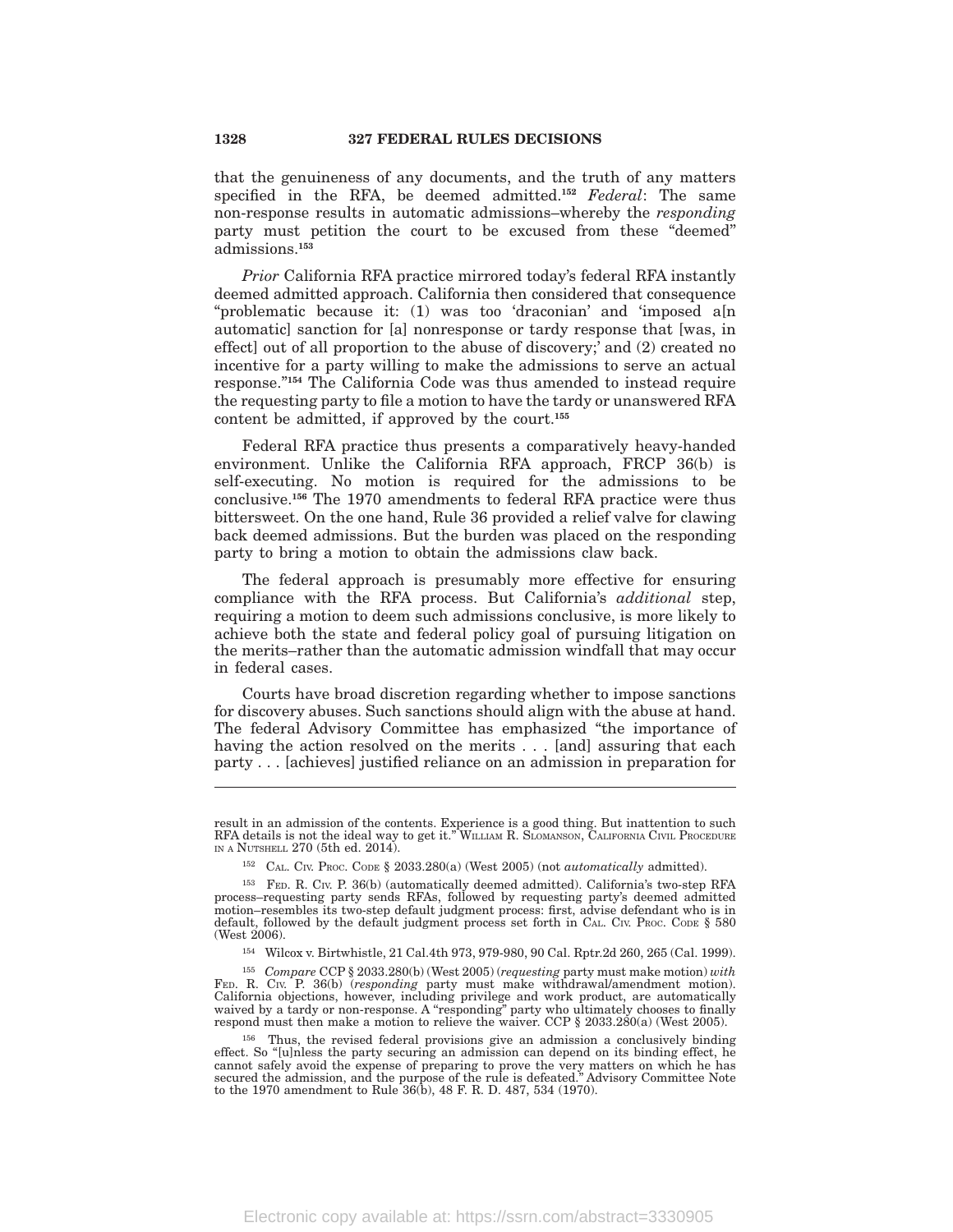#### **CA. FED. PROCEDURAL CONTRAST: A PROPOSAL 1329 Cite as 327 F.R.D. 1301**

trial. . . .''**<sup>157</sup>** But its self-executing conclusive admission approach does not bear witness to the consternation that ''[i]f suppression of the merits were necessary in order to protect the interests of some party or to insure effective operation of the admission procedure, suppression might be justified. . . .''**<sup>158</sup>**

A final matter for potential reconsideration (in both systems) is whether RFAs should be permitted to address major contentions–*e.g.*: "Admit you were negligent." The trier of fact is supposed to determine the facts at trial. But modern RFA practice has moved away from limiting such fact-finding to trial. Key facts are now more expeditiously determined before trial, via the threat of sanctions for failing to admit principal (and subordinate) facts.**<sup>159</sup>**

### V. DISPOSITION WITHOUT TRIAL

# *12. Diligent Prosecution Statutes*

*State*: California's Diligent Prosecution Statutes generally require *service* on defendants within three years of filing the complaint; and *trial* within five years of filing.**<sup>160</sup>** *Federal*: Defendants must be served within ninety days of filing. The relevant Federal Rule does not contain a specific time frame for bringing a case to trial. However, the local rules of California's federal districts implicitly threaten dismissal when plaintiffs have been inactive after filing and service.**<sup>161</sup>**

The respective time frames–*e.g.*, the Code of Civil Procedure's three-year period for service versus the FRCP's ninety-day period–are not as divergent as meets the eye. California's approach to case management narrowed that gap. Its 1990 Trial Delay Reduction Act**<sup>162</sup>** was designed

<sup>160</sup> CAL. CIV. PROC. CODE § 583.210(a) (three years) (West 2005); CAL. CIV. PROC. CODE § 583.250(b) (five years) (West 1984).

<sup>157</sup> *Id*.

<sup>158</sup> Ted Finman, *The Request for Admissions in Federal Civil Procedure*, 71 YALE L. J. 371, 431 (1962) hereinafter *Request for Admissions*.

<sup>&</sup>lt;sup>159</sup> As noted in a 1962 summary: "In numerous cases the courts have said that requests for the admission of a 'controversial fact,' a 'vitally disputed' contention, or the 'main' or 'principal' issue in a case are improp Ass'n of Phila., 9 F. R. D. 741, 742 (N.D. Ohio, 1049). Current federal view: ''[t]his conclusive effect applies equally to those admissions made affirmatively and those established by default, even if the matters admitted relate to material facts that defeat a party's claim [or defense]." American Automobile Association, Inc. v. AAA Legal Clinic of Jefferson Crooke, P.<br>C., 930 F.2d 1117, 1120 (5th Cir. 1991) (footnotes citing authorities omitted). Current<br>California view: Post-trial s *no* substantial importance." CAL. CIV. PROC. CODE § 2033.420(b)(2) (West 2005) (emphasis supplied).

<sup>161</sup> FED. R. CIV. P. 4(m) (service); FED. R. CIV. P. 41(b) (no time provision); C.D. Cal. Civ. R. 41-1 & S.D. Cal. Civ. R. 41-1 (when the case is "pending for an unreasonable period of time without any action having been taken"); E.D. R. 280 ("counsel shall proceed with reasonable diligence to . . . bring an action to . . . trial); and N.D. R. 40-1 (''[f]ailure of a party to proceed . . . may result in . . . the imposition of appropriate sanctions, including dismissal or entry of default'') hereinafter Cal-Fed Local Rules.

<sup>162</sup> CAL. GOV'<sup>T</sup> CODE §§ 68600-68620 (West 1990).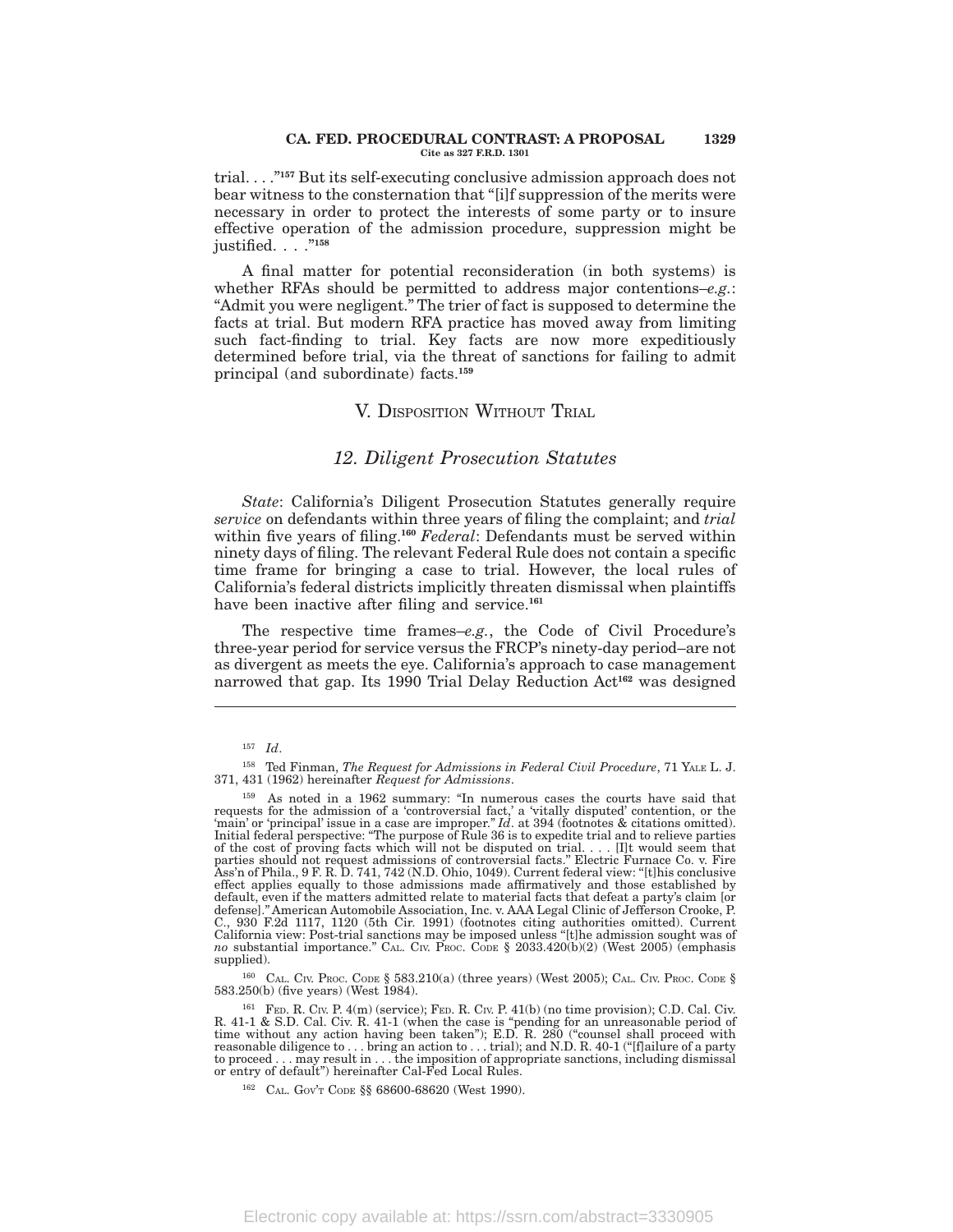to implement the policy goal of adjudicating all *non*-complex cases within two years of filing.**<sup>163</sup>** California also permits such cases to be served on all named defendants within sixty days after the filing of the complaint.**<sup>164</sup>** Counties may provide for longer periods, but no less than sixty days from filing the complaint.**<sup>165</sup>**

The federal approach to diligence in trial readiness is comparatively fluid. There are no specific must-bring-to-trial timeframes in either the FRCP or in the California federal court local rules. California, on the other hand, provides detailed guidance to its state courts and practitioners.**<sup>166</sup>**

This is an important gap in need of closure. On the one hand, the federal rules-makers often avoid injecting procedures into the national FRCP that will generate unintended forum shopping. That understandable caution facilitates parity with local state practice. But California's four federal districts should reconsider the comparative silence in their local rules regarding diligent prosecution. When the merits are trumped by a dismissal for failure to timely bring a case to trial, those local rules should provide some specifics. The state Legislature provides extensive guidance to its state practitioners and courts.**<sup>167</sup>** Augmenting the local federal rules–to approximate California practice–would be preferable to an earlier junior scholar's suggestion that ''California should abandon its detailed scheme for the more fluid federal approach to diligent prosecution.''**<sup>168</sup>**

### *13. Summary Judgment Separate Statement*

*State*: A summary judgment motion must contain a Separate Statement, designed to facilitate the identification of contested issues.**<sup>169</sup>** *Federal*: FRCP 56 does not require Separate Statements. Some federal judges allow them. Others prohibit them.

In 2009, the federal Advisory Committee on Civil Rules debated whether it should institute a similar "point-counterpoint" requirement. The Committee decided not to propose it–after hearing from a number of practitioners and judges. They generally characterized the procedure as ''burdensome and expensive.'' Some courts adopted the

<sup>167</sup> *E.g.*, the statutory paradigm governing such dismissals set forth in CAL. CIV. Proc. CODE §§ 583.310-583.420 (West 1984).

<sup>168</sup> William R. Slomanson, *Dismissal for Failure to Serve and Return Summons in State and Federal Courts in California*, 19 CALIF. WEST. L. REV. 1 (1982).

<sup>163</sup> The Act's public policy, disposition objectives, plan for expedited case disposition, etc., are presented in CAL. Gov't Code § 68616 (West 2011) & CAL. R. Ct. 3.714(b) (2007).

<sup>164</sup> *Id*. 3.110(b) (2007).

<sup>165</sup> CAL. GOV'<sup>T</sup> CODE § 68616(a) (West 2011).

<sup>166</sup> *Compare* the specific case disposition timelines in CAL. R. CT. 3.714(b) (2007), and the eighteen factors for applying those timelines in Cal. R. Ct. 3.715(a) (2007), *with* the lack of guidance in FED. R. CIV. P. 41(b), and the federal local rules. Two districts within this tetrad provide only that a case can be dismissed when ''pending for an unreasonable period.'' *See* Cal-Fed Local Rules, *supra* note 161.

<sup>169</sup> Separate statement: CAL. CIV. PROC. CODE § 437c(b) (West 2016). Format: Cal. R. Ct. 3.1350(h) (West 2008), which provides detailed guidance. The desired visual result is a side-by-side presentation of contested issues in a two column format.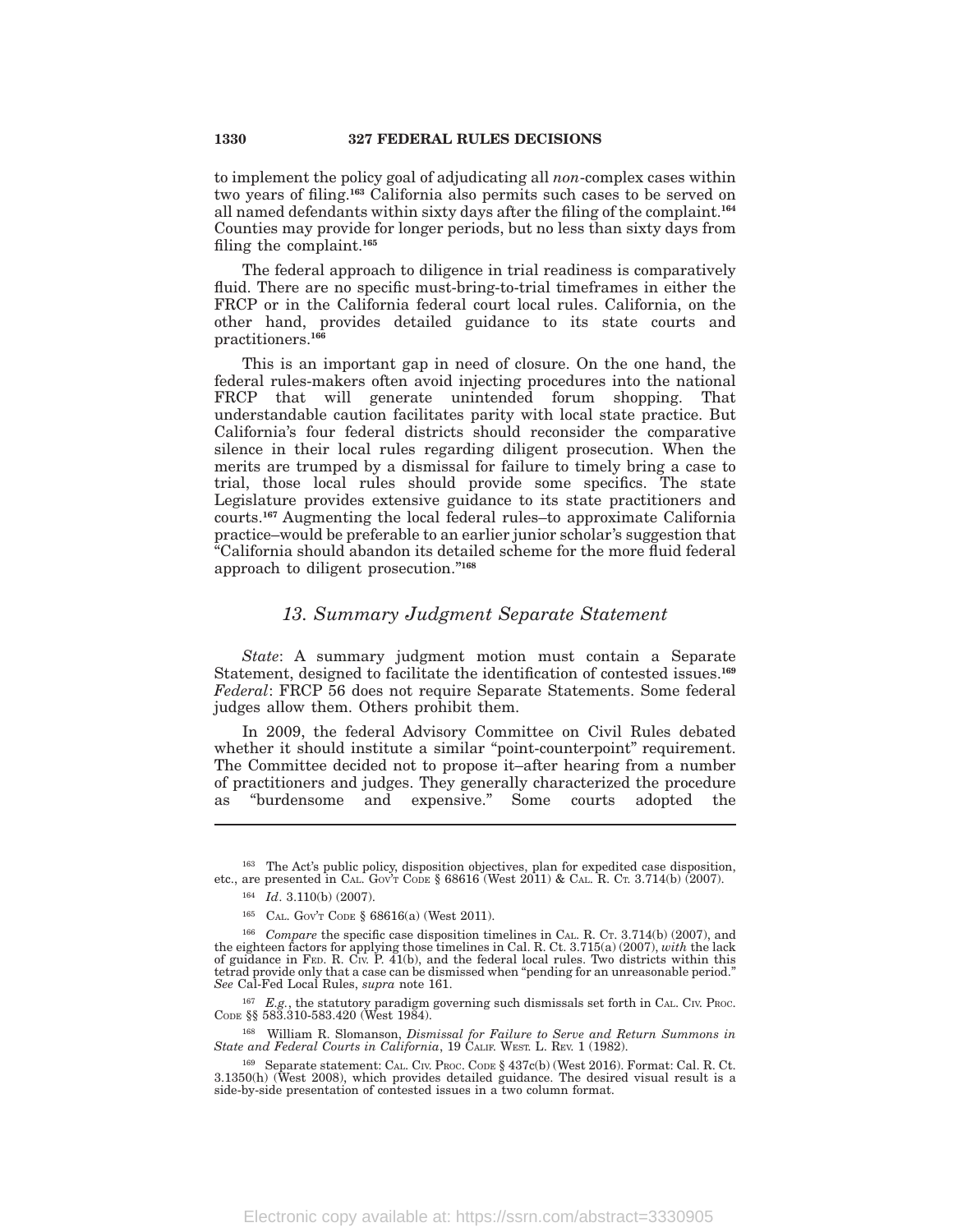#### **CA. FED. PROCEDURAL CONTRAST: A PROPOSAL 1331 Cite as 327 F.R.D. 1301**

point-counterpoint procedure by local rule, but subsequently either abandoned or are rethinking it.**<sup>170</sup>**

As cautioned by a Seventh Circuit Court of Appeals judge:

[T]he Northern District of Illinois[ ] uses the point-counterpoint procedure that was part of the proposed rule, [and] I was frankly surprised at the depth of opposition that this provision sparked. . . . [I]t was the district judges who objected to the nationalization of the point-counterpoint procedure. [¶ Furthermore,] Southern Indiana judges began seeing 'huge, unwieldy, and especially expensive presentations of hundreds of factual assertions . . . . [that] became the focus of lengthy debates over relevance and admissibility.' [¶] This is the stuff of nightmare[s]. . . . [A] great deal of duplication is inevitable if the point-counterpoint system is used. The facts are set out in the separate statement, but then it is necessary to address them all over again in the briefing. It is hard to draw out inferences from facts in the separate statement, which again forces the parties over to the briefing.**<sup>171</sup>**

The California Court of Appeal's presumptive rejoinder would be that '' 'separate statements are required not to satisfy a sadistic urge to torment lawyers, but rather to afford due process to opposing parties and to permit trial courts to expeditiously review complex motions for . . . summary judgment to determine quickly and efficiently whether material facts are disputed.' "<sup>172</sup>

Judges in California's four federal districts are split regarding a comparable Statement of Genuine Disputes requirement. Two districts require such a statement–although the format is not specified in the detail required by state practice. One district prohibits these separate statements, absent an authorizing court order. The final district has no local rule. Individual judges may thereby embrace or prohibit a detailed Separate Statement.**<sup>173</sup>**

This diversity of approaches enables some conjecture about the dueling banjo Separate Statement perspectives within California's borders. The legislative and judicial views about summary judgment itself are in not in sync. The California Legislature has warned that the ''[s]ummary judgment [motion] is a *drastic procedure* and should only be granted when an action is without merit.''**<sup>174</sup>** In the federal system, however, "[s]ummary judgment procedure is properly regarded not as a disfavored procedural shortcut, but rather as *an integral part* of the

<sup>170</sup> REPORT OF THE JUDICIAL CONFERENCE, COMMITTEE ON RULES OF PRACTICE AND PROCEDURE, Agenda E-19 at 18 (2009).

<sup>171</sup> Hon. Diane P. Wood, *Summary Judgment and the Law of Unintended Consequences*, 36 OKLA. CITY U. L. REV. 231, 247-248 (2011).

<sup>172</sup> Kojababian v. Genuine Home Loans, Inc., 174 Cal. App.4th 408, 415–416, 94 Cal. Rptr. 3d 288, 293 (2d Dist. 2009) (citing authorities).

<sup>&</sup>lt;sup>173</sup> Required: Central District L. R. 56–1 and 56-2; Eastern District Rule  $260(a)$ -(b). Prohibited: Northern District Rule 56–2(a). The Southern District has no such rule.

<sup>&</sup>lt;sup>174</sup> Cal. Stats. 2002 § 1, ch. 448 (S. B. 688) (2002) (emphasis supplied). This pessimistic characterization dovetails with the state's mandated Separate Statement requirement.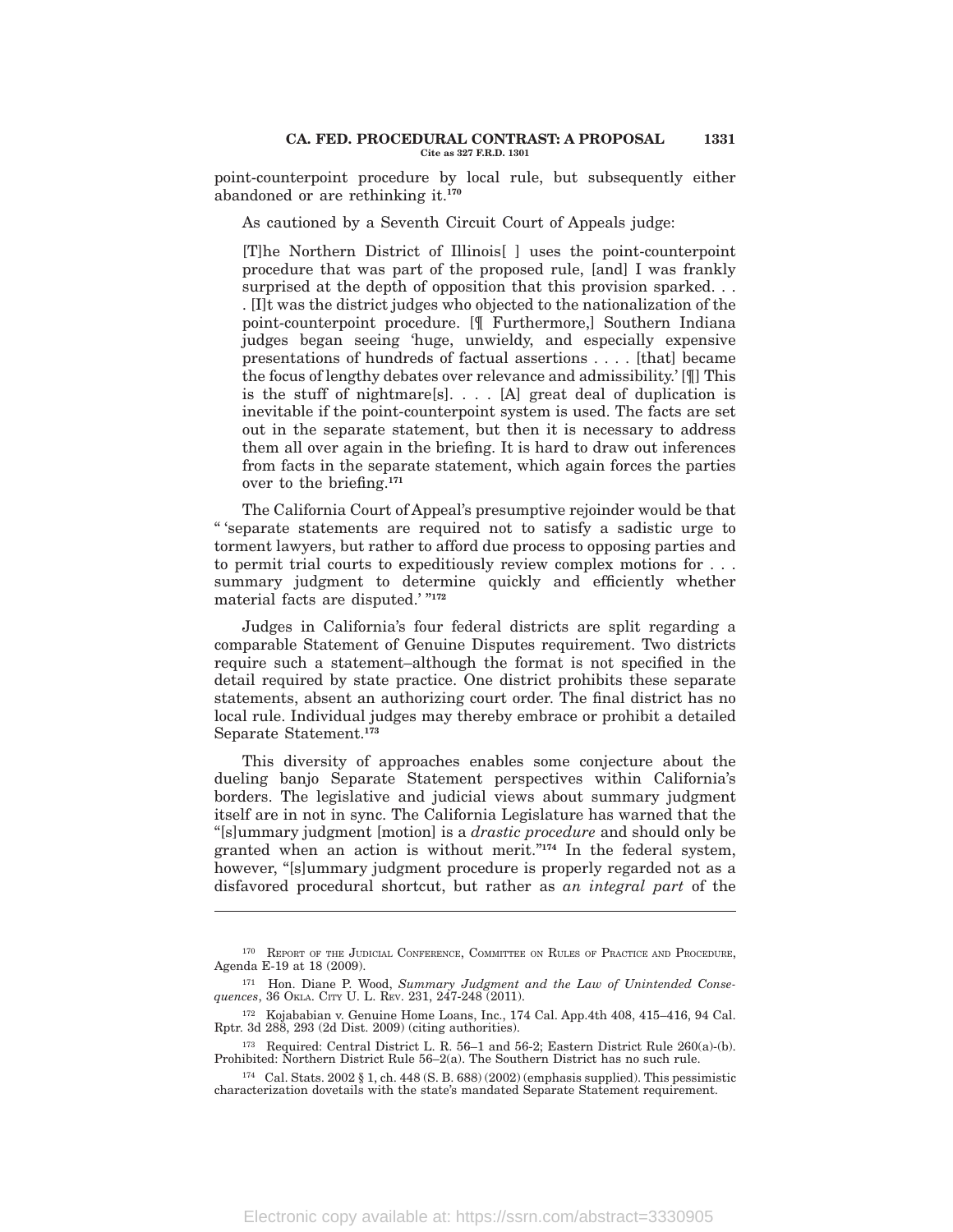Federal Rules as a whole, which are designed 'to secure the just, speedy and inexpensive determination of every action.' ''**<sup>175</sup>**

One might theorize that state judges, federal judges in half of the state's federal districts, and sizeable defense law firms robustly embrace the Separate Statement-Statement of Genuine Disputes augmentation of the summary judgment process. The judges have law clerks. The firms have associates. One or more of these subordinates are likely to be their designated summary judgment gurus.

But the Separate Statement requirement can also be a time-consuming bludgeon for new and small plaintiff firms. They would likely assert the view that this device undoubtedly adds to case complexity for most litigators. As articulated by a partner in a prominent San Diego law firm, whose primary responsibility is managing the firm's state and federal motions:

My general perspective on the separate statement requirement is that I understand the intent behind it. But I don't feel like it accomplishes the desired goal. Mostly, it allows either side to avoid the page limits placed on the Memorandum of Points and Authorities. Lawyers can thereby inundate the court (and each other) with a barrage of arguments therein disguised as facts. I would be interested in knowing the judicial perspective on the separate statement, but I would be surprised if most judges found them all that helpful.**<sup>176</sup>**

# *14. Offer of Judgment*

The state and federal written offer of judgment procedures differ in the following respects: (a) who can make the offer; (b) the period of time it remains open; (c) whether it is revocable; (d) the impact of a defense judgment; and (e) the availability of expert witness fees.

(a) *State*: Either party may make an offer of judgment.**<sup>177</sup>** *Federal*: Only the defending party may make an offer of judgment.**<sup>178</sup>** (b) *State*: The offer of judgment period is thirty days.**<sup>179</sup>** *Federal*: It is fourteen days.**<sup>180</sup>** (c) *State*: The offer is revocable.**<sup>181</sup>** *Federal*: It is irrevocable.**<sup>182</sup>** (d) *State*: A defense judgment does not block the operation of the offer of judgment

- $178$  FED. R. CIV. P. 68(a) (only "party defending").
- <sup>179</sup> CAL. CIV. PROC. CODE § 998(b)(2) (West 2015).
- <sup>180</sup> FED. R. CIV. P. 68(a).

<sup>181</sup> T. M. Cobb Co. v. Super. Ct., 36 Cal.3d 273, 278, 204 Cal. Rptr. 143, 146-147 (Cal. 1984). KeyCite Yellow Flag-Negative Treatment (Colorado, Oklahoma and Tennessee).

<sup>175</sup> Celotex Corp. v. Catrett, 477 U.S. 317, 327, 106 S. Ct. 2548, 2555 (1986) (emphasis supplied). Thus, it is not surprising that FRCP 56 practice does not require the Separate Statement augmentation. *But cf.* Miller, *supra* note 67 quote.

<sup>176</sup> E-mail to author, from Jeremy Robinson, Esq., dated July 19, 2018 (on file with author; *see* note 1 for firm name).

<sup>177</sup> CAL. CIV. PROC. CODE § 998(b) (West 2015) ("any party").

<sup>182</sup> The leading case is Richardson v. National R. R. Passenger Corp., 49 F.3d 760, 765 (D.C. Cir. 1995). The timeframe was ten days, when *Richardson* was decided. The revised fourteen-day federal period further minimized this state-federal offer of judgment difference from twenty to sixteen days (previously thirty days for California and ten days for federal offers). KeyCite Yellow Flag-Negative Treatment (E.D. N.Y. and C.D. Cal.).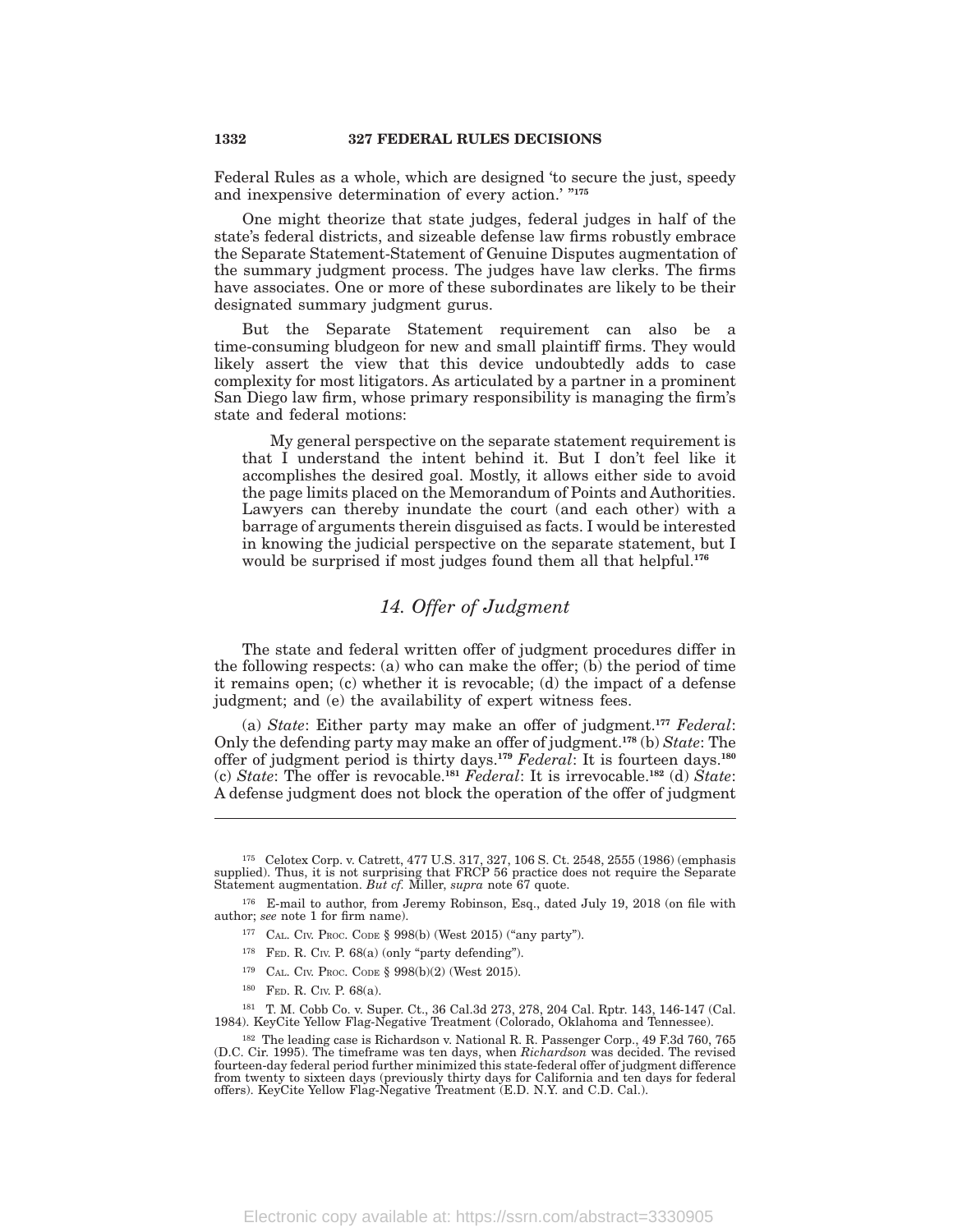#### **CA. FED. PROCEDURAL CONTRAST: A PROPOSAL 1333 Cite as 327 F.R.D. 1301**

statute.**<sup>183</sup>** *Federal*: A defense judgment negates a defendant's otherwise conforming offer of judgment.**<sup>184</sup>** (e) *State*: In addition to costs, the a party *may* recover expert witness fees as a consequence of an unaccepted offer of judgment.**<sup>185</sup>** *Federal*: FRCP 68 is silent regarding expert witness fees.

Three of these differences dictate further comment. The first involves *who* can make such offers. Rule 68 ''has no application to offers made by the plaintiff. The Rule applies [only] to settlement offers made by the defendant. . . .''**<sup>186</sup>** The driving force in both judicial systems is to facilitate settlement.**<sup>187</sup>** But FRCP 68's wording limits an offer of judgment. It can be made only the *defending* party. The U.S. Supreme Court traced the Rule's evolution to "an outgrowth of the equitable practice of denying costs to a plaintiff 'when he sues vexatiously after refusing an offer of settlement. . . . Therefore, the only purpose served by these state offer-of-judgment rules was to penalize prevailing plaintiffs who had rejected reasonable settlement offers without good cause.' ''**<sup>188</sup>**

But that aging restraint is now counter-intuitive to federal settlement objectives in the post-WWII era of mushrooming litigation and spiraling discovery costs. As acknowledged by the U.S. Supreme Court: ''The purpose of Rule 68 is to encourage the settlement of litigation. In all litigation, the adverse consequences of potential defeat *provide both parties with an incentive to settle* in advance of trial.''**<sup>189</sup>** No Rule 68 amendment has since addressed this glaring exception to Rule 68's settlement rationale, whereby the plaintiff–and the original defendant who files a counterclaim–remain barred from making a Rule 68 offer.

The U.S. Supreme Court has further opined that Rule 68's policy of encouraging settlements is ''neutral, *favoring neither* plaintiffs nor defendants; it expresses a clear policy of favoring settlement of all lawsuits.''**<sup>190</sup>** It is hard to reconcile that statement with the one-sided limitation that the plaintiff may not make a Rule 68 offer.

The Federal Rules Committee of the Federal Magistrate Judges Association (FMJA) proposed that Rule 68 be amended to authorize mutual offers. That would have expressly aligned Rule 68 practice with

- <sup>188</sup> *Delta*, *supra* note 184, at 356-357, 1152-1153 (citing treatise).
- <sup>189</sup> *Delta*, *supra* note 184, at 352, 1150 (emphasis supplied).

Electronic copy available at: https://ssrn.com/abstract=3330905

<sup>&</sup>lt;sup>183</sup> Unlike the federal rule, nothing in the California offer of judgment statute purports to limit the application of Section 998, when there is a defense judgment. There are a number of appellate opinions affirming defense judgment ''998'' consequences; *e.g.*, Jones v. Dumrichob, 63 Cal. App.4th 1258, 1264, 74 Cal. Rptr.2d 607, 611 (1st Dist. 1998) (''the trial result itself [defense judgment] constitutes prima facie evidence that the offer was reasonable'') hereinafter *Dumrichob*.

<sup>184</sup> Delta Air Lines, Inc. v. August, 450 U.S. 346, 354, 101 S. Ct. 1146, 1151 (1981) (Rule 68 ''does not apply to judgments in favor of the defendant'') hereinafter *Delta*.

<sup>&</sup>lt;sup>185</sup> CAL. CIV. PROC. CODE § 998(c)(1) & (d) (West 2015) both provide that "the court or arbitrator . . . in its discretion may require the [plaintiff or defendant] . . . to pay . . . postoffer costs of the services of expert witnesses.''

<sup>186</sup> *Delta*, *supra* note 184, at 350, 1149.

<sup>&</sup>lt;sup>187</sup> Rule 68's "purpose . . . is to encourage the settlement of litigation"). *Delta*, *supra* note 184, at 352, 1150. Per the Advisory Committee: "These provisions should serve to encourage settlements and avoid protrac tee Note to 1946 amendment, 5 F.R.D. 433, 483 (1946).

<sup>190</sup> Marek v. Chesny, 473 U.S. 1, 10, 105 S. Ct. 3012, 3017 (1985) (emphasis supplied), *superseded by statute on other grounds*, as noted in Dalal v. Alliant Techsystems, Inc., 182 F.3d 757 (10th Cir. 1999).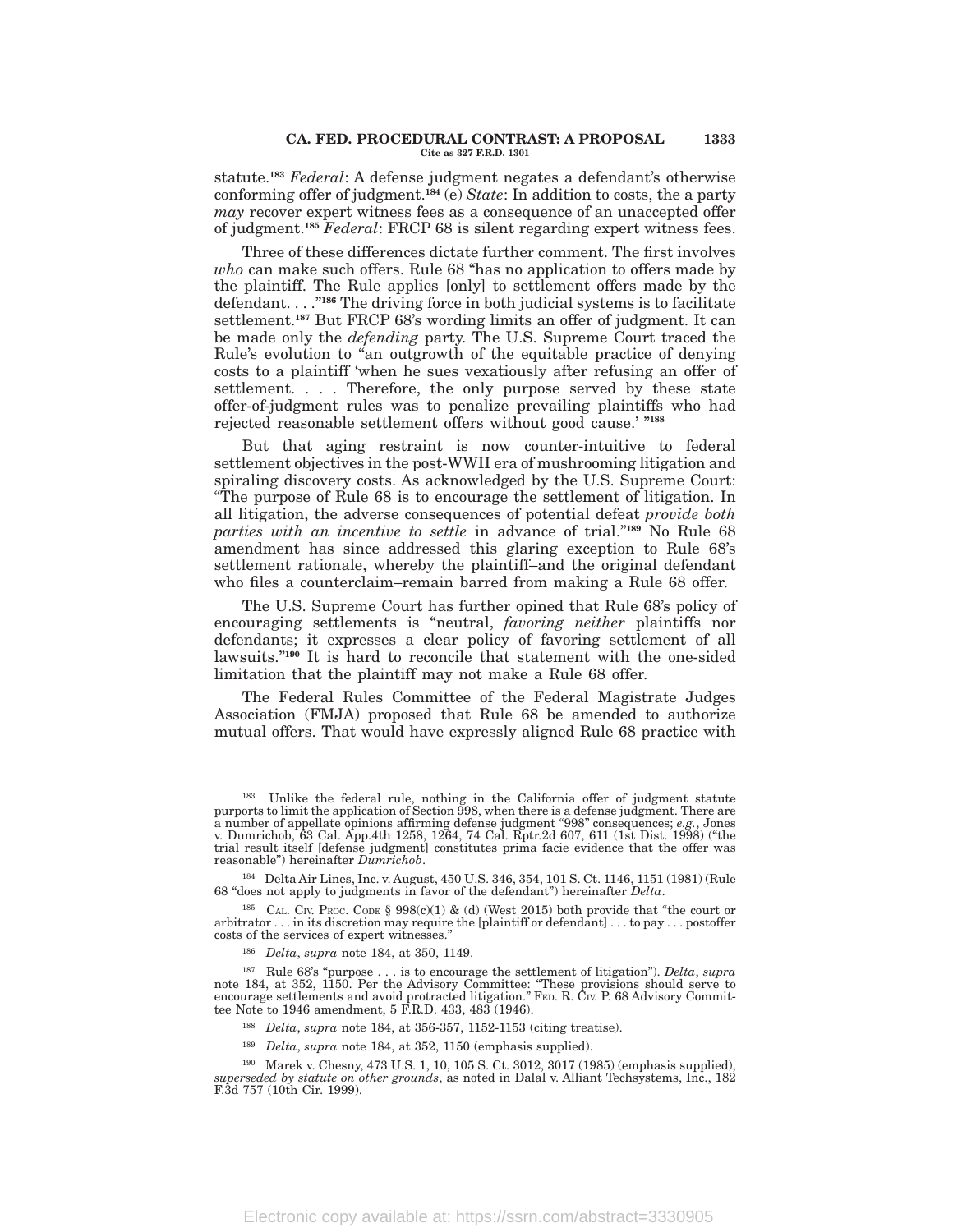California's 998 practice. The Association thus hoped that Rule 68 would (a) go both ways, and (b) include expert witness fees.**<sup>191</sup>** This proposal died in the Federal Rules Advisory Committee process. That Committee feared that Congress would, instead, convert the FMJA (California alignment) proposal into a ''loser pays fees'' Rule 68 outcome.**<sup>192</sup>**

The second remarkable difference in the state-federal offer of judgment comparison is the impact of a defense judgment. FRCP 68(d) provides that the Rule's consequences attach if the judgment that the plaintiff offeree finally obtains is not more favorable than the unaccepted offer. The U.S. Supreme Court quite reasonably interpreted this language via a plain meaning approach to this Rule 68 constraint. In doing so, the Court nevertheless exposed the following *anti*-settlement thread embedded within Rule 68's fabric: ''if we limit our analysis to the text of the Rule itself, it is clear that it applies only to . . . judgments obtained by the plaintiff. It therefore is simply inapplicable to this case because it was the defendant that obtained the judgment.''**<sup>193</sup>**

The Court next undertook an issue not addressed by Rule 68: "If... . Rule 68 applies to defeated plaintiffs, any settlement offer, no matter how small, would apparently trigger the operation of the Rule. Thus any defendant . . . [could perform] the meaningless act of making a nominal settlement offer. . . .<sup>"194</sup> California's judges readily sacked this nominal offer problem by a "token offer" approach to such abuse. Thus:

[t]o effectuate the purpose of the statute, a section 998 offer must be made in good faith to be valid. Good faith requires that the pretrial offer of settlement be 'realistically reasonable under the circumstances of the particular case. Normally, therefore, a token or nominal offer will not satisfy this good faith requirement. . . . The offer 'must carry with it some reasonable prospect of acceptance. One having no expectation that his or her offer will be accepted will not be allowed to benefit from a no-risk offer. . . .'**<sup>195</sup>**

Windfall-seeking offers are often presented at the outset of the litigation, before discovery reveals the merits of the claim or defense. If the offeror happens to prevail at trial, he or she would otherwise obtain the statutory benefits, without any serious hope of an early acceptance. Such offers are thus subject to being judicially upended. The issue of ''[w]hether a section 998 offer was reasonable and made in good faith is left to 'the sound discretion of the trial court.' "<sup>196</sup>

<sup>192</sup> Letter to author from the Hon. Anthony J. Battaglia, U.S. District Court (S. D. CA), dated July 15, 2018 (on file with author).

- <sup>193</sup> *Delta*, *supra* note 184, at 352, 1150.
- <sup>194</sup> *Delta*, *supra* note 184, at 353, 1150-1151.

<sup>191</sup> The FMJA rationale was that ''[t]hese changes would be consistent with the law in many state jurisdictions (i.e., California Code of Civil Procedure §998) and it is submitted that the cost shifting effect will have a positive impact on case resolution.'' FJMA Committee Note, dated May 6, 1996 (on file with this article's author).

<sup>195</sup> *Dumrichob*, *supra* note 183 at 1262-1263, 610-611 (1st Dist. 1998) (quoting authorities), *superseded by statute on other grounds*, McCain v. County of Lassen, 2003 WL 123065 \*12 (3d Dist. 2003).

<sup>196</sup> Adams v. Ford Motor Co., 199 Cal. App.4th 1475, 1484, 132 Cal. Rptr.3d 424, 431 (2d Dist. 2011) (citing precedent).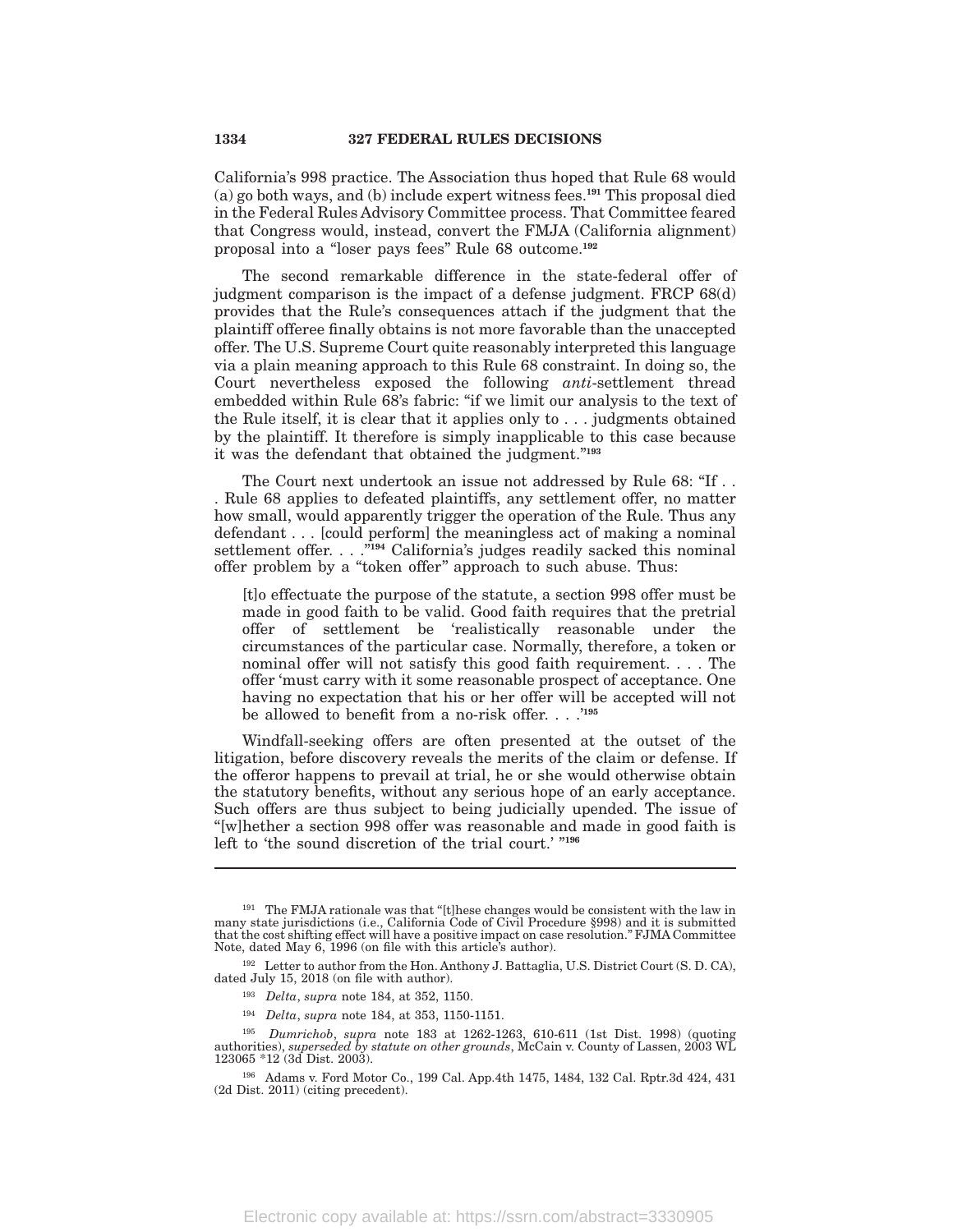#### **CA. FED. PROCEDURAL CONTRAST: A PROPOSAL 1335 Cite as 327 F.R.D. 1301**

Unlike the California statute,**<sup>197</sup>** FRCP 68 does not mention expert witness fees.**<sup>198</sup>** This distinction poses yet another opportunity for federal reconsideration of its Rule 68 settlement policy. Recoverable costs are often minimal, in comparison to state court expert witness fees. California's expert witness fee Sword of Damocles is suspended over both plaintiffs and defendants. It thus requires the litigants to even more carefully assess California's statutory offer of judgment process when a section 998 offer is thrust onto the tactical battlefront.

The federal rules-makers should consider adopting several prominent features of California's Section 998 practice. They could then do a far better job of facilitating settlement. They must address whether Rule 68 should be amended to:  $(1)$  allow plaintiffs to make offers of judgment;  $(2)$ expand the Rule to include defense judgments within its ambit; and (3) authorize judicial discretion to include expert witness fees within the Rule 68 settlement arsenal.

# *15. Relief from Judgment/Order*

*State*: A court *may* relieve a party or lawyer from a judgment or order resulting from his or her ''mistake, inadvertence, surprise, or excusable neglect.'' But the court *shall* vacate such results whenever an application for relief is accompanied by an attorney's sworn affidavit–attesting to causing the client's default, default judgment, or dismissal.**<sup>199</sup>**

*Federal*: The court *may* relieve a party or its legal representative for the same reason. But there is no mandatory relief process.**<sup>200</sup>** California's *mandatory* attorney affidavit relief provision was designed ''to alleviate the hardship on parties who *lose their day in court* due solely to an inexcusable failure to act on the part of their attorneys. . . . ''**<sup>201</sup>** It thus requires the court to grant relief if the attorney admits neglect, even when his or her neglect was *inexcusable.***<sup>202</sup>** California law thus: (1) relieves the innocent client from the burden of the attorney's fault; (2) imposes that burden on the real sinner; and (3) avoids another round of

<sup>&</sup>lt;sup>197</sup> CAL. CIV. PROC. CODE § 998(c)(1) & (d) (West 2015) (expert fees payable by respective parties).

<sup>198</sup> The Rule's silence binds California judges when hearing Federal Question cases. Thus, "the availability of expert witness fees in a FELA [Federal Employer's Liability Act]<br>action filed in state court is controlled by federal law. . . . [W]e conclude federal law does not<br>authorize an award of expert wi v. Union Pacific Railroad Co., 178 Cal. App.4th 201, 204, 100 Cal. Rptr.3d 253, 254 (3d Dist. 2009).

<sup>199</sup> CAL. CIV. PROC. CODE § 473(b) (West 1996).

<sup>200</sup> FED. R. CIV. P. 60(b) (emphasis supplied to both rules). Rule 60(b) was based upon section 473 of the California Code of Civil Practice. Fiske v. Buder, 125 F.2d 841, 844 (8th Cir. 1942) (applying the same construction of the California statute to Rule 60). However, subsequent amendments to FRCP 60(b), and the addition of California's above-quoted *mandatory* relief provision, diminished federal reliance on California's relief from judgment/order law.

<sup>201</sup> Zamora v. Clayborn Contracting Group, Inc., 28 Cal.4th 249, 257, 121 Cal. Rptr.2d 187, 193 (Cal. 2002) (emphasis in original text). The court may impose a ''penalty [on the attorney] of no greater than one thousand dollars . . . or other relief as is appropriate.'' CAL. CIV. PROC. CODE § 473(c)(1) (West 1996).

<sup>202</sup> Metropolitan Service Corp. v. Casa de Palms, Ltd., 31 Cal. App.4th 1481, 1487, 37 Cal. Rptr.2d 575, 578-579 (2d Dist. 1995).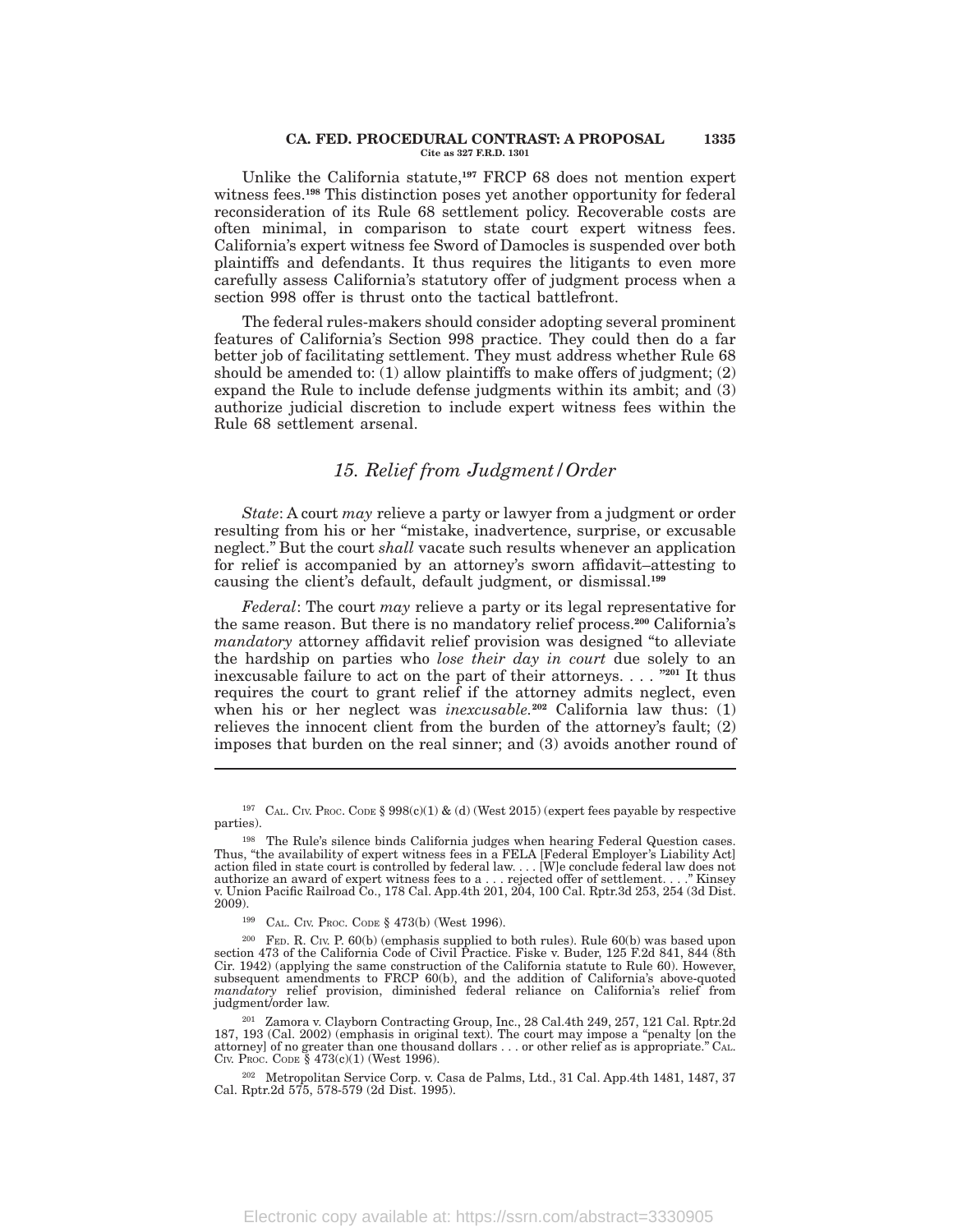related litigation in the form of a malpractice suit against the erring attorney.

The U.S. Supreme Court, instead, imputes the lawyer's negligence to the client. Per its seminal case:

There is certainly no merit to the contention that dismissal of petitioner's claim because of his counsel's unexcused conduct imposes an unjust penalty on the client. Petitioner voluntarily chose this attorney as his representative in the action, and he cannot now avoid the consequences of the acts or omissions of this freely selected agent. Any other notion would be wholly inconsistent with our system of representative litigation, in which each party is deemed bound by the acts of his lawyer-agent and is considered to have 'notice of all facts, notice of which can be charged upon the attorney.'**<sup>203</sup>**

But as bellowed by the dissenters, it is ''*contrary to the most fundamental ideas of fairness and justice* to impose the punishment for the lawyer's failure . . . upon the plaintiff who, so far as this record shows, was simply trusting his lawyer to take care of his case as clients generally do.''**<sup>204</sup>** The pressure to reconsider this harsh result is further evident from ensuing academic pleas, including that ''[m]any of the most troubling cases would be avoided if the imputed-negligence rule were abandoned and the case reopened wherever that could be done without prejudice to the other party because he relied on the judgment.''**<sup>205</sup>**

A contemporary work-around has since surfaced. FRCP 60(b)'s discretionary relief standard includes subsection (6). It authorizes judicial intervention for "any other reason that justifies relief." There is a related split among the circuits regarding its axiomatic availability for rescuing the client from counsel's blunders.**<sup>206</sup>** Federal courts on the lenient side of this split offer essentially automatic relief, premised upon their equitable power to thereby undo dispositive attorney errors. As one commentator prudently concludes:

When a litigant suffers an adverse judgment solely because of his attorney's misconduct, an issue arises with respect to how the courts should allow the litigant to proceed: by granting relief from the prior judgment pursuant to Rule 60(b)(6) or [by] steering the litigant toward a malpractice suit against the attorney. . . . [¶] [C]ourts ought to uniformly recognize an attorney's gross negligence as a valid basis for Rule 60(b)(6) relief.**<sup>207</sup>**

While an admirable perspective, there is a better way to resolve the state-federal discretionary-mandatory malpractice divide. That would be for the federal rules-makers to revisit FRCP 60(b). The purpose would be

<sup>203</sup> Link v. Wabash Railroad Company, 370 U.S. 626, 633-634, 82 S. Ct. 1386, 1390 (1962), *reh'g denied*, 371 U.S. 873 (1962).

<sup>204</sup> *Id.* 643, 1395 (Black, J. & Warren, C. J., dissenting; emphasis supplied).

<sup>&</sup>lt;sup>205</sup> Lester J. Mazor, *Power and Responsibility in the Attorney-Client Relation*, 20 STAN. L. REV. 1120, 1137 (1968).

<sup>206</sup> Regarding the varied applications, *see* Note, *Interpreting Rule 60(B)(6) of the Federal Rules of Civil Procedure: Limitations on Relief from Judgments for ''Any Other Reason,''* 7 SUFFOLK J. TRIAL & APP. ADVOC. 127 (2002).

<sup>207</sup> Comment, *Rule 60(B)(6): Whether ''Tapping the Grand Reservoir of Equitable Power'' is Appropriate to Right an Attorney's Wrong*, 88 MARQ. L. REV. 997, 997 & 1010 (2005).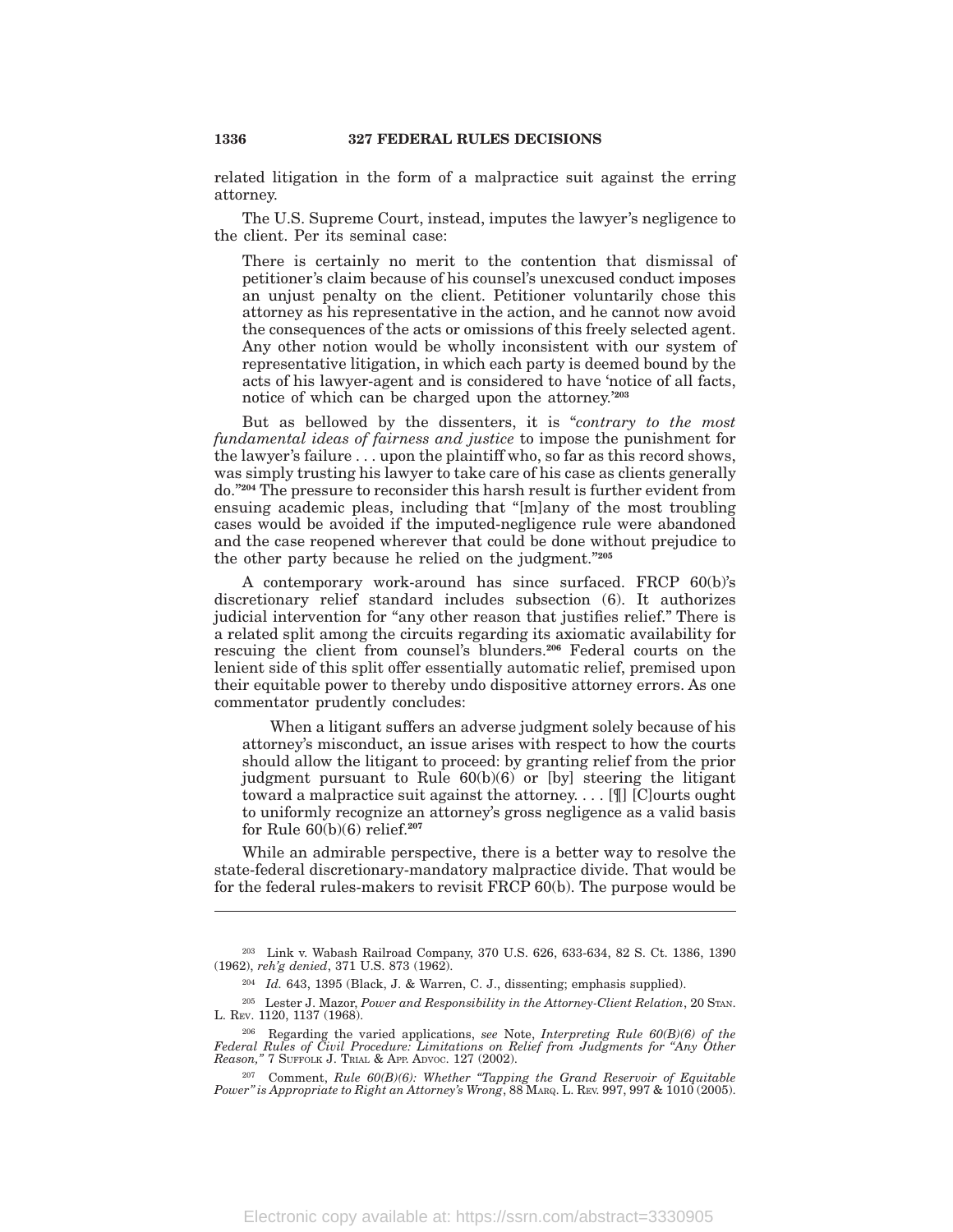#### **CA. FED. PROCEDURAL CONTRAST: A PROPOSAL 1337 Cite as 327 F.R.D. 1301**

to consider whether the mandatory attorney error relief perspective of states like California makes more sense. This assessment should include: (a) whether judicial efficiency would be *enhanced* by the mandatory relief approach; (b) whether ensuing malpractice suits should remain as the preferable form of redress; (c) whether the federal imputed negligence protocol best serves the client's interests; and (d) whether trial on the merits deserves a more robust role in correcting attorney errors.**<sup>208</sup>** That study might also consider the degree to which authorizing mandatory relief would encourage lawyers to falsely claim sole responsibility to avoid malpractice suits.

# VI. TRIAL

### *16. Law-Equity Right to Jury*

Where there is a right to jury trial,**<sup>209</sup>** the notable state and federal differences are as follows: (a) when the pleadings present *overlapping* law and equity issues, a state trial judge often tries the equity issues first–which a federal judge cannot do; (b) when an equity complaint pleads *incidental* legal relief, the state judge–unlike a federal judge–may resolve both types of relief without a jury; and (c) there is a looming federal "complexity" exception to the right to jury, which does not exist under state law.

(a) As first year law students learn, factual issues spilling into both the law and equity sectors of the same federal lawsuit must first be resolved by a jury. The question was which trier of fact would resolve the matching (overlapping) issues. As somewhat overstated by the U.S. Supreme Court in its seminal right to jury case: "In the Federal courts this (jury) right cannot be dispensed with, except by the assent of the parties entitled to it; nor can it be impaired by any blending with . . . a demand for equitable relief in aid of the legal action. . . .''**<sup>210</sup>**

A California judge, however, may resolve the same issues without a jury. California has rejected *Beacon Theaters*. **<sup>211</sup>** A state complaint may be purely equitable, and the cross-complaint purely legal. Alternatively, a lone complaint may present overlapping equitable and legal issues. Unlike *Beacon Theaters*, both of these pleading scenarios trigger California's "equity-first" discretion:

<sup>208</sup> *See id*., at 1006-1010. The related issues also include whether counsel's mistakes must be extraordinary; and whether mere negligence or gross negligence would be required to trigger FRCP 60(b)(6) relief. See generally Note, No More Excuses: Refusing to Condone<br>Mere Carelessness or Negligence Under the "Excusable Neglect" Standard in Federal Rule of<br>Civil Procedure 60(B)(1), 50 VAND. L. REv.

<sup>&</sup>lt;sup>209</sup> In both systems, a jury may be requested by either party when the complaint presents an action "at law"; that is, one that seeks money damages, *i.e.*, "legal" relief-as opposed to an equitable claim seeking injunct

<sup>210</sup> Beacon Theatres, Inc. v. Westover, 359 U.S. 500, 510, 79 S. Ct. 948, 957 (1959), hereinafter *Beacon Theaters*, thus overruling 150 years of contrary federal precedent. The Court then cautioned that ''only under the most imperative circumstances . . . can the right to a jury trial of legal issues be lost through prior determination of equitable claims.'' *Id*. at 510-511, 956.

<sup>211</sup> The federal Constitution's Seventh Amendment right to jury trial does not apply to the states. *See, e.g.*, "The Court has *not* held that the right to jury trial in civil cases is an element of due process applicable to state courts through the Fourteenth Amendment." Curtis v. Loether, 415 U.S. 189, 192 n.6, 94 S. Ct. 1005, 1007 n.6 (1974) (emphasis supplied).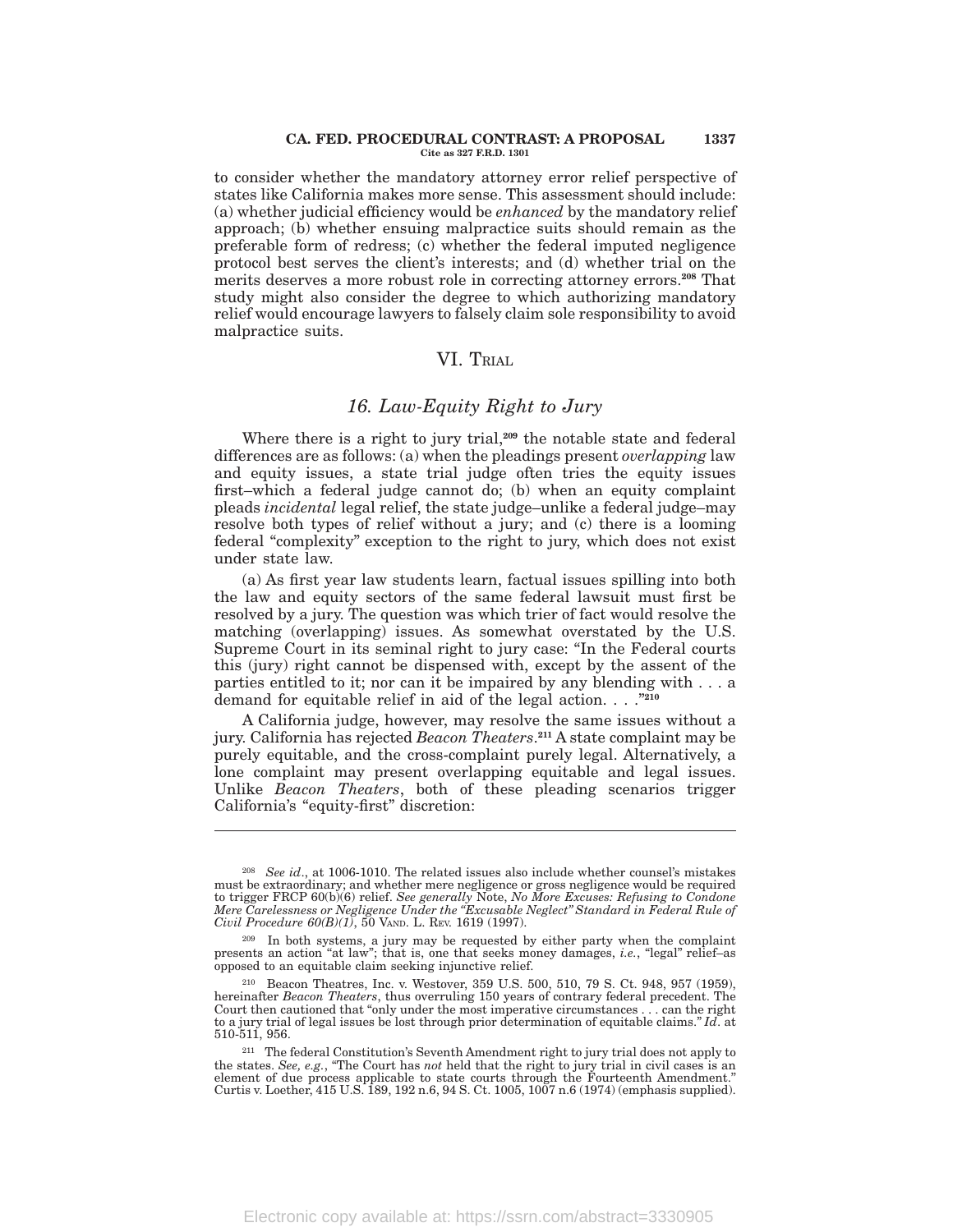Where plaintiff's claims consist of a "mixed bag" of equitable and legal claims, the equitable claims are properly tried first by the court. A principal rationale for this approach has been explained as follows: 'When an action involves both legal and equitable issues, the equitable issues, ordinarily, are tried first, for this may obviate the necessity for a subsequent trial of the legal issues.' Numerous cases having a mixture of legal and equitable claims have identified this same principle—that trial of equitable issues first may *promote judicial economy*. **212**

Both the state and federal approaches make textbook sense, from a legal analysis standpoint.**<sup>213</sup>** Yet the practical nature of California's equity-first precedent is patently more sound, from an efficiency point of view. California's equity-first rule promotes judicial economy, given the multiple number of trial days it takes to try a jury case versus a bench trial.**<sup>214</sup>** One must acknowledge that a bench trial, especially in complex cases, features the:

tradition and heredity of the flexible . . . powers of the modern trial judge [which] derives from the role of the trained and experienced chancellor and depend[s] upon skills and wisdom acquired through years of study, training and experience which are not susceptible of adequate transmission through instructions to a lay jury.**<sup>215</sup>**

(b) California's "equity-first" first cousin is the Incidental Legal Relief (ILR) doctrine. The *Beacon Theaters* pleadings offered a full-throated equitable complaint and an equally boisterous money damages

Since in the federal courts equity has always acted only when legal remedies were inadequate, the expansion of adequate legal remedies provided by the Declaratory Judgment Act and the Federal Rules necessarily affects the scope of equity. Thus, the [historical] justification for equity's deciding legal issues once it obtains jurisdiction . . . must be re-evaluated in the light of the liberal joinder provisions of the Federal Rules which allow legal and equitable causes to be brought and resolved in one civil action.

*Beacon Theaters*, *supra* note 210, at 509, 956. Per California's legal history, ''the right so guaranteed is the right as it existed at common law when the Constitution was adopted [in 1850].'' People v. One 1941 Chevrolet Coupe, 37 Cal.2d 283, 286-287, 231 P.2d 832, 835 (1951).

<sup>214</sup> *E.g.*: "The average federal civil *jury* trial in 1983 lasted 4.48 days, compared to 2.21 days for the average *nonjury* trial." RICHARD POSNER, THE FEDERAL AIPLA COURTS: CRISIS AND REFORM 130 n.1 (1985). The 2013 in the Northern District of California, 5.5 v. 12.7 days; in the Central District of California, 3.75 v. 8.24 days. Mark A. Lemley, Jamie Kendall, Clint Martin, *Rush to Judgment– Trial Length and Outcomes* in *Patent Cases*, 41 AM. INTELL. PROP. ASS'<sup>N</sup> J. 169, 180-181 (2013). The California numbers are approximately three days for a jury trial versus one day for a bench trial. In San Diego County Superior Court, for example:

I still do not have a source which compares the average number of trial days for a judge v. a jury trial in California. However, over lunch today with a number of my civil colleagues, our best estimate is that . . . the average number of jury trial days, compared to bench or non-jury trial days, is . . . three jury trial days for every one non-jury trial day.

E-mail from California Superior Court Judge ''X'' to this article's author, dated July 03, 2018 (on file with author).

<sup>215</sup> A-C Company, Inc. v. Security Pacif. Nat'l Bank, 173 Cal. App.3d 462, 473, 219 Cal. Rptr. 62, 69 (4th Dist. 1985).

<sup>212</sup> Nwosu v. UBA, 122 Cal. App.4th 1229, 1238, 19 Cal. Rptr.3d 416, 423 (6th Dist. 2004) (emphasis supplied).

 $^{213}$  Federal adherence to the immersed supremacy of the federal right to jury is rooted in the modern expansion of legal remedies: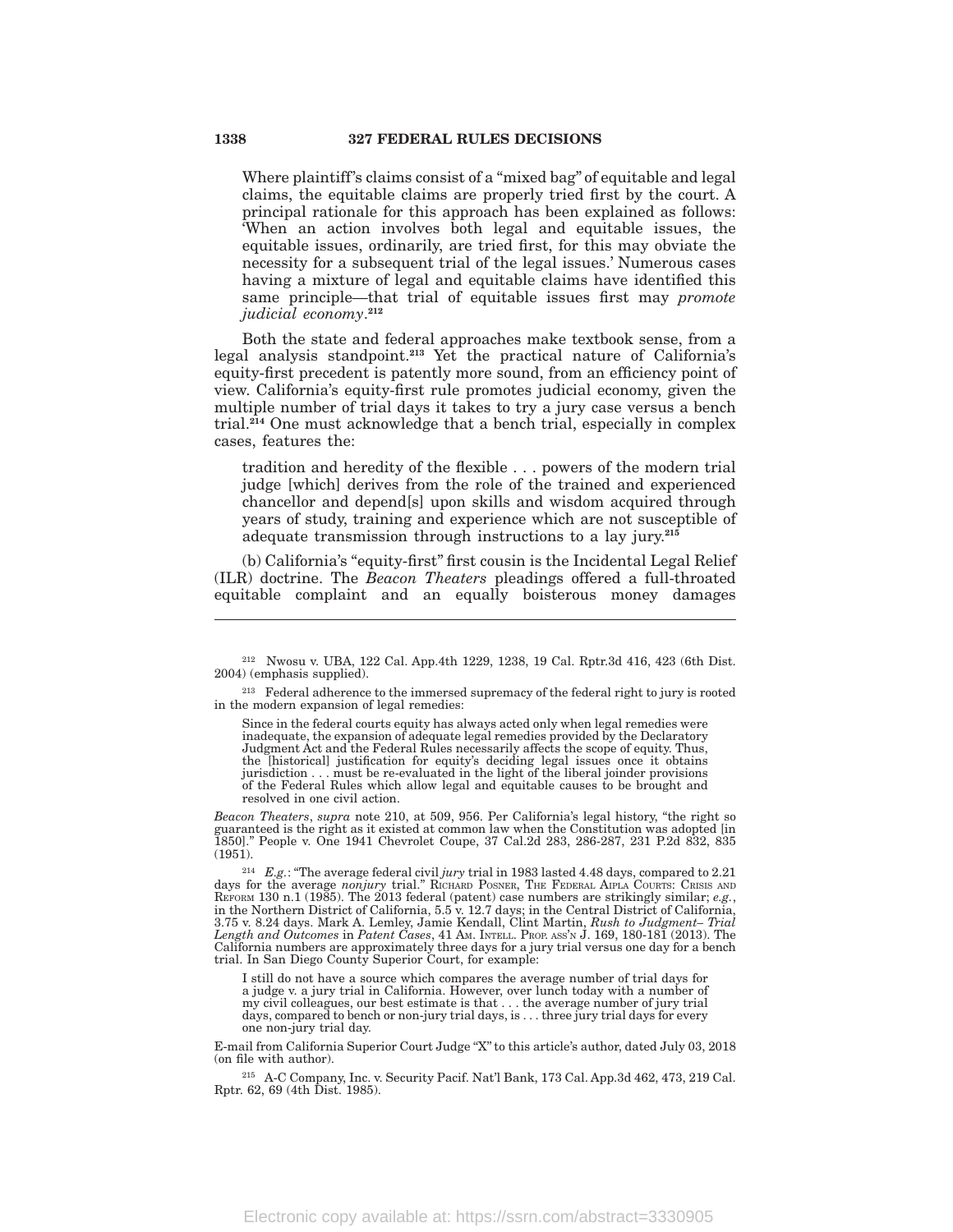#### **CA. FED. PROCEDURAL CONTRAST: A PROPOSAL 1339 Cite as 327 F.R.D. 1301**

counterclaim. Three years later, the U.S. Supreme Court detached federal jurisprudence from the exceptionally practical ILR doctrine. The Court rejected prior case law, which had authorized federal judges to "clean up." They could previously tidy up the litigation mess by also resolving any minimal damages appendage.**<sup>216</sup>**

California courts have rejected the U.S. Supreme Court's rejection of the ILR doctrine. As exemplified by the state Court of Appeal: ''Any damages he sought were merely incidental to . . . [the plaintiff's] principal request for specific performance and injunctive relief. The trial court did not err in ordering a bench trial on the claims for breach of contract and the covenant of good faith and fair dealing.''**<sup>217</sup>**

(c) The Complexity Exception tip of the right to jury iceberg protruded from a 1970 U.S. Supreme Court footnote. Per the Court's fleeting reference: "the 'legal' nature of an issue is determined by considering [inter alia] . . . the practical abilities and limitations of juries.''**<sup>218</sup>** Both the federal Ninth Circuit, and its California home state, have rejected this dicta as not implicating a Due Process limitation on the right to jury.**<sup>219</sup>**

The U.S. Supreme Court has opted not to resolve this fundamental constitutional issue,**<sup>220</sup>** generated by its chimerical mention of what became the so-called Complexity Exception. Its members have routinely opted to deny certiorari in subsequent cases. Were the Court to reconsider, it would pit the 5th Amendment Due Process "practical abilities and limitations of juries'' antagonist against the 7th Amendment Right to Jury ''shall be preserved'' protagonist. This is the classic constitutional Clash of Titans with no predictable winner.

In a comparable diminution of the federal right to jury, Congress has seemingly chosen to implement a *Beacon Theaters* ''imperative circumstances'' basis for deflating the right to jury trial.**<sup>221</sup>** This path to a practical resolution of complex cases is exemplified by administrative

<sup>216</sup> Dairy Queen v. Wood, 369 U.S. 469, 470, 82 S. Ct. 894, 896 (1962) (demise of the *federal* ILR doctrine).

<sup>217</sup> Benach v. County of L. A., 149 Cal. App.4th 836, 846-847, 57 Cal. Rptr. 363, 372 (2d Dist. 2007). *Accord*: ''The fact that damages is one of a full range of possible remedies does not guarantee . . . the right to a jury. . . .'' Nationwide v. Super. Ct., 24 Cal. App.5th 438, 445, 199 Cal. App.4th 1475, 234 Cal. App.3d 468, 473 (2018) (citing authority).

<sup>218</sup> Ross v. Bernhard, 396 U.S. 531, 538 n.10, 90 S. Ct. 733, 738 n.10 (1970).

<sup>219</sup> In re U.S. Financial Securities Litigation, 609 F.2d 411, 424 (9th Cir. 1979), *cert. denied*, Grant v. Union Bank, 446 U.S. 929 (1980); Rankin v. Frebank Co., 47 Cal. App.3d 75, 92, 121 Cal. Rptr. 348, 359 (2d Dist. 1975).

<sup>&</sup>lt;sup>220</sup> There are competing academic conclusions; *e.g.*: 7th Amendment Right to Jury trumps: ''Recently, four district courts have struck demands for juries in cases of unusual complexity . . . [but] the district courts' approach would leave tremendous discretion in the hands of the trial judge–discretion that the Supreme Court sought to eliminate in *Beacon*<br>*Theatres* and in *Dairy Queen.*" Note, Preserving the Right to Jury Trial in Complex Civil<br>Cases, 32 SmA. L. Rev. 99, 120 (1979). assessing the validity of a complexity exception to the Seventh Amendment . . . the trial judge should have discretion to decide whether the case could be sensibly managed by a (common) jury.'' James Oldham, *On the Question of a Complexity Exception to the Seventh* Amendment Guarantee of Trial by Jury, 71 O<sub>HIO</sub> Sr. L. J. 1031, 1052 (2010).

<sup>221</sup> *See Beacon Theaters*, *supra* note 210 footnote quote.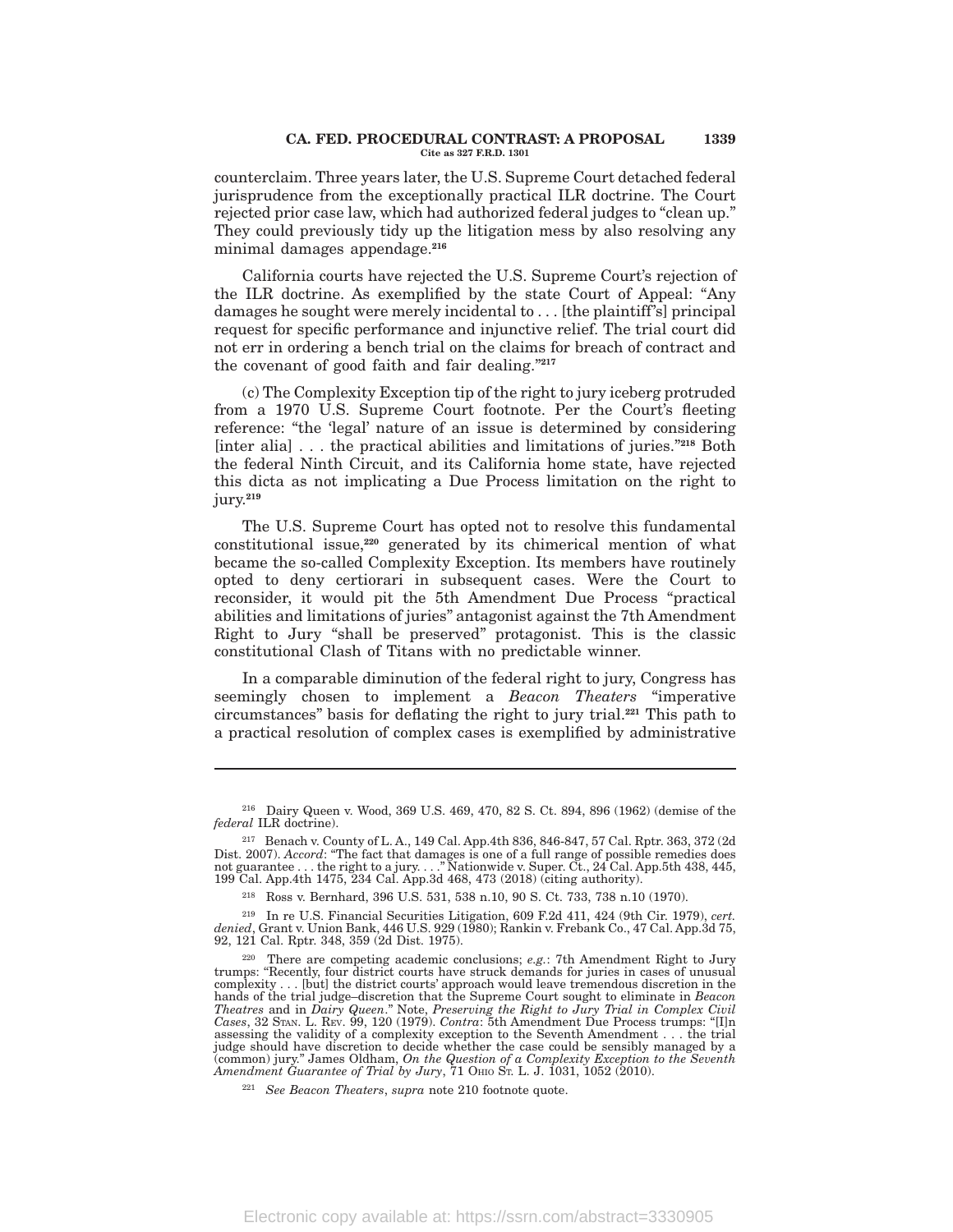adjudication. It is, in essence, another way of end-running the federal Constitution's seemingly inviolate right to jury.**<sup>222</sup>**

### *17. Jury Size and Percentages*

*State*: California's civil-case juries normally consist of twelve persons.**<sup>223</sup>** *Federal*: Civil juries typically consist of six members.**<sup>224</sup>** Various federal judges employ additional jurors for more complex cases. Thus:

[m]ost use 7 or 8 jurors, depending on case length. So if you lose a juror you still have the required 6 at the end. All deliberate and all must agree. I always use 7 for a one-week trial and 8 for longer trials. The more you add, the tougher it is on the plaintiff. That's because a unanimous verdict is required, so each additional juror beyond 6 is one more the plaintiff has to convince. I had an 8-week trial and sat 8, which worked fine. It's rare that you can get a stipulation for less than a unanimous jury, but some judges have used an agreement for 4 of 7 to reach a verdict.**<sup>225</sup>**

Regarding the required minimum, three-fourths of a California jury must agree for a valid civil verdict.**<sup>226</sup>** A federal verdict must be unanimous, absent a stipulation to the contrary.**<sup>227</sup>**

The respective state and federal jury *sizes*, and *percentages* required for a verdict, raise discrete issues. Both offer a rich vein for legal exploration that a reviewing entity could mine for profit. The problem is

<sup>222</sup> As explained by the Supreme Court:

That [Seventh] Amendment was never intended to establish the jury as the exclusive mechanism for factfinding in civil cases.  $\ldots$  [ $\parallel$ ] The right to a jury trial turns not solely on the nature of the issue to be resolved but also on the forum in which it is to be resolved. [¶] [W]hen Congress creates new statutory 'public rights,' it may assign their adjudication to an administrative agency with which a jury trial would be incompatible. . . . Congress is not required by the Seventh Amendment to choke the already crowded federal courts. . . . KeyCite Yellow Flag-Negative Treatment.

Atlas Roofing Co., Inc. v. Occupational Safety and Health Review Comm'n, 430 U.S. 442, 455, 97 S. Ct. 1261, 1269 (1977). But mixed Supreme Court approaches to post-*Atlas Roofing* cases arguably suggest that "the current Seventh Amendment methodology is simply result oriented–that the Justices determine the result they want to reach and devise a method-<br>ology for arriving at that result." Margaret L. Moses, What The Jury Must Hear: The<br>Supreme Court's Evolving Seventh Amendment Jurispr 256 (2000).

<sup>&</sup>lt;sup>223</sup> CAL. Consr. art. I, § 16. A state (civil) jury "shall be 12 persons . . . or any number . . . upon which the parties may agree." CAL. C<sub>IV</sub>. Proc. Cons § 220 (West 1988). A half-dozen alternate jurors are commonly e composed of eight or fewer jurors with no alternates." Id. § 630.03 (West 2016). Other states<br>vary. Virginia, for example, permits three jurors to render a civil verdict, two of whom must<br>agree: VA Code Ann. § 8.01-359D (W

<sup>&</sup>lt;sup>224</sup> A federal jury "must begin with at least 6 and no more than 12 members. . . . " FED.<br>R. CIV. P. 48(a). Alternate jurors are not normally used in federal court. A federal six-person jury could theoretically conclude trial with less than six jurors. Per Supreme Court dicta: ''we express no view as to whether any number less than six would suffice . . . in civil cases.'' Colgrove v. Battin, 413 U.S. 149, 159-160, 93 S. Ct. 2450, 2454 (1973).

 $225$  E-mail to author from the Hon. Anthony J. Battaglia, U.S. District Court (S.D. CA), dated July 15, 2018 (on file with author).

<sup>226</sup> CAL. CONST. art. I, § 16.

<sup>227</sup> Federal: FED. R. CIV. P. 48(a).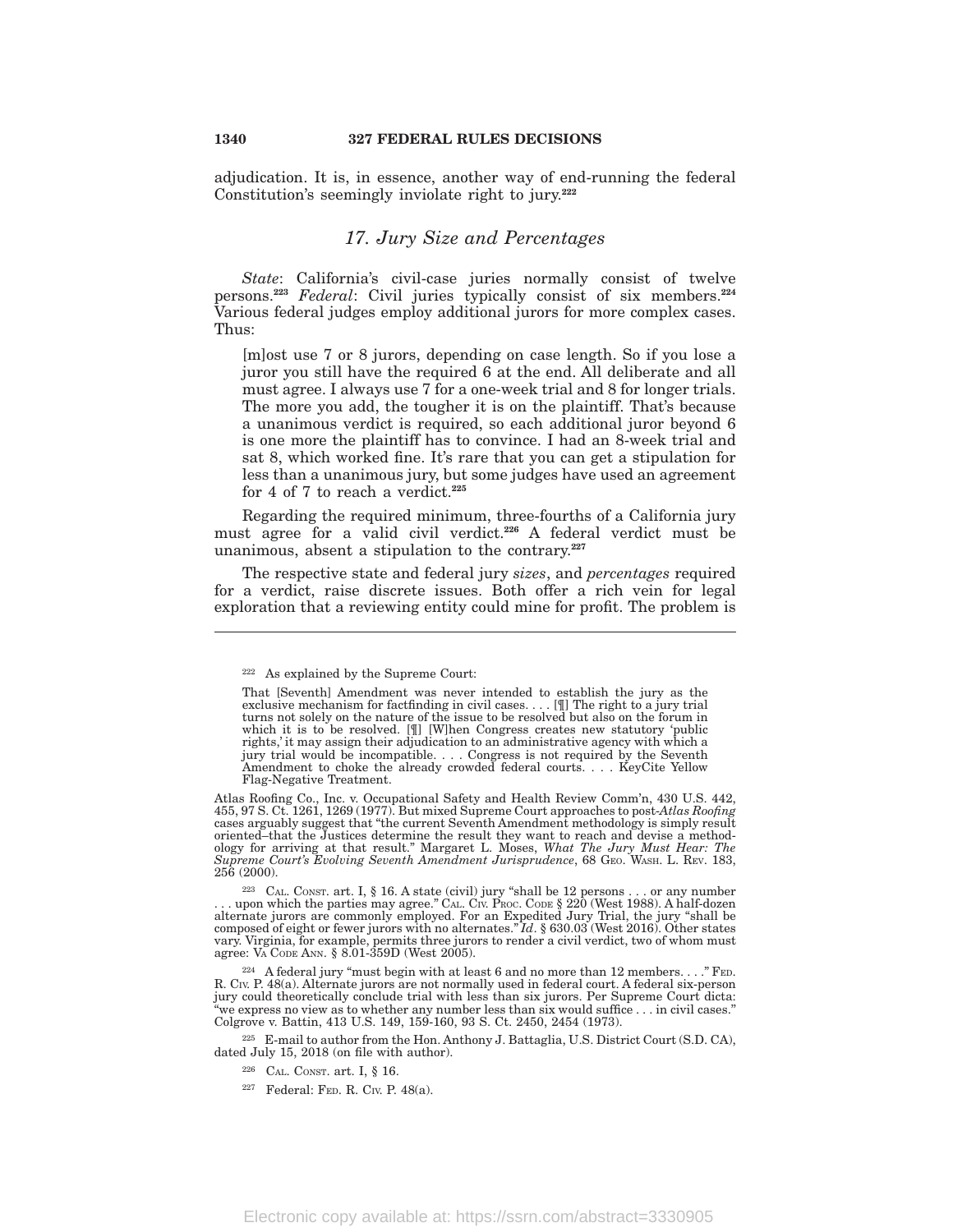#### **CA. FED. PROCEDURAL CONTRAST: A PROPOSAL 1341 Cite as 327 F.R.D. 1301**

that no state or federal body is in fact the "go to" venue for monitoring the numerous procedural differences between state and federal courts.

### VII. APPELLATE REVIEW

### *18. Interlocutory Review*

*State*: One may (unconditionally) appeal the final judgments and enumerated interlocutory orders conveniently set forth in the Code of Civil Procedure. Non-appealable orders, not so listed, are reviewable via discretionary writ.**<sup>228</sup>** *Federal*: Attempting to trigger *federal* appellate review–prior to final judgment as to all issues and parties–is a nightmare with no equal in American civil procedure.**<sup>229</sup>** The Russian Roulette-like choices for successfully choosing among the overlapping alternatives, and how each of them is triggered, often presents a stressful challenge.**<sup>230</sup>**

Many federal appeals courts thus begin their required jurisdictional statement by citing *only* the Judicial Code section that is the non-descript fountainhead for all federal appellate subject matter jurisdiction: ''This court has jurisdiction under section 1291.'' But that affirmation is merely a scaffolding which barely supports the applicable foundation for appellate jurisdiction. Section 1291 thus provides that those courts ''shall have jurisdiction of appeals from *all final decisions* of the district courts.''**<sup>231</sup>** This leitmotif is often absent, however, when appellate subject matter jurisdiction is the crux of the opinion.

The quixotic view in a leading federal treatise is that "in almost all situations it is entirely clear, either from the nature of the order or from a crystallized body of decisions, that a particular order is or is not

<sup>&</sup>lt;sup>228</sup> One may thus unconditionally appeal the Limited Case interlocutory orders set forth in CAL. CIV. PROC. CODE § 904.2 (West 2008). The appealable Unlimited Case interlocutory orders are listed in *id.*, § 904.1 (West avenue obtaining interlocutory review, when unusual circumstances render it appropriate. Petitioning for a writ enables the aggrieved party to seek immediate review. Morehart v. County of Santa Barbara, 7 Cal.4th 725, 743, 29 Cal. Rptr.2d 804, 815 (Cal. 1994). One of California's interlocutory writ review options is *unconditionally* available. Personal juris-diction denials cannot be appealed after final judgment. *See* text accompanying *supra* note 41.

<sup>229</sup> The Supreme Court's 1892 acknowledgment was that ''the cases on finality are 'not altogether harmonious' . . . [and the Court's 1974 restatement was that] '[n]o verbal formula yet devised can explain prior finality decisions with unerring accuracy or provide an utterly reliable guide for the future.' '' LAW OF FEDERAL COURTS, *supra* note 19, at 670 (citations omitted).

<sup>&</sup>lt;sup>230</sup> *See, e.g.*, the often overlapping bases for interlocutory appellate review which include: FED. R. Clv. P. 54(b) multiple claims/parties appeal; 28 U.S. C. § 1292(a)(1) interlocutory injunction order; 28 U.S. C. § 1 § 1651(a) writ application; and collateral order appeal under Cohen v. Beneficial Indus. Loan Corp., 337 U.S. 541, 69 S. Ct. 1221 (1949). As aptly stated by a Michigan practitioner: ''If you seek advice from an appellate specialist about a potential interlocutory appeal in your civil case, the first question will undoubtedly be whether your case is in state or federal court.'' Jill M. Wheaton, *One of These Things is Not Like the Other: The Differences in Interlocutory Appeals in State and Federal Courts*, 92 MICH. B. J. 30, 31 (Feb. 2013) (significant differences regarding state and federal appellate practice).

<sup>231</sup> 28 U.S. C. § 1291 (the ubiquitous but feckless restatement of the so-called Final Judgment Rule).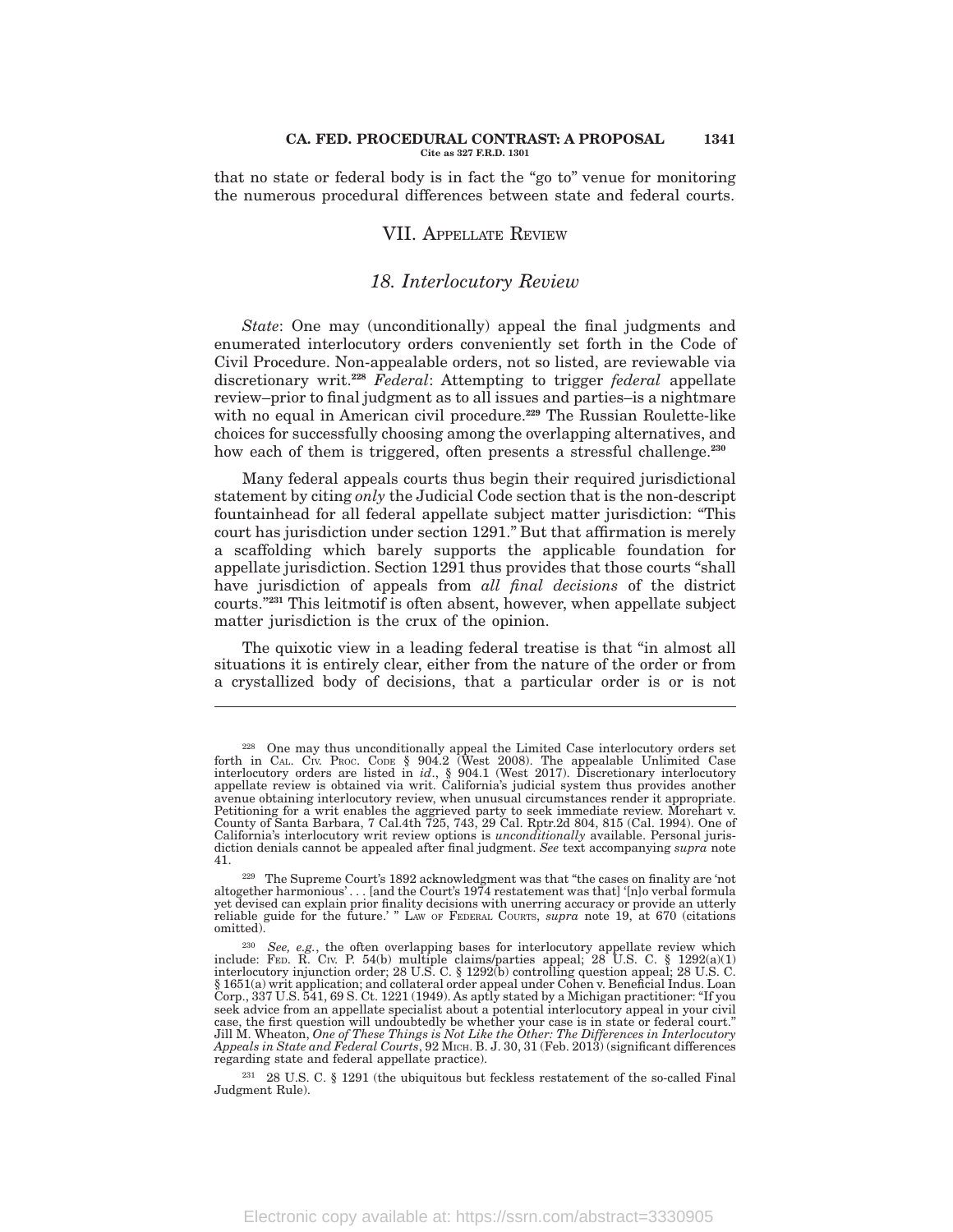final''–citing a student law review note as authority.**<sup>232</sup>** The judicial pushback against this alleged clarity was best articulated by the former Third Circuit Chief Judge John Gibbons:

Any system of adjudication that provides for appellate review should, for the benefit of all participants in that system, have at least these three features: 1) clear rules as to when appellate review may or must be sought; 2) workable rules that tend to avoid unnecessary or premature adjudications at both the original and the appellate levels of the system; and 3) rules that in operation do not tend to multiply disputes which require judicial resolution. The monstrous edifice which the federal judiciary has erected as a temple to that great white whale, the final judgment rule, satisfies none of these criteria. Moreover, the syllogistic process whereby federal judges impose one bad rule as the inevitable logical consequence of prior bad rules is mechanical jurisprudence at its worst. At all levels, the federal judiciary has demonstrated its incapacity to deal intelligently with the subject of when interlocutory review should be available.**<sup>233</sup>**

The "death knell doctrine" presents yet another informative illustration of the genre of procedural differences that are the cannon fodder for this article. The genealogy of this doctrine–now abandoned by the federal courts, but still embraced by the California courts–is that denial of class action status effectively sounds the death knell of numerous (valid) individual claims. Absent class certification, those claims are typically too small to warrant further prosecution.

Per California's death knell precedent:

We found compelling justifications for . . . embracing what is known in this and other jurisdictions as the 'death knell' doctrine. . . . Because the [non-certification] order effectively rang the death knell for the class claims, we treated it as in essence a final judgment on those claims, which was appealable immediately. [¶] We emphasized that permitting an appeal was necessary because '[i]f the propriety of [a disposition terminating class claims] could not now be reviewed, it can never be reviewed,' and we were understandably reluctant to recognize a category of orders effectively immunized by [this] circumstance from appellate review. This risk of immunity from review arose precisely . . . because the individual claims [theoretically] lived while the class claims died.**<sup>234</sup>**

<sup>232</sup> Quote: LAW OF FEDERAL COURTS, *supra* note 19, § 101 at 671. Authority: Note, *Appealability in the Federal Courts*, 75 HARV. L. REV. 351, 354 (1975). This article yielded a rich body of citing references.

<sup>233</sup> Beckwith Machinery Co. v. Travelers Indem. Co., 815 F.2d 286, 292 (3d Cir. 1987) (John J. Gibbons, C. J., dissenting) hereinafter *Gibbons* dissent. California state judges occasionally offer a similar criticism. For example: ''California's law of appellate jurisdiction is full of fiendishly fine distinctions worthy of the most legalistic of medieval clergy.'' Quest Int'l, Inc. v. Icode, Corp., 19 Cal. Rptr.3d 173, 175-176 (2004), rev. granted and opinion superseded, 23 Cal. Rptr.3d 693 (2005) (mem.), rev. dismissed, 35 Cal. Rptr.3d 316 (2005) (mem.). But for those who have grappled with both California and federal appellate jurisdiction, there is an oceanic difference in the ease with which students and attorneys can, in most cases, promptly identify whether a state versus federal prejudgment order is appealable.

<sup>234</sup> In re Baycol Cases I and II, 51 Cal.4th 751, 757, 122 Cal. Rptr.3d 153, 156-157 (Cal. 2011) (referring to the Court's 1967 death knell precedent).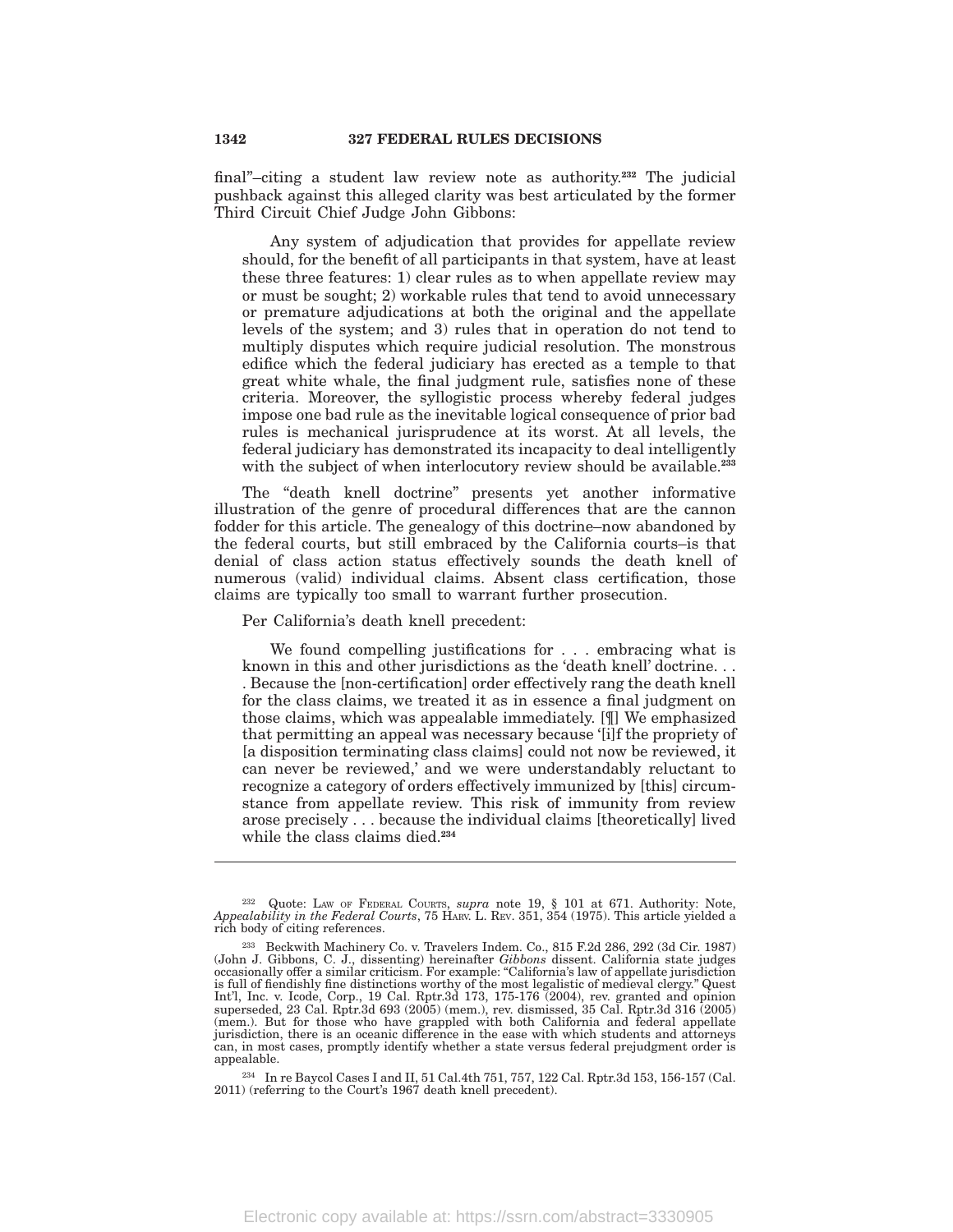#### **CA. FED. PROCEDURAL CONTRAST: A PROPOSAL 1343 Cite as 327 F.R.D. 1301**

The U.S. Supreme Court rejected the automatic appealability of class action denials in 1978. Its decision was endorsed by the Federal Rules Committee process. The previously unconditional availability of federal death knell appeals was replaced by a discretionary basis for federal interlocutory review of class action denials.**<sup>235</sup>**

The scope of this article precludes an extensive discourse on the superiority of one approach or the other. Its Conclusion, instead, proposes a robust review of such NIMBY-like variances. It envisions a more in-depth assessment of whether the federal system's above-quoted ''monstrous edifice,'' which houses interlocutory appellate review, should be remodeled. The potential makeover could not possibly be as ''monstrous'' as fittingly described in Justice Gibbons' above quote.**<sup>236</sup>**

# *19. Claim Preclusion*

*State*: California ceremoniously clings to the teetering "primary rights'' approach to the res judicata (RJ) impact of a prior judgment. *Federal*: When a federal court is reconsidering a prior federal judgment for RJ purposes, the federal courts will apply their own rules of res judicata in federal-question cases.**<sup>237</sup>** When reviewing a federal diversity judgment, federal common law governs its claim preclusive effect.**<sup>238</sup>** Finally, federal courts give preclusive effect to state-court judgments whenever the courts of the rendering state would do so.**<sup>239</sup>**

All jurisdictions agree that the same claim should not be re-litigated. They differ, however, regarding the scope of the term res judicata. The common law approach has historically allocated a discrete claim to each of plaintiff's *rights* disturbed by the wrong of the defendant. The modern majority state approach focuses on the *wrong* of the defendant, when defining the parameters of a claim. The plaintiff must thus pursue all rights and remedies flowing from the transaction or occurrence alleged in the pleadings.**<sup>240</sup>**

California's primary rights dinosaur is a procedural fossil in need of extinction. There have been numerous calls to completely abandon this

<sup>237</sup> Blonder-Tongue Laboratories, Inc. v. Univ. of Illinois Found., 402 U.S. 313, 324 n.12, 91 S. Ct. 1434, 1440 n.12 (1971).

<sup>238</sup> Semtek v. Int'l Inc. v. Lockheed Martin Corp., 531 U.S. 497, 508, 121 S. Ct. 1021, 1028 (2001).

<sup>239</sup> Allen v. McCurry, 449 U.S. 90, 96, 101 S. Ct. 411, 415 (1980).

<sup>235</sup> Federal rejection of unconditional death knell appeal: Coopers & Lybrand v. Livesay, 437 U.S. 463, 475-476, 98 S. Ct. 2454, 2461-2462 (1978). Rules process resulting in discretionary appeal: FED. R. CIV. P. 23(f).

<sup>236</sup> *See* text accompanying *Gibbons* dissent, *supra* note 233. No constitutional impediment: The *existence* of the appellate courts enjoys some constitutional footing. But how they *exercise* their subject matter jurisdiction over interlocutory review is, in the final analysis, rooted in a statutory setting not confined by constitutional limits. In California, ''many contemporaneous and later decisions of this court and the Courts of Appeal stated that the right of appeal is entirely statutory and that there is no constitutional right of appeal. 22 Cal.4th 660, 668, 94 Cal. Rptr.2d 61, 65 (Cal. 2000). As condoned by the U.S. Supreme Court: "A State is not required by the Federal Constitution to [either] provide appellate courts or a right to appellate review at all.'' Griffin v. Illinois, 351 U.S. 12, 18, 76 S. Ct. 585, 590 (1956).

<sup>&</sup>lt;sup>240</sup> A succinct comparison of the RJ's historical "rights," versus and the modern "wrong" definition, of "claim" is as follows:

The federal courts and the great majority of state courts follow a transactional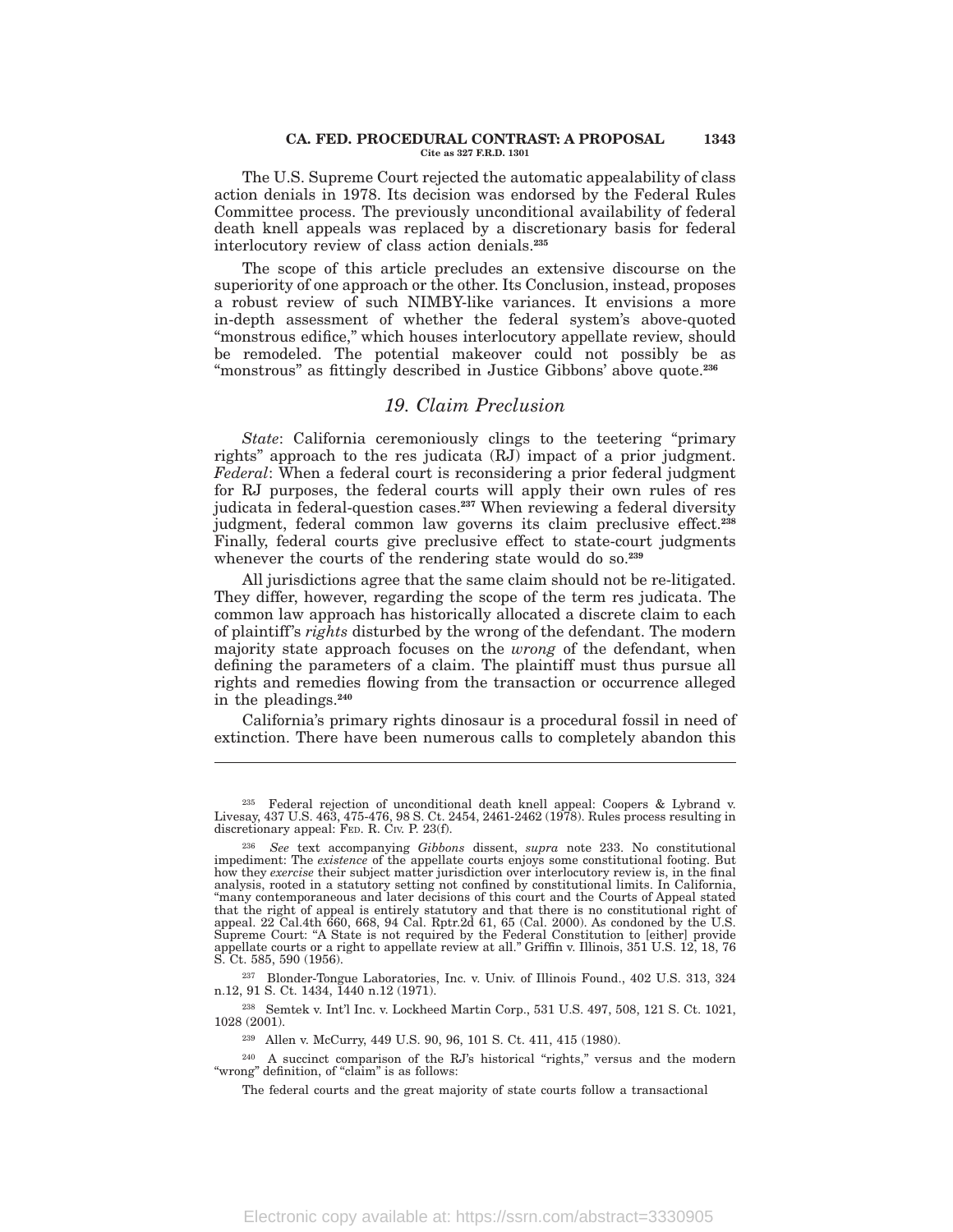vintage doctrine. Pleas have been lodged by frustrated litigants, puzzled academics, and a bewildered California Supreme Court justice.**<sup>241</sup>** But with no specific audience primed to receive such suggestions, calls for discarding the nationally debunked primary rights doctrine appear to reside only in Jurassic Park.

### *20. Unpublished Case Citation*

*State*: Unpublished case opinions may not be cited as precedent in California (except for claim or issue preclusion purposes).**<sup>242</sup>** *Federal*: Unpublished federal opinions may be cited.**<sup>243</sup>**

The California Supreme Court's unpublished opinion citation bar flows from its task of "oversee[ing] the orderly development of decisional law, giving due consideration to such factors as (a) 'the expense, unfairness to many litigants, and chaos in precedent research,' if all Court of Appeal opinions were published, and (b) whether unpublished opinions would have the same precedential value as published opinions.''**<sup>244</sup>**

Unlike California, the 2007 federal shift authorized citation to unpublished court opinions. Also unlike California, the federal rules-makers did not articulate the circumstances whereby a court may designate an opinion as publishable or unpublished. Federal law does not

#### CASES AND MATERIALS, *supra* note 17, at 925.

[N]o generally approved and adequately defined system of classification of primary rights exists; indeed, primary rights are usually defined in terms of such abstraction and elasticity as to be of little or no predictive significance. The concept . . . may thus be enlarged or narrowed in proportion to the breath of the particular court's concept of 'primary rights.'

Boeken v. Philip Morris USA, Inc., 48 Cal.4th 788, 806, 108 Cal. Rptr.3d 806, 820 (Cal. 2010) (Carlos Moreno, J., dissenting).

 $242$  CAL. RULE CT. 8.115(a).

<sup>243</sup> Federal authorization: FED. R. APP. P. 32.1(a). One must acknowledge the fallibility of the misnomer "unpublished." The actual state-federal contrast involves whether such opinions–appearing, *e.g.*, in Westlaw and Lexis–may be cited as precedent.

<sup>244</sup> Schmier v. Supreme Ct. of Calif., 78 Cal. App.4th 703, 708, 93 Cal. Rptr.2d 580, 584 (1st Dist. 2000), *cert. denied*, 531 U.S. 958 (2000). Leaving no stone unturned, the Schmiers unsuccessfully protested California's unpublished opinions prohibition in federal court. Schmier v. Justices of the Calif. Supreme Ct., 2009 WL 2246205 (N.D. CA 2009). Unpublished opinions constitute between eighty and ninety percent of the respective caseloads. The state practitioner who therein discovers a unique legal gem must leave it buried below the surface of his or her work product.

approach in defining 'claim.' . . . This broad approach promotes efficiency and certainty in that it encourages parties to raise all related claims in one action. [¶] In contrast, the California [approach] . . . is framed in terms of . . . [plaintiff's] 'primary rights.' [But i]n order to know whether an action is barred . . . in California, it is key to know whether a party is trying [ascertain whether] a court will apply the primary rights doctrine in a particular set of circumstances.

 $^{241}$  Litigants: "We need not linger on appellant's request . . . because she does not cite<br>any California authority applying the transaction doctrine to define a cause of action." Fugi<br>Film Corp. v. Yang, 223 Cal. App. litigation and limited judicial resources, is a sufficient reason by itself to strongly criticize California's claim preclusion doctrine and call for its revision.'' Walter H. Heiser, *California's Unpredictable Res Judicata (Claim Preclusion) Doctrine*, 35 SAN DIEGO. L. REV. 559, 560 (1998). Supreme Court justice: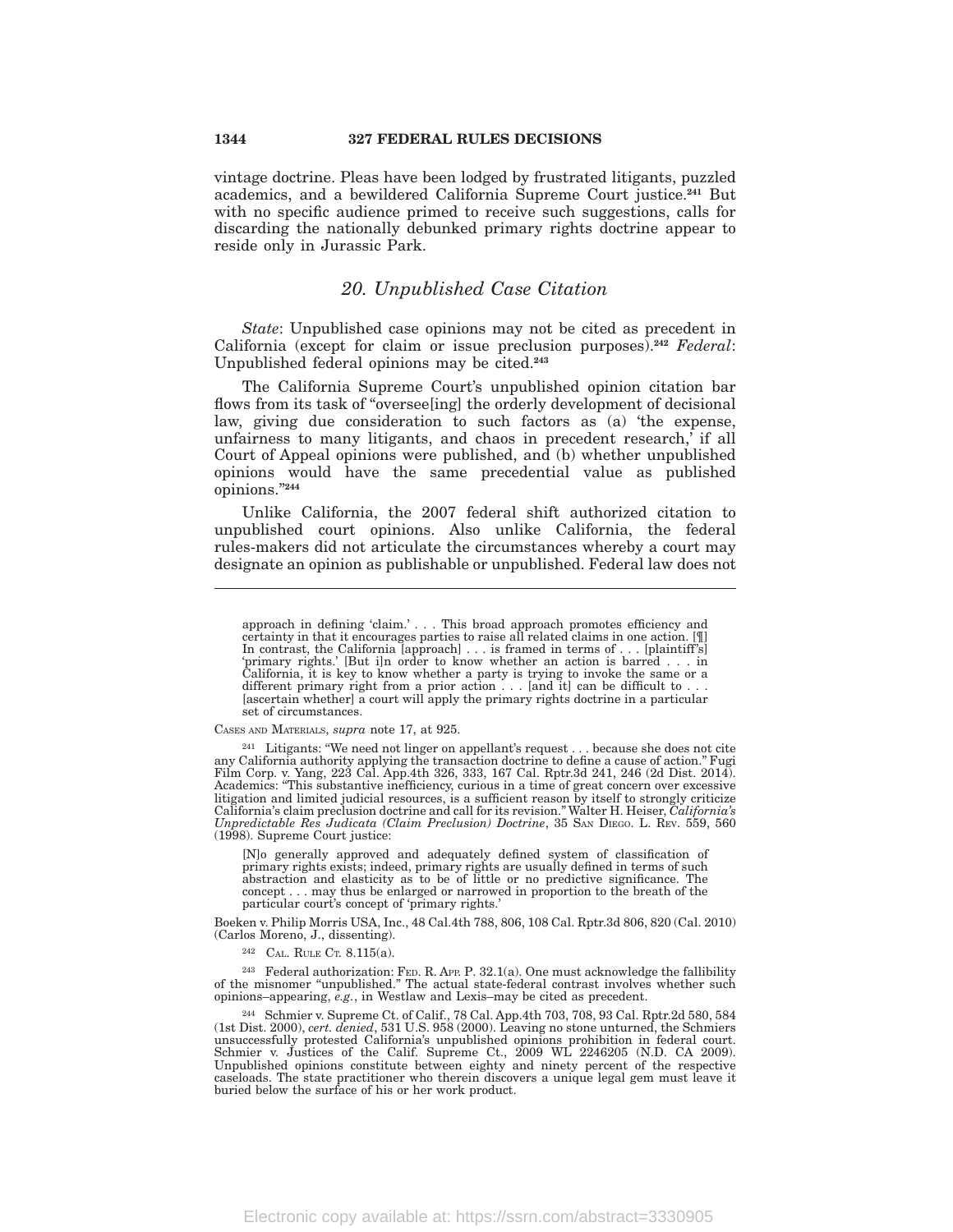specify the procedure that a court must follow in making that determination.**<sup>245</sup>**

There is an associated disconnect in the narrative regarding unpublished opinions, now that the federal system authorizes the citation of unpublished cases. Professor Elizabeth Beske has succinctly captured its essence. She presents (and analyzes) the question whether breaking new ground in an unpublished federal case should affect pending cases in the litigation pipeline:

A nonprecedential case by definition has no application beyond its litigants. This raises no problem where a case adds nothing new, as other litigants already have access to the precedents on which it relies. However, the majority of [federal] circuits allow nonprecedential opinions to break new ground, and these nonprecedential opinions frequently make law, command dissents, create or deepen circuit splits, and go up on certiorari to the Supreme Court.**<sup>246</sup>**

Finally, the comparatively liberal federal citability rule resolved a circuit split about unpublished opinions. So now that the federal courts permit citation of unpublished federal opinions, one could reasonably argue in favor of state jurisdictions developing a uniform law governing unpublished opinions. Given the size and historical impact of the California court system, and its definitive bases for publication certification, California could be a leader in that enterprise.**<sup>247</sup>** On the other hand, inter-state uniformity is not as pressing a theme as uniformity between state and federal courts in the same state.

### VIII. CONCLUSION

Procedural diversity is a given, that is valued by many reformers.**<sup>248</sup>** So this article does not advocate national state-federal uniformity, nor uniformity among the states. It instead takes a smaller bite of this orchard's apples. It identifies a basket of procedural differences between the nation's largest state judiciary–larger than the entire federal judicial system combined<sup>249</sup>–and the federal courts operating within its borders. This legal smorgasbord serves as a menu for further consideration of whether such differences should be identified and categorized on an ongoing basis, especially in the majority of states that are no longer Federal Rules replicas. The envisioned state-by-state (and perhaps circuit by circuit) collations would then be re-examined through the lens of their actual or potential impact on judges, practitioners, and litigants in the nation's state and federal judicial systems.

<sup>&</sup>lt;sup>245</sup> FED. R. APP. P. 32.1 Advisory Committee note to 2007 amendment. CAL. RULE CT.  $8.1105(c)$ , on the other hand, dictates nine alternative certification standards for publication hereinafter Publication requirements.

<sup>246</sup> Elizabeth Earle Beske, *Rethinking the Nonprecedential Opinion*, 65 UCLA L. REV. 808, 808 (2016) (offering a mechanism for differentiating those opinions that may be designated non-precedential).

<sup>&</sup>lt;sup>247</sup> Proposed uniform state law: *see, e.g.*, Comment, *Out of Cite, Out of Mind:*<br>*Navigating the Labyrinth That is State Appellate Courts' Unpublished Opinion Practices*, 45<br>U. BALT. L. REV. 561 (2016). California law:

<sup>248</sup> *See, e.g.*, O'Connor, quoted in *supra* note 17.

<sup>249</sup> California Supreme Court Justice Ronald M. George, *Foreword: Achieving Impartiality in State Courts*, 97 CALIF. L. REV. 1853, 1855 (2009)*.*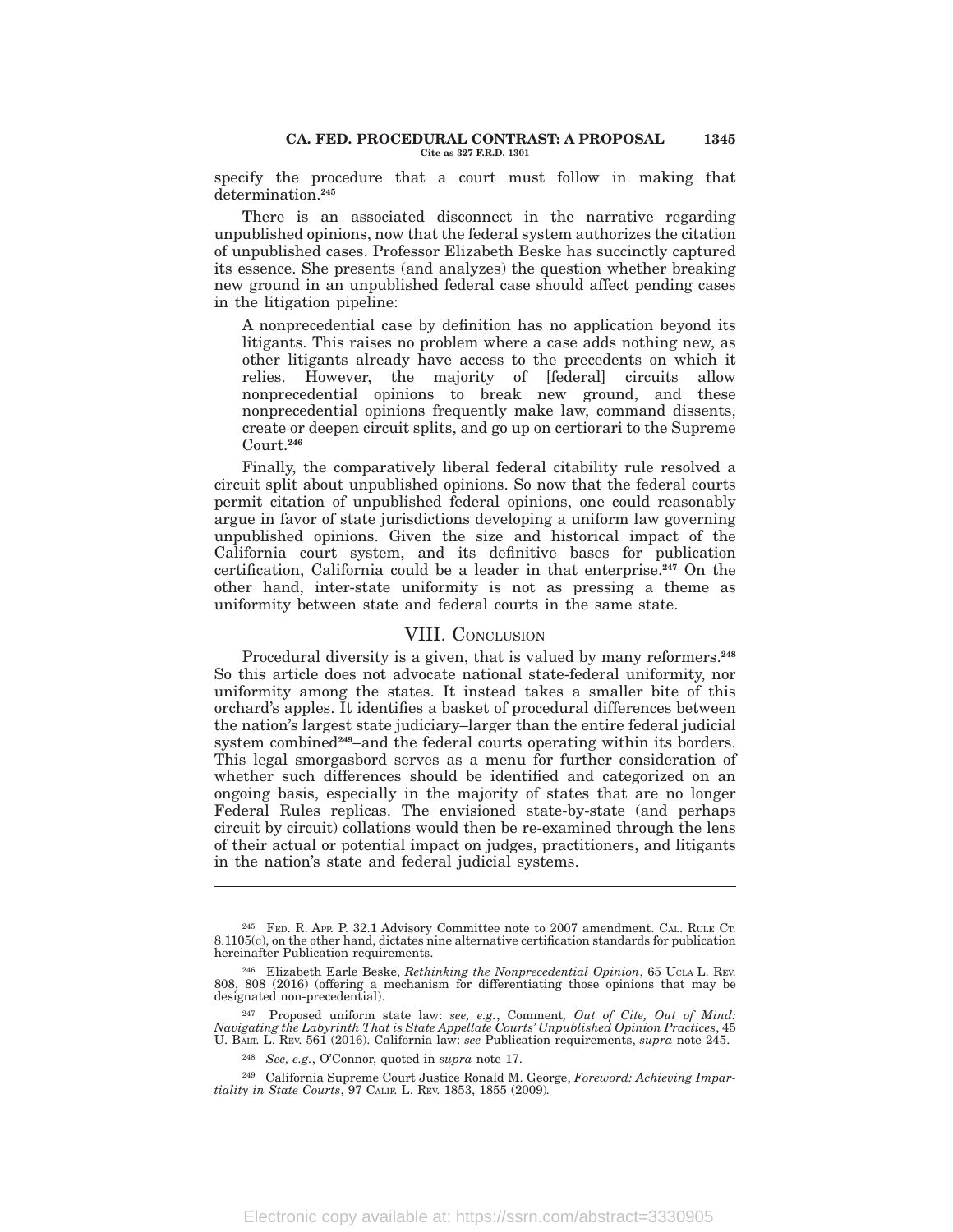No entity listed below is likely to single-handedly tackle this article's proposed hunter-gatherer phase. Most, if not all, of today's state and federal judges–working in their mostly understaffed courts–should not be called upon to participate in accumulating this first step database.**<sup>250</sup>** But one or more of those heavily multi-tasked entities could readily commission law schools or individual faculty members to amass like state-federal contrasts outside of California.**<sup>251</sup>**

Commissionable faculty members would presumably be honored to pen comparable essays. Law school faculty members might first seek a willing entity to vet the survey of the individual author(s). They would subsequently publish their state-federal comparisons in the forum of their choice. Their essays (or at least citations) could all be catalogued on an evolving website.**<sup>252</sup>**

The traditional players, to date, are the entities that wrestle with discrete pieces of the procedural reform pie. A brief synopsis of the California reform environment may offer a useful guide for linking this article's faculty-research proposal to the comparable reform apparatuses within each state. As a cautionary tale, a state like California hosts a bulky procedural reform environment. The ubiquity of its numerous entities below triggers the concern that "[i]ntimately linked to . . . 'first principles' . . . is the question of who should be in charge of procedural reform. . . .''**<sup>253</sup>**

The primary *state* entities that do, or can, impact California practice include the Judicial Council (of California);**<sup>254</sup>** the California Law Revision Commission (CLRC);**<sup>255</sup>** the (California) Senate Committee on the Judiciary;**<sup>256</sup>** the California State Assembly Committee on the

We have so many meetings to attend on top of our workload. . . . Perhaps the best way to facilitate more formal cooperation would be to hold state-federal judge meetings either at the same time or before/after the state bar meeting and/or local bar retreats so as to minimize additional time taken away from [our indispensable] work demands.

Jason A. Cantone, *Report on Federal-State Court Cooperation Survey of Chief District Judges*, Judges' Comments Appendix (2016), response 2, at 11 hereinafter *Federal-State Court Cooperation Survey*.

<sup>251</sup> A *non*governmental entity, in one or more states, could shepherd the proposed research and writing projects. They could be undertaken by one or more project-affiliated law schools.

<sup>252</sup> A temporary venue might be this author's academic website at http://www.tjsl.edu/slomansonb (last visited Oct. 13, 2018).

<sup>253</sup> *Confessions of a Federal Bureaucrat, supra* note 16, at 110.

 $254$  The Council is tasked with the duties to "improve the administration of justice . survey judicial business and make recommendations to the courts, make recommendations . . . to the Governor and Legislature, [and to] adopt rules for court administration, practice and procedure. . . . " CAL. CONST. art. VI, § 6(d).

 $^{255}$  The CLRC is "an independent state agency  $\dots$  that assists the Legislature and Governor by examining *California* law and recommending needed reforms'' (emphasis supplied). For the CLRC's Mission and Recommendations process, *see* http://www.clrc.ca.gov (last visited Oct. 13, 2018).

<sup>256</sup> It considers bills to amend the various state codes and matters relating to the courts and judges. Further detail is available at https://sjud.senate.ca.gov (last visited Oct. 13, (2018).

<sup>250</sup> As exemplified by an anonymous and likely representative response to a recent Federal Judicial Center report: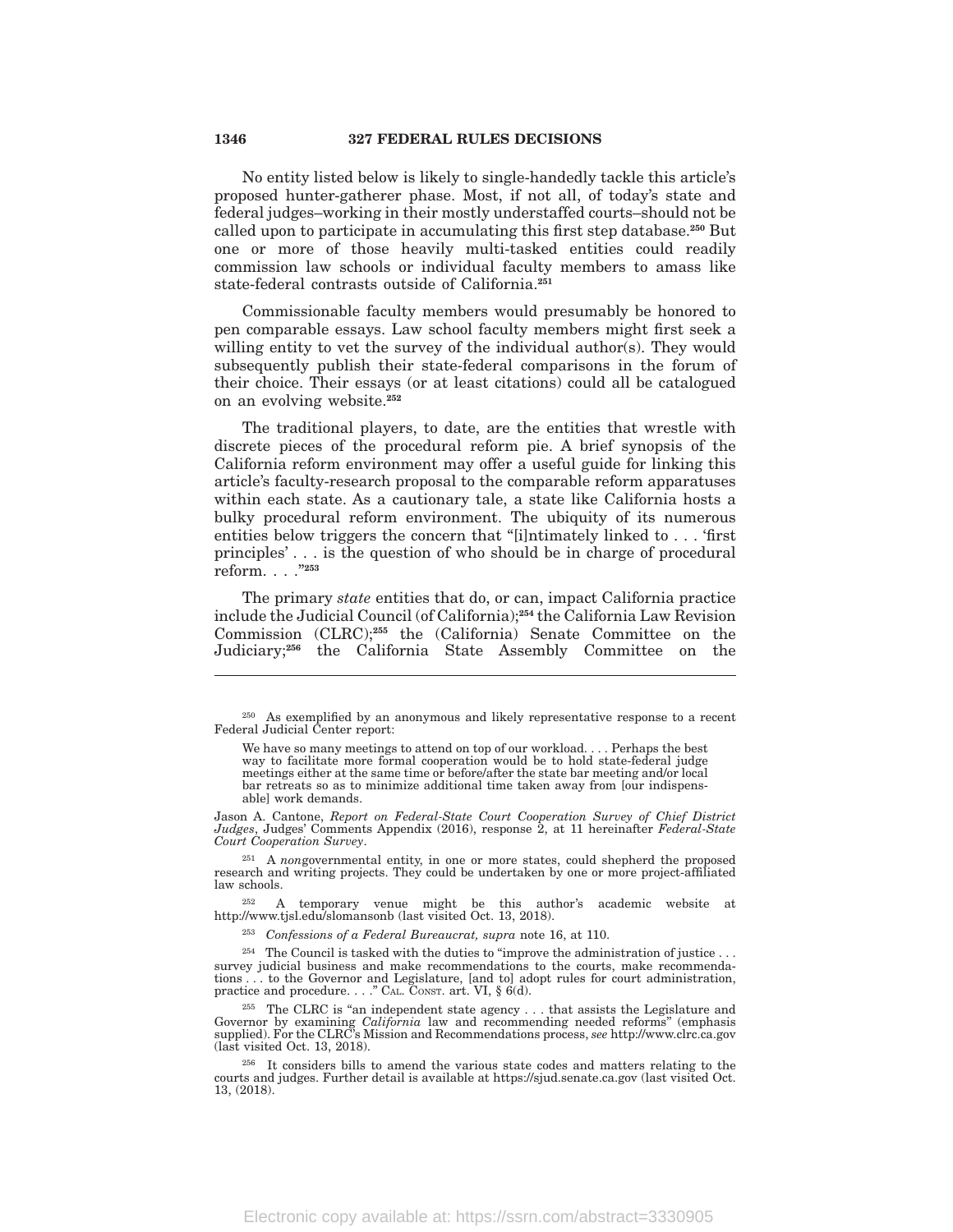#### **CA. FED. PROCEDURAL CONTRAST: A PROPOSAL 1347 Cite as 327 F.R.D. 1301**

Judiciary;**<sup>257</sup>** and the National Center for State Courts (NCSC).**<sup>258</sup>** The main *federal* entities include the Federal Judicial Conference (FJC) of the United States;**<sup>259</sup>** Federal Judicial Center (Center) and its associated Research Center (FJCRC);**<sup>260</sup>** and the Federal Rules Advisory Committee.**<sup>261</sup>**

The proposed process and the ensuing work products would: (a) spawn more meaningful access to multi-jurisdictional procedural differences, rather than single-subject analyses;**<sup>262</sup>** (b) routinely monitor how other jurisdictions feature such differences within the same state;**<sup>263</sup>**

<sup>259</sup> The FJC is the national policy-making body for the federal courts. Among a myriad of other duties, its members ''carry on a continuous study of the operation and effect of the general rules of practice and procedure now or hereafter in use as prescribed by the Supreme Court for the other courts of the United States pursuant to law.'' 28 U.S. C. § 331.

<sup>260</sup> The FJCRC is the research and education agency of the judicial branch of the federal government. Its cornucopian functions include the provision of staff, research, and<br>planning assistance to the Judicial Conference of the United States and its committees. 28<br>USC §§ 620-629. A recent FJCRC project

to improve and expedite the administration of justice by the state and federal courts of [each of] the state[s] through cooperative efforts; to promote and encourage collaborative judicial relationships between the state and federal judicial systems in the state; to promote discussions between state and federal judges on issues of mutual interest; to share materials and information that could benefit both systems; and to provide a forum where state and federal courts can work together to explore and solve problems of mutual concern.

*See Federal-State Court Cooperation Survey, supra* note 250. *See also* the FJCRC website Sample Charter for a State–Federal Judicial Council (last visited Oct. 13, 2018). Perhaps this entity might be the focal point for shepherding this article's faculty research proposal. But at present, as illustrated in its first report: ''Across the survey, the chief district judges most commonly reported [about their] current collaboration with state counterparts regarding attorney discipline and misconduct and educational programs for the bar.'' *See* Executive Summary, *Federal-State Court Cooperation Survey, supra* note 250, at iii. The<br>1988-1990 work product of the former Federal Judicial Study Committee is not available for<br>distribution from the Federal Judicial Cen https://www.fjc.gov/content/report-federal-courts-study-committee-0. Its two volumes are on file with this article's author.

 $^{261}$  There are several Advisory Committees (Civil Procedure, Evidence, etc.). Each advisory committee must engage in "a continuous study of the operation and effect of the general rules of practice and procedure now or consideration suggestions and recommendations received from any source, new statutes and court decisions affecting the rules, and legal commentary.'' Federal Judicial Conference, Procedures for Committees on Rules of Practice and Procedure § 440.20.10.

<sup>262</sup> Single-subject examples include *Supplementation of Discovery Responses*, *supra* note 145, and *Request for Admissions*, *supra* note 158.

<sup>263</sup> Surveys to busy judges and law firm managing partners may not be the most productive device for producing useful data. For the 2016 Federal Judicial Center survey, only fifty-nine of the ninety-four chief district judges responded. Many of those provided limited responses. (Procedural reform was not a topic for consideration.) Two-thirds reported that they had no state-federal judicial council or functional equivalent in their state. Executive Summary, *Federal-State Court Cooperation Survey, supra* note 250 at iii. There is an alternative to the understandable judicial reluctance for taking on projects that could adversely impact fundamental job performance. That is California's new (no longer

<sup>&</sup>lt;sup>257</sup> The State Assembly Commission's "[p]rimary jurisdictions are family law, product liability, tort liability, Civil Code, and Evidence Code (excluding criminal procedure)." See https://ajud.assembly.ca.gov (last visit

<sup>258</sup> NCSC acts as a clearinghouse for research information and comparative data to support improvement in judicial administration in state courts. Thus, <sup>a</sup>[a]ll of NCSC's services . . . are focused on helping [state] courts plan, make decisions, and implement improvements that save time and money, while ensuring judicial administration that supports fair and impartial decision-making. See website description at https://www.ncsc.org/About-us.aspx (last visited Oct. 13, 2018).